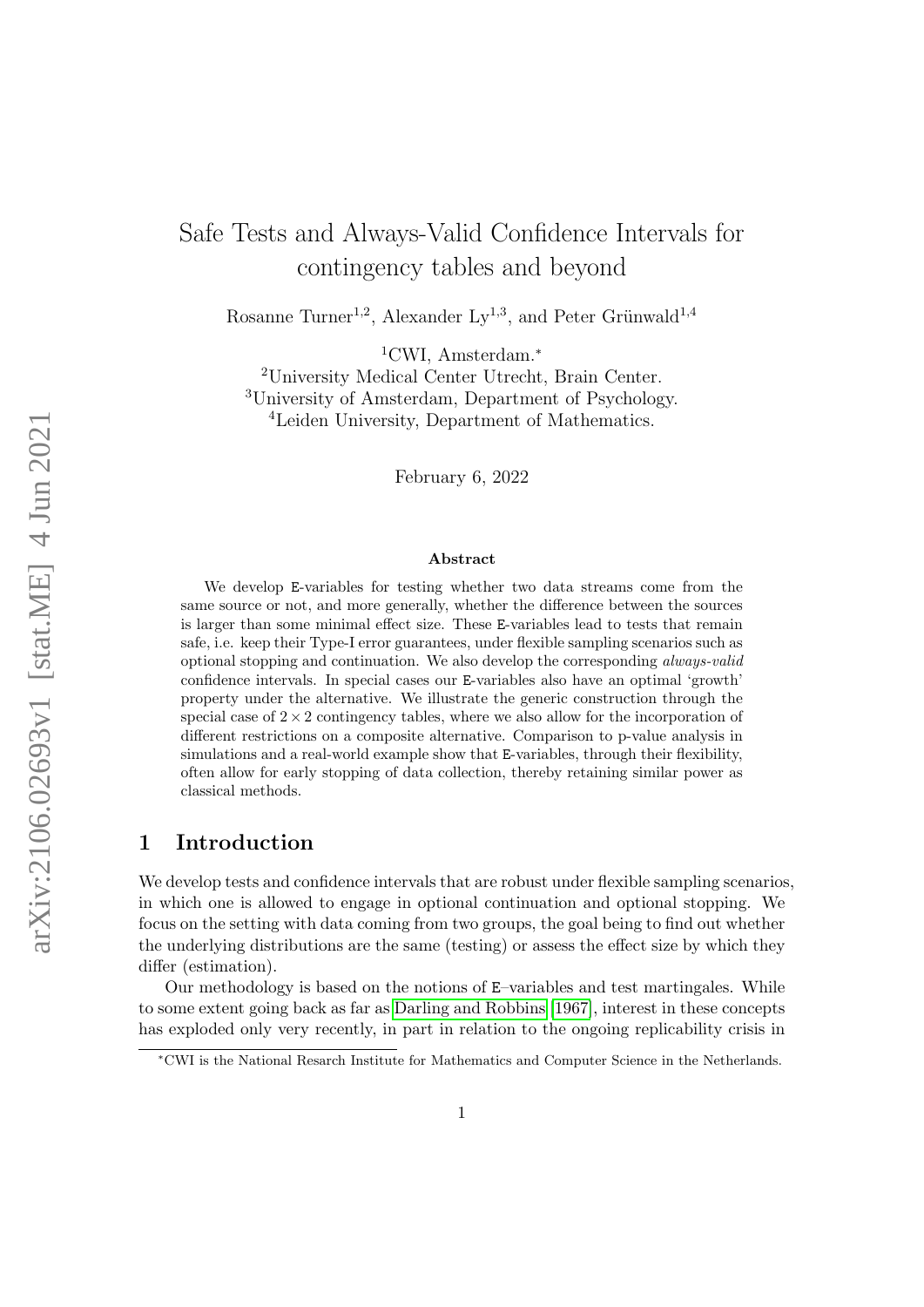the applied sciences [\[Howard et al., 2021,](#page-32-1) [Ramdas et al., 2020,](#page-33-0) [Vovk and Wang, 2021,](#page-34-0) [Shafer, 2021,](#page-33-1) Grünwald et al., 2019, [Pace and Salvan, 2019,](#page-33-2) Manole and Ramdas, 2021.

We collect samples from two distinct groups, denoted  $a$  and  $b$ . In the general set-up we assume that in both groups, data come in sequentially — even though, as explained underneath [\(1.1\)](#page-1-0) below, our approach can also be fruitfully used in the fixed design case — and are i.i.d. We thus have two data streams,  $Y_{1,a}, Y_{2,a}, \ldots$  i.i.d.  $\sim P_{\theta_a}$  and  $Y_{1,b}, Y_{2,b}, \ldots$  i.i.d.  $\sim P_{\theta_b}$  where we assume that  $\theta_a, \theta_b \in \Theta$ ,  $\{P_{\theta}: \theta \in \Theta\}$  representing some parameterized underlying family of distributions, all assumed to have a probability density or mass function denoted by  $p_{\theta}$  on some outcome space  $\mathcal{Y}$ . We will use notation  $P_{(\theta_a,\theta_b)}$  (density  $p_{(\theta_a,\theta_b)}$ ) to represent the joint distribution of both streams. We first consider the testing scenario, in which the null hypothesis  $\mathcal{H}_0$  expresses that  $\theta_a = \theta_b$  and the alternative  $\mathcal{H}_1$  expresses that  $d(\theta_a, \theta_b) > \delta$  for some divergence measure d and some effect size  $\delta > 0$ . We design a family of tests for this scenario that preserve type-I error guarantees under optional stopping. Hence, if the level  $\alpha$ -test is performed and the null hypothesis holds true, the probability that the null will *ever* be rejected is bounded by  $\alpha$ . While our tests can be implemented for arbitrary  $\{P_\theta : \theta \in \Theta\}$ , we extensively illustrate them on a simple, classical problem:  $2 \times 2$  contingency tables. We provide simulations showing that if a standard fixed-design method for this scenario, the p-value resulting from Fisher's exact test, is (ab)used with optional stopping, the type-I error blows up; in contrast, our tests retain type-I error guarantee while, due to the optional stopping, having power competitive with Fisher's p-value.

Our test depends on the choice of a prior distribution on the alternative  $\mathcal{H}_1$  =  $\{P_{(\theta_a,\theta_b)} : (\theta_a,\theta_b) \in \Theta_1\}$  with  $\Theta_1 \subset \{(\theta_a,\theta_b) : \theta_a,\theta_b \in \Theta\}$ . The choice of prior does not affect the type-I error safety guarantee, hence it is fine, even from a frequentist point of view, if such a prior is chosen based on vague prior knowledge. Still, the prior affects how fast one will tend to reject the null if it is indeed false. For the case that no clear prior knowledge is available, one may use the prior that is optimal in terms of worst-case power or the related GRO criterion (definition in Section [1.1\)](#page-4-0). We provide extensive simulations indicating what prior has optimal behaviour in a worst-case sense.

We next extend our test to completely general null hypotheses, in which  $\mathcal{H}_0$  may also contain distributions with  $\theta_a \neq \theta_b$ . This extension is needed to construct always-valid confidence intervals [\[Howard et al., 2021,](#page-32-1) [Manole and Ramdas, 2021\]](#page-33-3). We explicitly give such intervals for the  $2 \times 2$  setting. E-variables, safe tests and AV confidence intervals for the  $2 \times 2$  setting have been implemented in the R package [\[Ly et al., 2020\]](#page-33-4).

E–Variable Perspective; Block-wise Approach; Optional Continuation In its simplest form, an E-variable is a nonnegative random variable  $S$  such that under all distributions  $P$  in the null hypothesis,

<span id="page-1-0"></span>
$$
\mathbf{E}_P[S] \le 1. \tag{1.1}
$$

Our test works by first designing E-variables for a single block of data, and then later extending these to sequences of blocks  $Y_{(1)}, Y_{(2)}, \ldots$  by multiplication. A block is a set of data consisting of  $n_a$  outcomes in group a and  $n_b$  outcomes in group b, for some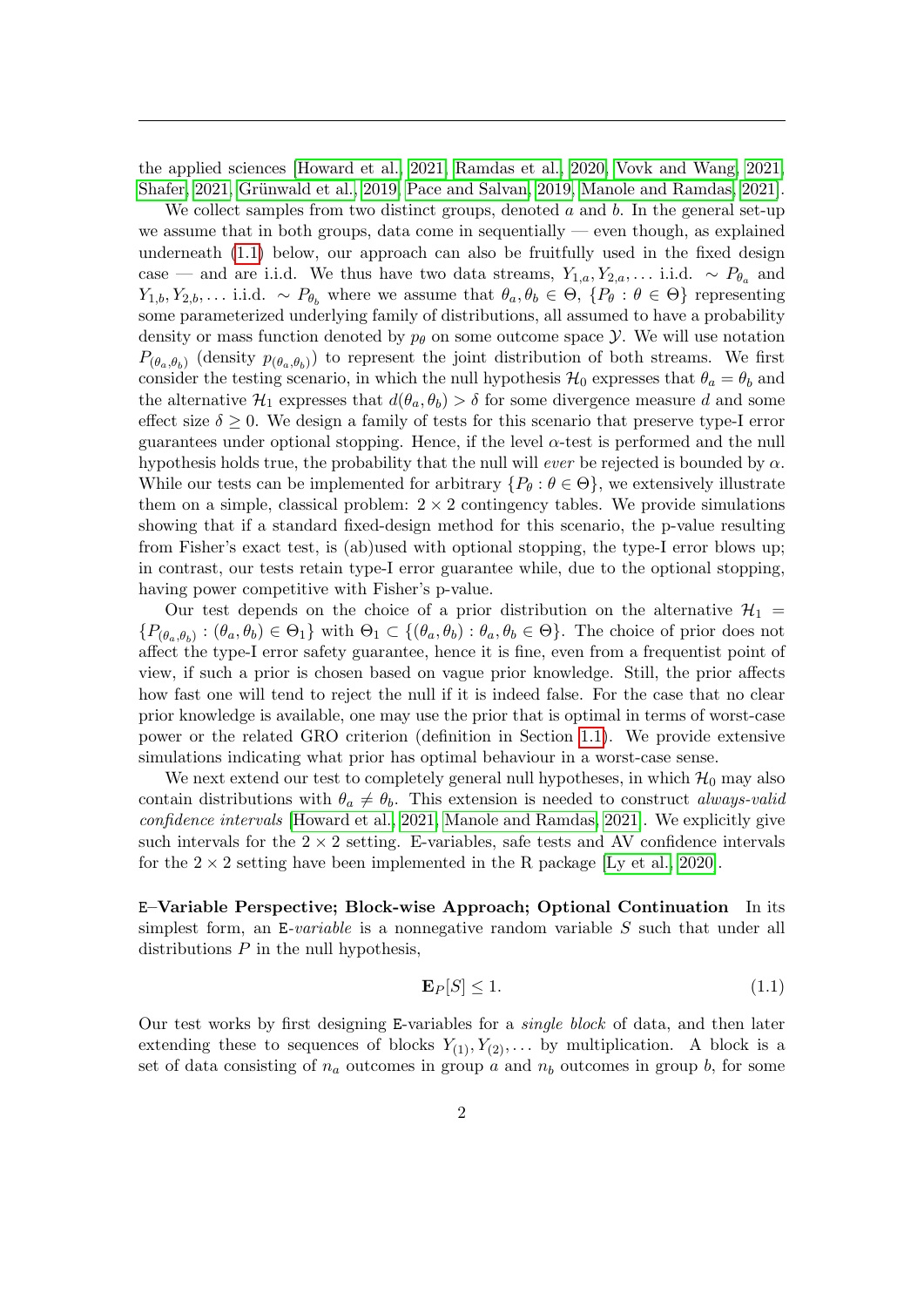pre-specified  $n_a$  and  $n_b$ . The  $n_a$  and  $n_b$  used for the j-th block  $Y_{(i)}$  are allowed to depend on past data, but they must be fixed before the first observation in block  $j$  occurs (this rule can be loosened to some extent, see Section [2.1\)](#page-10-0).

At each point in time, the running product of block E-variables observed so far is itself an E-variable, and the random process of the products is known as a test martingale. An E-variable-based test at level  $\alpha$  is then a test with, in combination with any stopping rule  $\tau$ , reports 'reject' if and only if the product of E-values corresponding to all blocks that were observed so far and have already been completed, is larger than  $1/\alpha$ . The definition of  $\tau$  may, and often will, be unknown to the user — the user only needs to get the signal to stop and can then report the product E-variable. We note though that if one stops 'in the middle' of an as-yet incomplete block, the data of that last block cannot yet be taken into account. A classical paired one-sample test corresponds to the special case with  $n_a = n_b = 1$  and data coming in in the order  $a, b, a, b, \ldots$ .

We can combine E-variables from different trials that share a common null (but may be defined relative to a different alternative) by multiplication, and still retain type-I error control. If we used  $p$ -values rather than E-variables we would have to resort to e.g. Fisher's method for combining p-values, which, in contrast to multiplication of e-values, is invalid if there is a dependency between the (decision to perform) tests. With E-variables, such dependencies pose no problems for error control. Thus, in our setting, even if the design (i.e.  $n_a$  and  $n_b$ ) is fixed in advance and optional stopping plays no role, we might still want to use the E-variable based tests described in this paper rather than a classic p-value based approach, since it allows us to do optional continuation over many experiments/studies while keeping type-I error control.

E-variables and test martingales are explained in more detail in Section [1.1](#page-4-0) below, but we refer to Grünwald et al.  $[2019]$  (GHK from now on) for an extensive introduction to  $E$ -variables, their use in 'optional continuation' over several studies, and their enlightening betting interpretation (indeed, e-values are also known under the name betting scores [Shafer \[2021\]](#page-33-1)). The general story that emerges from papers such as Shafer's as well as GHK and [\[Vovk and Wang, 2021,](#page-34-0) [Ramdas et al., 2020\]](#page-33-0) is that E-variables and test martingales are the 'right' generalization of likelihood ratios to the case that both  $\mathcal{H}_0$ and  $\mathcal{H}_1$  can be composite and combination of data from several trials may be required.

**Relevance of the**  $2 \times 2$  application Even in this age of big data and huge models, the lowly  $2\times 2$  model is still used as heavily as ever in clinical trials, psychological studies and so on — areas heavily plagued by the *reproducibility crisis* [\[Pace and Salvan, 2019\]](#page-33-2). In a by-now notorious questionnaire [\[John et al., 2012\]](#page-32-3), more than 55% of the interviewed psychologists admitted to the practice of 'adding data until the results look good'. While classical methods lose their type-I error guarantee if one does this (Figure [2](#page-19-0) in Section [5\)](#page-18-0), our E–value based tests allow for it, while, due to the option of stopping early, remaining competitive in terms of sample sizes needed to obtain a desired power. We illustrate the practical advantage of our test in Section [6](#page-23-0) using the recent real-world example of the SWEPIS trial which was stopped early for harm [\[Wennerholm et al., 2019\]](#page-34-1). Their analysis being based on a  $p$ -value (by definition designed for fixed sampling plan), the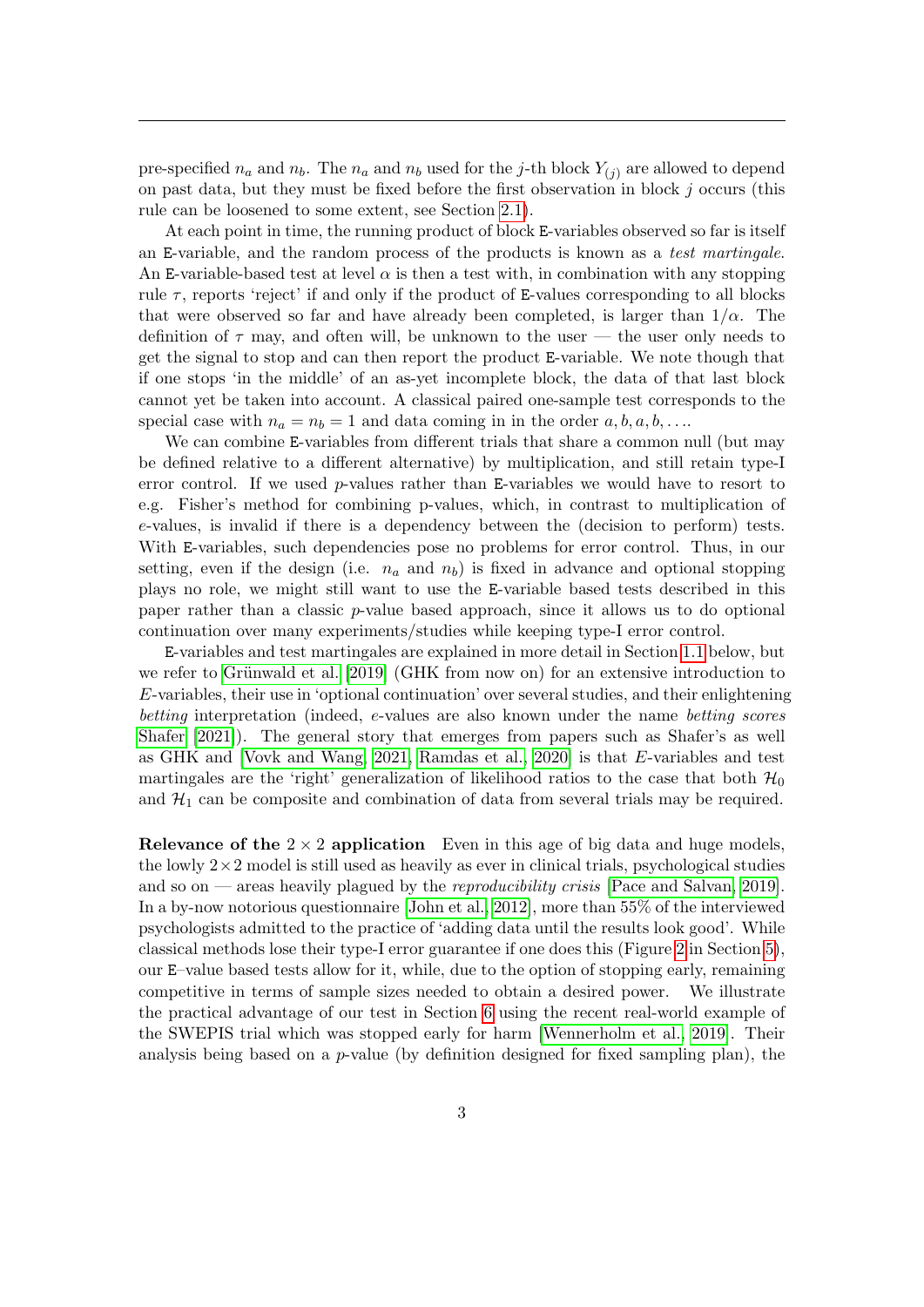question whether there was indeed sufficient evidence available to stop early is very hard to answer, since the sampling plan was not followed so that the p-value that led them to stop was by definition incorrectly calculated. This also makes it very difficult to combine the test results with results from earlier or future data while keeping anything like error control. We show that with our E–value based methodology we would have obtained sufficient evidence to stop for harm after the same number of events had occurred. Additionally, this E–value, even though based on a stopped trial, can be effortlessly combined with E–values from other trials while retaining error guarantees.

An additional advantage of focusing on the  $2 \times 2$  setting is that it is arguably the simplest and clearest example in which there is a nuisance parameter (the proportion under the null) that does not admit a group invariance. Nuisance parameters that satisfy such an invariance (such as the variance in the  $t$ -test, or the grand mean in the two-sample t-test) are quite straightforward to turn into E–variables and test martingales via the method of maximal invariants, as explained by GHK and already put into practice by e.g. [Robbins \[1970\]](#page-33-5), [Lai \[1976\]](#page-32-4). The present paper shows that the proportion under the null can also be handled in a clean and simple manner.

Finally, as explained below, our work appears to be quite different from existing sequential and Bayesian approaches. Thus, more than 85 years after the lady tasting tea, we are able to still say something quite new about the age-old problem of contingency table testing.

**Related Work** Sequential tests for the  $2 \times 2$  setting that can be turned into test martingales (and would then be safe to use under optional stopping) have been suggested before [\[Barnard, 1946,](#page-31-0) [Siegmund, 2013,](#page-33-6) Section V.2]. Yet, such earlier tests were based either on generalized likelihood ratios (which in general do not satisfy [\(1.1\)](#page-1-0), hence they do not provide E–variables) or on skipping data points in which both groups have the same outcomes, which can be wasteful. Our E–variable based tests are entirely different in nature, and, in contrast to earlier approaches, are all exact and nonasymptotic. In fact our tests are more closely related to, yet still different from, Bayes factor tests: in the case of simple null hypotheses, E–variable based tests coincide with Bayes factors [GHK]. However, in the  $2 \times 2$  setting the null is not simple, and while the Bayes factor is a ratio of two Bayes marginal likelihoods, our E–variables are ratios of more general, 'prequential' likelihood ratios. In some special cases, the numerator is still a Bayes marginal likelihood, but the denominator, in the  $2 \times 2$  setting, almost never is. Thus, while similar in 'look', our approach is in the end quite different from the default Bayes factors for tests of two proportions that were proposed by [Kass and Vaidyanathan \[1992\]](#page-32-5) and by [Jamil et al. \[2017\]](#page-32-6), the latter based on early work by [Gunel and Dickey \[1974\]](#page-32-7). To illustrate, in Appendix [C](#page-38-0) we show that none of the variants of the Gunel-Dickey Bayes factor that are applicable in our set-up yield valid E-variables.

Another, very recent, approach that bears some similarity to ours are the two-sample tests from [Manole and Ramdas \[2021\]](#page-33-3). They focus on a nonparametric setting and (in addition to many related results) provide always-valid tests and confidence intervals that avoid the block structure and thus allow stopping at any sample size. Their test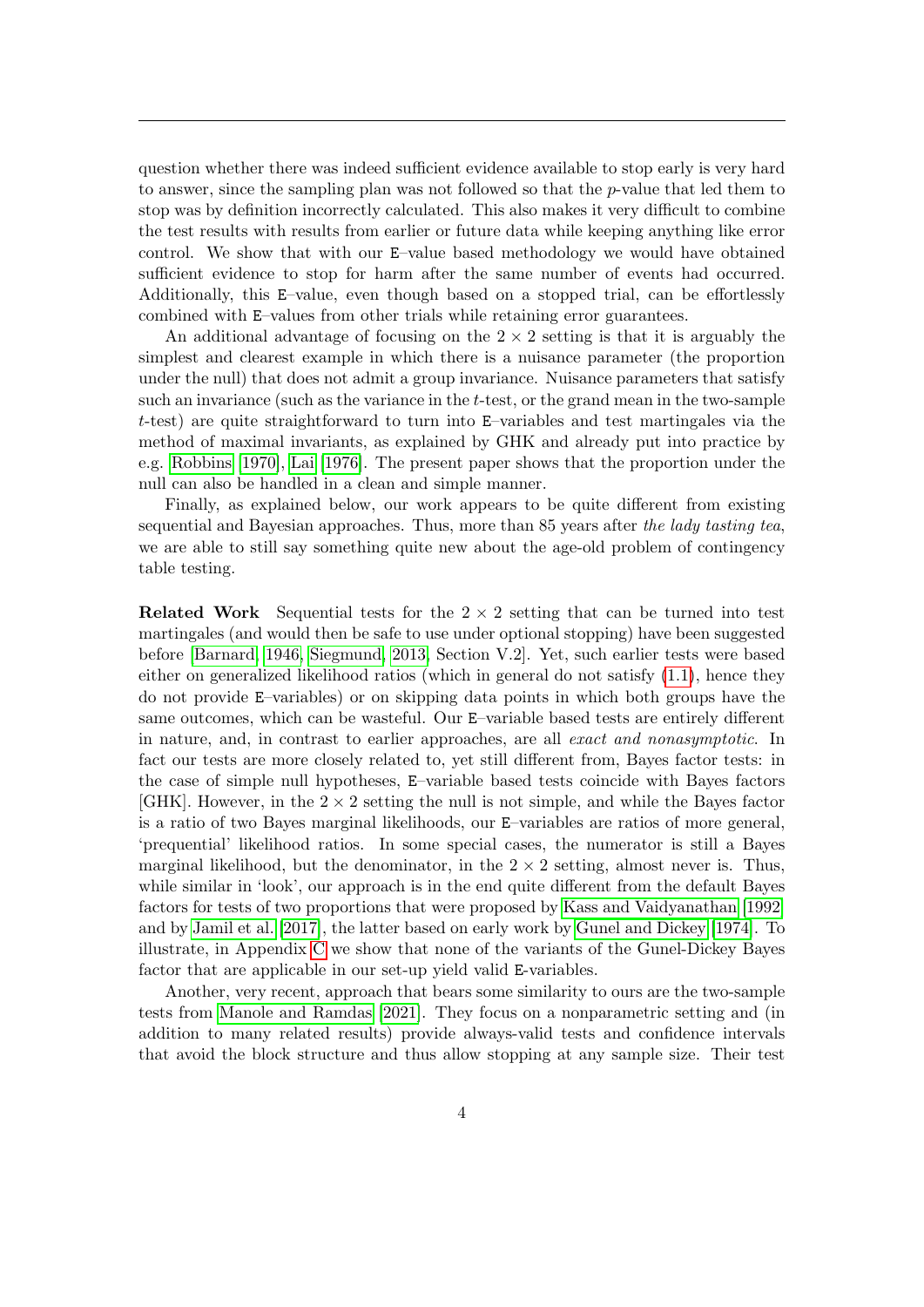martingales satisfy optimality properties as the sample size gets large. Instead, we focus on the parametric case and, for this case, manage to derive E-variables that are equal to or closely approximate the optimal (as measured according to the GRO criterion) E-variables, thus optimizing for the small-sample case (in principle, our tests could be used in a nonparametric setting as well, but since they rely on using a prior on the alternative, the test martingales of [Manole and Ramdas \[2021\]](#page-33-3) might be easier to use in that case). Another general nonparametric two-sample approach with a sequential flavour (but without the AV guarantees) is Lhéritier and Cazals [2018].

Contents In the remainder of this introductory section, we formally introduce E-variables, optional stopping and the concept of GRO-optimality. In Section [2](#page-9-0) we will then propose almost GRO-optimal E-variables for tests of two streams in general. In Sections [3](#page-14-0) and [4](#page-15-0) we specifically show how our general E-variables for tests of two streams could be applied in the setting of a test of two proportions, with and without prior restrictions on an alternative hypothesis. In Sections [5](#page-18-0) and [6](#page-23-0) we show through simulations and a real-world example comparisons of various E-variables and Fisher's exact test with respect to power and regret. In Section [7](#page-25-0) we extend our results to general null hypotheses and the construction of always-valid confidence sequences, and we end with a conclusion. All proofs are in Appendix [A.](#page-34-2)

#### <span id="page-4-0"></span>1.1 E-Variables and Test Martingales, Safety and Optimality

We first need to extend the notion of E-variable to random processes:

<span id="page-4-1"></span>**Definition 1.** Let  ${Y_{(j)}}_{j\in\mathbb{N}}$ , with all  $Y_{(j)}$  taking values in some set  $\mathcal{Y}$ , represent a discrete-time random process. Let  $\mathcal{H}_0$  be a collection of distributions for the process  ${Y_{(j)}}_{j\in\mathbb{N}}$ . For all  $j \in \mathbb{N}$ , let  $S_{(j)}$  be a nonnegative random variable that is determined by  $Y^{(j)} = (Y_{(1)}, \ldots, Y_{(j)}),$  i.e. there exists a function s such that  $S_{(j)} = s(Y^{(j)}).$ 

1. We say that  $S_{(j)}$  is an E-variable for  $Y_{(j)}$  conditionally on  $Y^{(j-1)}$  if for all  $P \in \mathcal{H}_0$ ,

$$
\mathbf{E}_P \left[ S_{(j)} \mid Y_{(1)}, \dots, Y_{(j-1)} \right] \le 1. \tag{1.2}
$$

That is, for each  $y^{(j-1)} \in \mathcal{Y}^{j-1}$ , all  $P_0 \in \mathcal{H}_0$ , [\(1.1\)](#page-1-0) holds with  $S = s(y_{(1)}, \ldots, y_{(j-1)}, Y_{(j)})$ and P set to  $P_0 | Y^{(j-1)} = y^{(j-1)}$ .

2. If, for each j,  $S_{(j)}$  is an E-variable conditional on  $Y_{(1)}, \ldots, Y_{(j-1)}$ , then we call the process  $\{S_{(j)}\}_{j\in\mathbb{N}}$  a conditional E-variable process relative to the given  $\mathcal{H}_0$  and  ${Y_{(j)}}_{j\in\mathbb{N}}$  and we call  ${S^{(m)}}_{m\in\mathbb{N}}$  with  $S^{(m)} = \prod_{j=1}^{m} S_{(j)}$  the corresponding test martingale.

Henceforth, we omit the phrase 'relative to  $\mathcal{H}_0$  and  $\{Y_{(j)}\}_{j\in\mathbb{N}}$ ' whenever it is clear from the context. By the tower property of conditional expectation, one verifies that for any process of conditional E-variables  $\{S_{(j)}\}_{j\in\mathbb{N}}$ , we have for all m that the product  $S^{(m)}$  is itself an 'unconditional' E-variable as in [\(1.1\)](#page-1-0), i.e.  $\mathbf{E}_P[S^{(m)}] \leq 1$  for all  $P \in$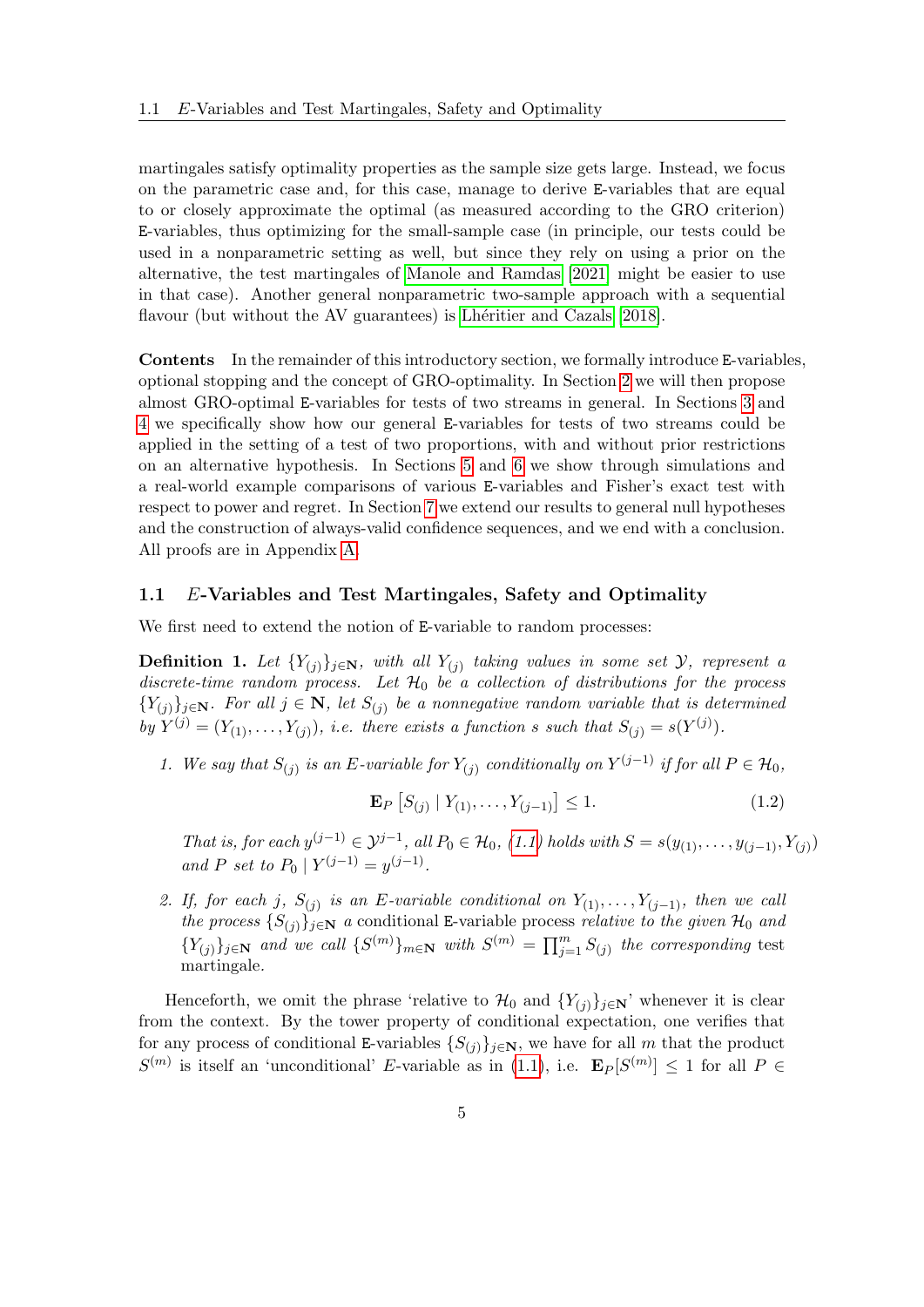$\mathcal{H}_0$ . Definition [1](#page-4-1) adapts and slightly modifies terminology from [\[Shafer et al., 2011\]](#page-33-7). As follows from that paper, in standard martingale terminology, what we call a test martingale is a nonnegative supermartingale relative to the filtration induced by  $\{Y_{(i)}\}_{i\in\mathbb{N}}$ , with starting value 1.

Safety The interest in E-variables and test martingales derives from the fact that we have type-I error control irrespective of the stopping rule used: for any test (super-) martingale  $\{S^{(j)}\}_{j\in\mathbb{N}}$ , Ville's inequality [\[Shafer, 2021\]](#page-33-1) tells us that, for all  $0 < \alpha \leq 1$ ,  $P \in \mathcal{H}_0$ ,

<span id="page-5-1"></span>
$$
P(\text{there exists } j \text{ such that } S^{(j)} \ge 1/\alpha) \le \alpha. \tag{1.3}
$$

Thus, if we measure evidence against the null hypothesis after observing  $j$  data units by  $S^{(j)}$ , and we reject the null hypothesis if  $S^{(j)} \geq 1/\alpha$ , then our type-I error will be bounded by  $\alpha$ , no matter what stopping rule we used for determining j. We thus have type-I error control even if we use the most aggressive stopping rule compatible with this scenario, where we stop at the first j at which  $S^{(j)} \geq 1/\alpha$  (or we run out of data, or money to generate new data). We also have type-I error control if the actual stopping rule is unknown to us, or determined by external factors independent of the data  $Y_{(j)}$ .

We will call any test based on  $\{S^{(j)}\}_{j\in\mathbb{N}}$  and a (potentially unknown) stopping time  $\tau$  that, after stopping, rejects iff  $S^{(\tau)} \geq 1/\alpha$  a level  $\alpha$ -test that is safe under optional stopping, or simply a safe test.

<span id="page-5-0"></span>**Example 1.** Let  $P_0$  and  $Q$  be any two distributions for the process  $Y_{(0)}, Y_{(1)}, \ldots$ , and let  $\mathcal{H}_0 = \{P_0\}$  represent a simple null. Let  $S^{(m)}$  denote the likelihood ratio for m outcomes and  $S_{(j)}$  its constituent factors, i.e.

$$
S^{(m)} = \frac{q(Y^{(m)})}{p_0(Y^{(m)})} = \prod_{j=1}^{m} S_{(j)}
$$
 with  $S_{(j)} = \frac{q(Y_{(j)} | Y^{(j-1)})}{p_0(Y_{(j)} | Y^{(j-1)})}$ 

where  $q(y_{(m)} | y^{(m-1)})$  denotes the conditional density corresponding to Q and  $p_0(y_{(m)} |$  $y^{(m-1)}$  the one corresponding to  $P_0$  with respect to a common underlying measure. Then the likelihood ratio process  ${S^{(m)}}_{m\in\mathbb{N}}$  constitutes a test martingale, and the process of conditional likelihoods  $\{S_{(i)}\}$  is a conditional E-variable process relative to  $\mathcal{H}_0$ . This can be immediately verified by directly calculating the conditional expectation of  $S_{(j)}$ given  $Y^{(j-1)}$ , noticing that the densities  $p_0(Y_{(j)}|Y^{(j-1)})$  cancel in the calculation.

**GRO-Optimality, Simple**  $\mathcal{H}_1$  Just like for p-values, the definition of E-variables only requires explicit specification of  $\mathcal{H}_0$ , not of an alternative hypothesis  $\mathcal{H}_1$ .  $\mathcal{H}_1$  becomes crucial once we distinguish between 'good' and 'bad' E-variables: E-variables have been designed to remain small, with high probability, under the null  $\mathcal{H}_0$ . But if  $\mathcal{H}_1$  rather than  $\mathcal{H}_0$  is true, then 'good' E-variables should produce evidence (grow — because the larger the E-variable, the closer we are to rejecting the null) against  $\mathcal{H}_0$  as fast as possible. To make this precise, first consider simple (singleton)  $\mathcal{H}_1 = \{Q\}$ . We start with the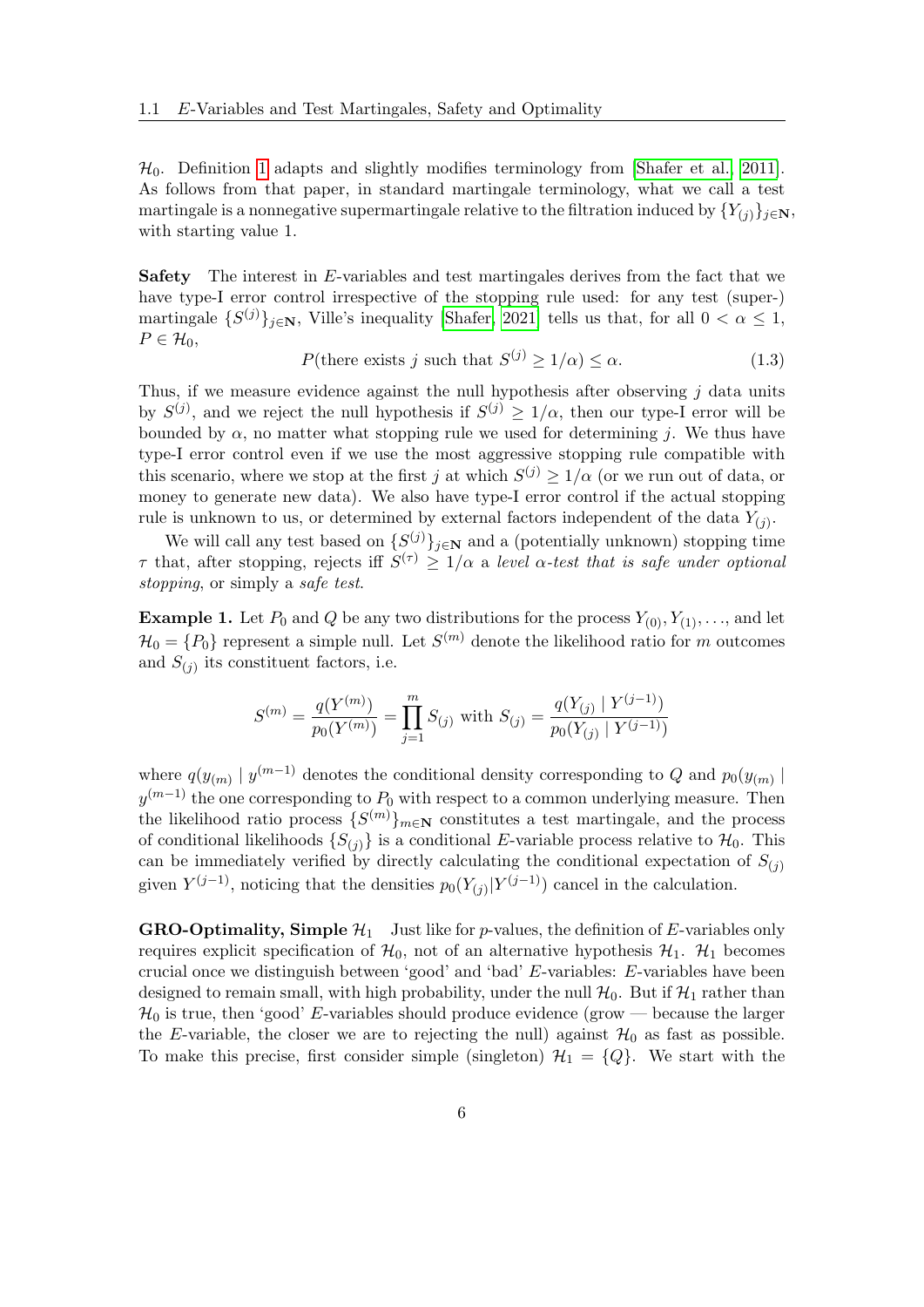one-outcome setting of [\(1.1\)](#page-1-0), i.e. we look at a single E-variable  $S_{(j)}$  in isolation for a single outcome  $Y_{(j)}$ . Its optimality is measured in terms of

$$
\mathbf{E}_Q[\log S_{(j)}],\tag{1.4}
$$

and the  $E$ -variable which maximizes this quantity among all  $E$ -variables that can be written as functions of  $Y_{(j)}$  (i.e. nonnegative random variables satisfying  $(1.1)$ ), assuming it exists, is called the *Growth Rate Optimal* E-variable for  $Y_{(j)}$  relative to Q, or simply 'Q-GRO for  $Y_{(j)}$ ', and denoted as  $S_{\text{GRO}(Q),(j)}$  More generally, E-variable  $S^{(m)}$  is called *growth rate optimal* relative to Q for  $Y^{(m)}$ , or simply Q-GRO for  $Y^{(m)}$ , if, among all (unconditional) E-variables that can be written as a function of  $Y^{(m)}$ , it maximizes

<span id="page-6-1"></span>
$$
\mathbf{E}_Q[\log S^{(m)}].\tag{1.5}
$$

We will denote this E-variable, if it exists, by  $S_{\text{GRO}(Q)}^{(m)}$ . The larger an E-variable or test martingale tends to be under the alternative, the better it scores in the GRO sense. Of course, the same would still hold if we were to replace the logarithm by another strictly increasing function. But there are various compelling reasons for why one should take a logarithm here — see GHK and [Shafer \[2021\]](#page-33-1). We explore one such reason in detail in Grünwald et al.  $[2020]$ : the Q-GRO test martingale, assuming it exists (i.e. Condition [1.6](#page-6-0) holds and data are i.i.d.), is also the test martingale which minimizes the expected number of data points needed before the null can be rejected if we use the safe test with the aggressive stopping rule described before (reject at the smallest j such that  $S^{(j)} \geq 1/\alpha$ ). Thus, using the Q-GRO test martingale is quite analogous to employing a test that maximizes power — in Section [5](#page-18-0) we provide some simulations to relate power to GRO. Note that we cannot directly use power in designing tests, since the notion of power requires a fixed sampling plan, which we will usually not have.

In 'nice' cases, the  $Q$ -GRO E–variable  $(1.5)$  for m outcomes can be obtained by multiplying the individual  $Q$ -GRO E–variables:

<span id="page-6-2"></span>**Proposition 1.** Let  $\mathcal{H}_1 = \{Q\}$  be simple and  $\mathcal{H}_0$  be potentially composite. Suppose the following condition holds (with  $p$  the density of  $P$ ):

<span id="page-6-0"></span>There exists a 
$$
P \in \mathcal{H}_0
$$
 such that  $S_{(1)} = q(Y_{(1)})/p(Y_{(1)})$  is an E-variable. (1.6)

Then  $S_{(1)}$  is the only E-variable for  $Y_{(1)}$  that can be written in this form (i.e. there is no  $P' \neq P$  such that [\(1.6\)](#page-6-0) holds), and  $S_{(1)} = S_{\text{GRO}(Q),(1)}$  is the Q-GRO E-variable for  $Y_{(1)}$ . A valid E-variable of this form automatically exists if  $\mathcal{H}_0$  is simple and, more generally, if  $H_0$ , restricted to a single outcome  $Y_{(1)}$ , is a convex set of distributions that is compact in the weak topology.

If we further assume that  $Y_{(1)}, Y_{(2)}, \ldots$  are i.i.d. according to all distributions in  $\mathcal{H}_0\cup\mathcal{H}_1$ , then  $S^{(m)}_{\text{GRO}(Q)}=\prod_{j=1}^mS_{\text{GRO}(Q),(j)},$  i.e. the Q-GRO optimal (unconditional) E-variable for  $Y^{(m)}$  is the product of the individual Q-GRO optimal E-variables.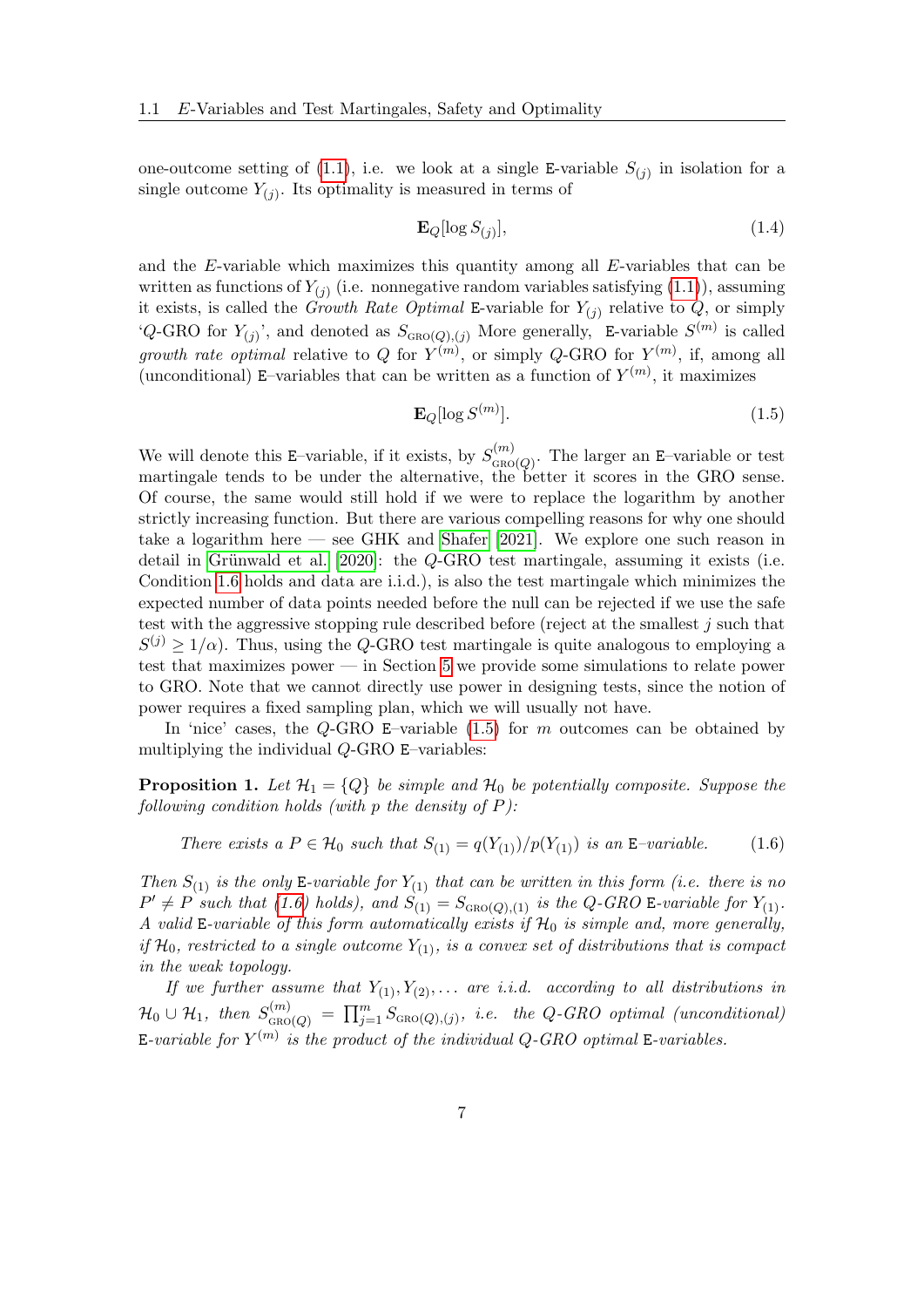If Condition [\(1.6\)](#page-6-0) holds and  $Y_{(1)}, Y_{(2)}, \ldots$  are i.i.d. according to all distributions in  $\mathcal{H}_0 \cup \mathcal{H}_1$ , it thus makes sense to define the Q-GRO test martingale to be the test martingale  $(S_{\text{GRO}(Q)}^{(j)})_{j\in\mathbb{N}}$ . We will then have that  $S_{\text{GRO}(Q),(j)} = s_Q(Y_{(j)})$  for a fixed function  $s_Q : \mathcal{Y} \to \mathbf{R}_0^+$ . Under this condition the GRO test martingale is, in a variety of senses (see below), the optimal test martingale to use.

<span id="page-7-0"></span>**Example 2.** [Simple  $\mathcal{H}_1$  and Simple  $\mathcal{H}_0$ ] Consider  $\mathcal{H}_1 = \{Q\}$  and simple  $\mathcal{H}_0 =$  $\{P_0\}$  and arbitrary  $Q'$  such that the  $Y_{(j)}$  are i.i.d. according to P, Q and Q'. Then  $S_{(j)} = q'(Y_{(j)})/p_0(Y_{(j)})$  is an E-variable for  $Y_{(j)}$ , irrespective of the definition of  $Q'$ , by the same argument as in Example [1.](#page-5-0) By the Proposition above, the Q-GRO E-variable for  $Y_{(j)}$  is given by setting  $q' = q$ . Then  $\mathbf{E}_{Q}[S_{\text{GRO}(Q),(j)}] = \mathbf{E}_{Y_{(j)}\sim Q}[\log q(Y_{(j)})/p_0(Y_{(j)})]$ also coincides with the KL divergence between  $Q$  and  $P_0$ .

In Section [2](#page-9-0) (Theorem [1\)](#page-10-1) and Section [7](#page-25-0) (Theorem [2\)](#page-27-0) we develop functions  $s_Q$ (denoted  $s(\cdot; n_a, n_b, \theta_a^*, \theta_b^*)$  there) for simple  $\mathcal{H}_1 = \{Q\}$  so that  $S_{Q,(1)} = s_Q(Y_{(1)})$  is an E-variable even though  $\mathcal{H}_0$  is composite and not convex, so that Proposition [1](#page-6-2) does not apply. Since we invariably assume the  $Y_{(j)}$  are i.i.d.,  $S_{Q,(j)} := s_Q(Y_{(j)})$  is an E-variable as well and with  $S_Q^{(m)}$  $Q^{(m)}_Q:=\prod_{j=1}^m S_{Q,(j)},\,(S^{(m)}_Q)$  $(Q^{(m)})_{m\in\mathbf{N}}$  is a test martingale. The construction works for the general setting of two data streams discussed in the introduction, and for some special  $\mathcal{H}_0$ , the  $S_{Q,(j)}$  will in fact be Q-GRO and  $(S_Q^{(m)})$  $(Q^{(m)})_{m\in\mathbf{N}}$  will be the Q-GRO test martingale. These include the  $\mathcal{H}_0$  that arise in the  $2 \times 2$  setting, our main application. For other  $\mathcal{H}_0$ , the E− variables  $S_{Q,(i)}$  will not necessarily have the Q-GRO-property; they are designed to have [\(1.5\)](#page-6-1) large, but it may be even larger for other E-variables.

**GRO and Composite**  $\mathcal{H}_1$  In case  $\mathcal{H}_1$  is composite, no direct analogue of the GRO-criterion for designing E-variables exists, since it is not clear under what distribution  $Q \in \mathcal{H}_1$  we should maximize  $(1.5)$ . In this paper, we deal with this situation by *learning*  $Q$  from the data in a Bayesian fashion. It is now convenient to write  $\mathcal{H}_1 = \{P_\theta : \theta \in \Theta_1\}$  in a parameterized manner (accordingly, henceforth we shall write  $\theta_1$ -GRO E-variable instead of  $P_{\theta_1}$ -GRO E-variable and  $S_{\text{GRO}(\theta),(j)}$  instead of  $S_{\text{GRO}(P_{\theta}),(j)}$ . We will assume i.i.d. data, thus, if  $\mathcal{H}_1$  were true, then data were i.i.d. ~  $P_{\theta_1^*}$  for some  $\theta_1^* \in \Theta_1$ . Starting with a distribution W on  $\Theta_1$ , i.e. a prior, at each point in time j, we determine the Bayesian posterior  $W \mid Y^{(j-1)}$  and use the Bayes predictive  $P_{W|Y^{(j-1)}} := \int_{\Theta_1} P_{\theta} dW(\theta \mid Y^{(j-1)})$  as an estimate for the 'true'  $P_{\theta_1^*}$ . As is well-known, under conditions on W and  $\mathcal{H}_1$  (which, if  $\mathcal{H}_1$  is finite-dimensional parametric, are very mild), the posterior will concentrate around  $\theta^*$  and hence  $P_{W|Y^{(j-1)}}$  will resemble  $P_{\theta_1^*}$  more and more, with very high probability, as more data becomes available.

At each point in time j, we use our current estimate  $P_{W|Y^{(j-1)}}$  to design a conditional E-variable  $S_{(j)}$ . On an informal level, as long as  $P_{W|Y^{(j-1)}}$  converges to the 'true'  $P_{\theta_1^*}$ , the  $S_{(j)}$  will in fact also start to more and more resemble the E–variables  $S_{\text{GRO}(\theta_1^*), (j)}$ we designed for  $\mathcal{H}_1 = \{P_{\theta_1^*}\}\$  and which were designed to have a large expected growth under the 'true'  $P_{\theta_1^*}$ . Assuming the convergence happens fast, we may expect that the test martingale  $\prod_{j=1}^m S_{(j)}$  grows not much slower than  $S_{\text{GRO}(\theta_1^*)}^{(m)} = \prod_{j=1}^m S_{\text{GRO}(\theta_1^*), (j)}$ , the best test martingale we could have used if we had known the true  $P_{\theta_1^*}$  all along.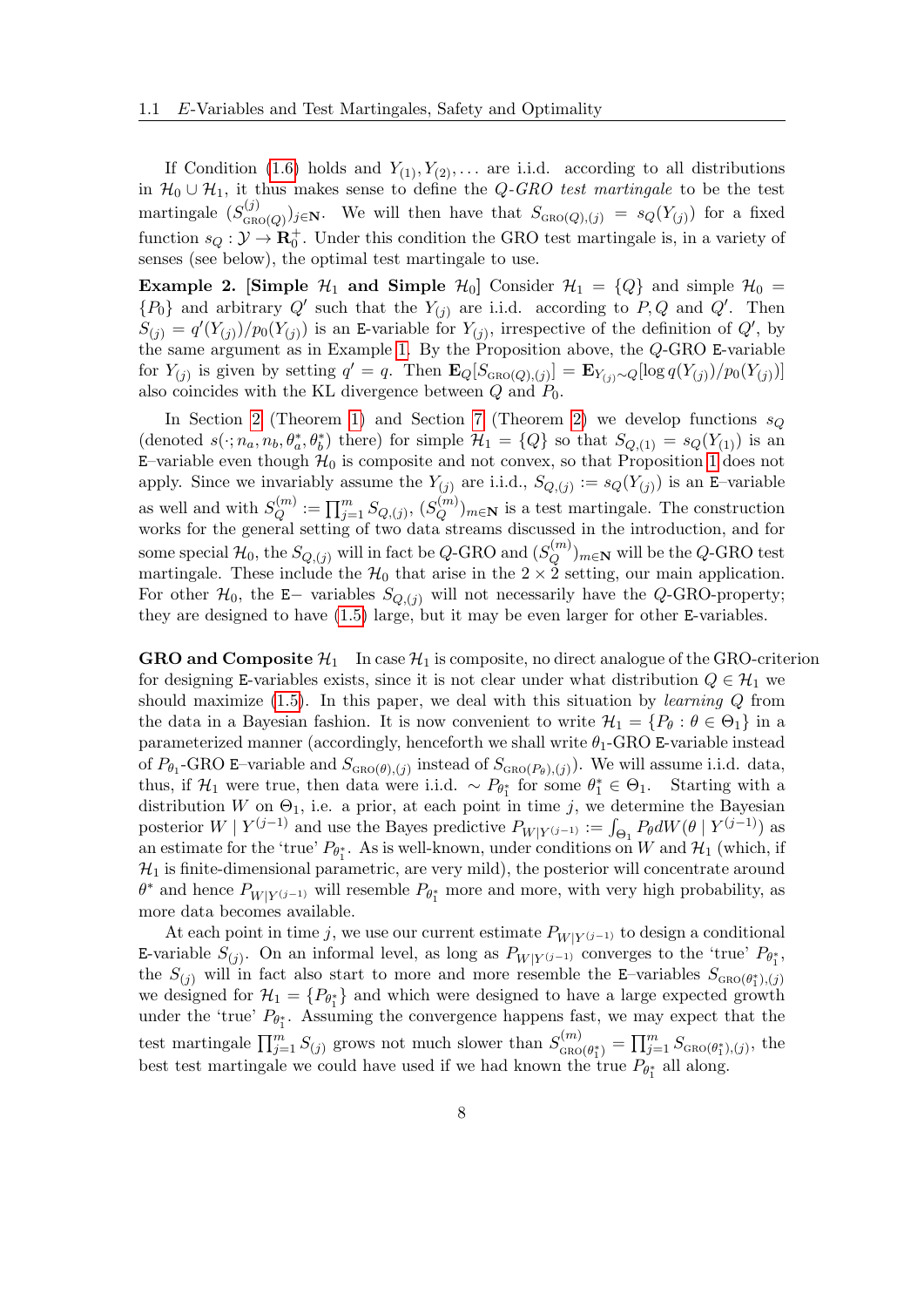Generalized GROW; prior knowledge on subset of  $\Theta_1$ . What if we do not have prior information that is crisp enough to be represented as a prior? First, we note that, even if the prior assumptions encapsulated in the particular  $W_1$  turn out to match the data very badly, we still have our type-I error guarantee  $(Safety First!)$  — we will only suffer in the sense that, if  $\mathcal{H}_0$  is false, we will need more data to find out (less GRO/power). So in that sense, we are 'safe' irrespective of the prior we use. Nevertheless, if no clear prior knowledge is available we may want to take E-variables designed to satisfy some minimax criterion.

Specifically, GHK proposed the GROW (growth-optimal in worst-case) criterion, which maximizes  $\log S$  in the worst case, over all distributions in some subset of  $\mathcal{H}_1$ . Here we will use a generalization of this criterion. The unconditional  $\ell$ -GROW E-variable for  $Y^{(m)}$ , if it exists, is the E-variable  $S^{(m)}$  that achieves

$$
\max_{S^{(m)}} \min_{\theta \in \Theta_1} \mathbf{E}_{Z \sim P_{\theta}}[\log S^{(m)} - \ell(\theta, Y^{(m)})],\tag{1.7}
$$

the maximum being over all unconditional  $E$ -variables defined on the first  $m$  outcomes. GHK only considered the special version without  $\ell(\theta, z)$  (or equivalently, with  $\ell(\theta, z)$ ) constant). This GROW criterion can be understood as giving the E-variable that grows fastest under the worst possible distribution in  $\Theta_1$ ; for this to have a useful solution other than the trivial  $S \equiv 1$  it is necessary that  $\Theta_1$  is separated from  $\Theta_0$ . [Turner](#page-33-8) [\[2019\]](#page-33-8) and [Adams \[2020\]](#page-31-1) managed to define GROW E-variables for the  $2 \times 2$  setting and experimented with them, but the results are not competitive with the different choice of  $\ell$  that we now describe (in fact, their experimental results prompted us to rethink the appropriate form of  $\ell(\theta, Y^{(m)}).$ 

We will instead mostly be interested in the choice  $\ell(\theta, Y^{(m)}) = \log S_{\text{GRO}(\theta_1^*)}^{(m)}$ , thereby aiming for the E-variable that maximizes relative growth, compared to the fastest growing E-variable that one could use if one had oracle access to the particular  $P_{\theta_1^*}$  according to which data were sampled, if  $\mathcal{H}_1$  were true. This criterion leads to nontrivial E-variables even if  $\Theta_1$  and  $\Theta_0$  are not separated. We thus seek for the E-variable that minimizes, over all unconditional E-variables  $S^{(m)}$  defined as functions of  $Y^{(m)}$ ,

<span id="page-8-0"></span>
$$
REGRET(S^{(m)}) := \max_{\theta_1^* \in \Theta_1} \mathbf{E}_{Y^{(m)} \sim P_{\theta_1^*}} [\log S^{(m)}_{GRO(\theta_1^*)} - \log S^{(m)}],
$$
(1.8)

where we exchanged signs, max, min for convenience so as to make the discrepancy REGRET positive rather than negative.

One way to understand [\(1.8\)](#page-8-0) is as follows: the optimal expected GROwth we could have obtained when observing exactly m data points, had we known the 'true'  $\theta_1^*$  is given by  $S_{\text{GRO}(\theta_1^*)}^{(m)}$ . Using the  $S^{(m)}$  minimizing [\(1.8\)](#page-8-0), we effectively 'learn'  $\theta_1^*$  instead, but we seek to minimize the loss of growth for not knowing  $\theta_1^*$  right away in a worst-case sense.

In practice though, we are not concerned with a single sample size  $m$  and E-variable  $S^{(m)}$  but rather a random process with associated test martingale  $\{M^{(m)}\}_{m\in\mathbb{N}}$ . In general, the process  $\{S^{(m)}\}_{m\in\mathbf{N}}$  where each m minimizes  $(1.8)$  among all E-variables does not give a martingale [Grünwald et al., 2019]. Additionally, directly optimizing  $(1.8)$  is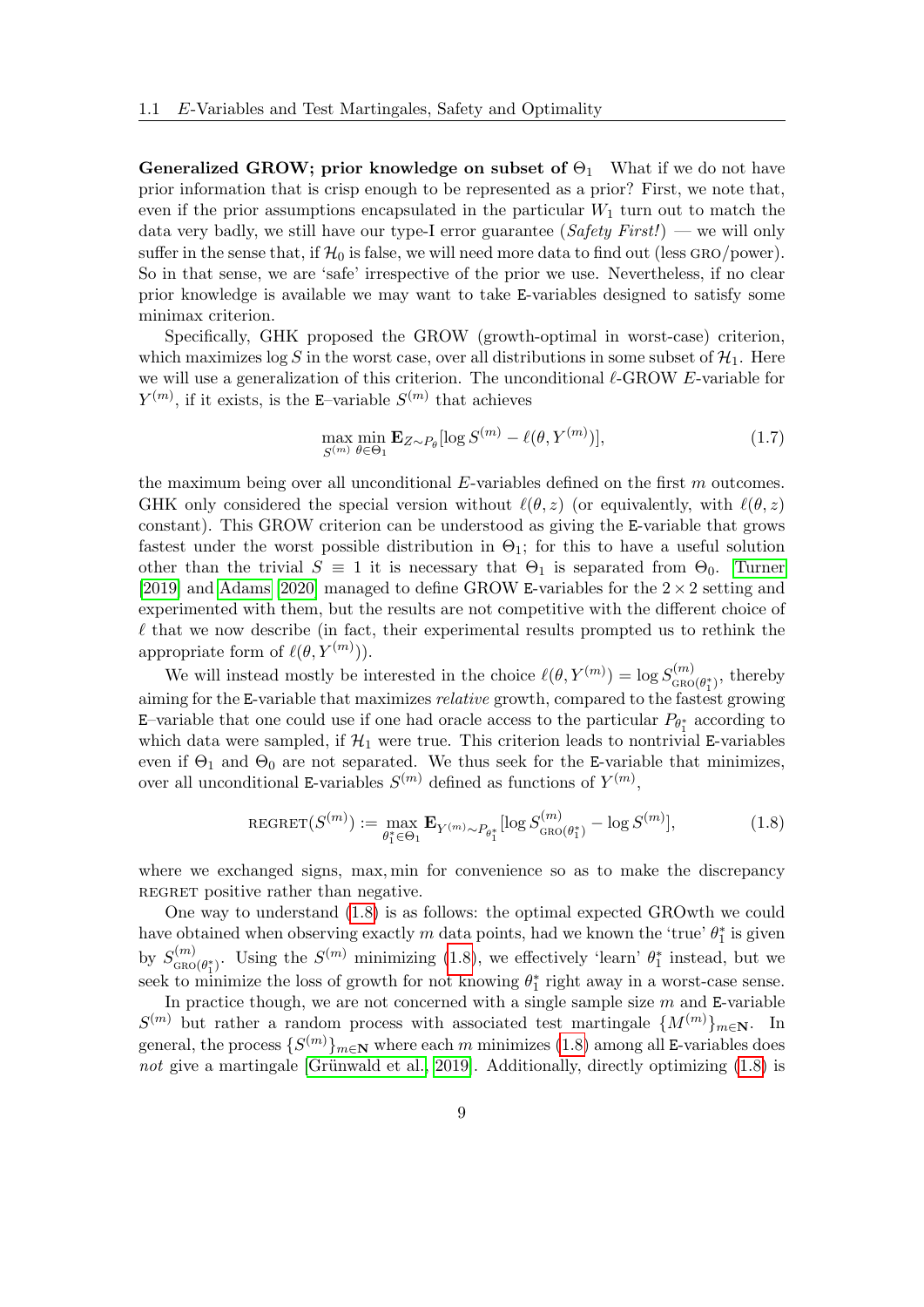very difficult. Thus, we shall simply use test martingales based on priors  $W_1$  on  $\Theta_1$  for different priors  $W_1$ , and compare them by the size of [\(1.8\)](#page-8-0) for various m, preferring  $W_1$ for which REGRET $(S^{(m)})$  is low for many m. This is done in the experimental section [5.](#page-18-0)

<span id="page-9-3"></span>Example 3. [Relative GROW with Simple  $H_0$ ; connection to MDL] Another way to motivate [\(1.8\)](#page-8-0) can be seen by restricting to the case with simple  $\mathcal{H}_0 = \{P_0\}$  and data i.i.d. according to all  $P \in \mathcal{H}_0 \cup \mathcal{H}_1$ . Then Proposition [1](#page-6-2) gives that  $S_{\text{GRO}(\theta_1^*)}^{(m)} =$  $\prod_{j=1}^m S_{\text{GRO}(\theta_1^*),(j)}$ , which (Example [2\)](#page-7-0) is equal to  $p_{\theta_1^*}(Y^{(m)})/p_0(Y^{(m)})$ . Also, (see Section 4 of GHK),  $S^{(m)}$  is an E– variable for  $Y^{(m)}$  if and only if it can be written as  $S^{(m)}$  =  $q'(Y^{(m)})/p_0(Y^{(m)})$  for some distribution  $Q'$  with density  $q'$  on  $Y^{(m)}$  (here data are in general *not* i.i.d. according to  $Q'$ . Then

<span id="page-9-1"></span>
$$
\log S_{\text{GRO}(\theta_1^*)}^{(m)} - \log S^{(m)} = \log \frac{p_{\theta_1^*}(Y^{(m)})}{p_0(Y^{(m)})} - \log \frac{q'(Y^{(m)})}{p_0(Y^{(m)})} = \log \frac{p_{\theta_1^*}(Y^{(m)})}{q'(Y^{(m)})}
$$
(1.9)

so minimizing  $(1.8)$  amounts to finding the distribution  $Q'$  achieving

<span id="page-9-2"></span>
$$
\min_{q'} \max_{\theta_1 \in \Theta_1} \mathbf{E}_{Y^{(m)} \sim P_{\theta_1}} \left[ \log \frac{p_{\theta_1}(Y^{(m)})}{q'(Y^{(m)})} \right],\tag{1.10}
$$

a quantity known as the minimax redundancy in information theory. Model selection based on  $(1.9)$  with the same distribution  $Q'$  is advocated by a particular version of the MDL (Minimum Description Length) Principle for learning from data [\[Barron](#page-31-2) [et al., 1998,](#page-31-2) Grünwald, 2007, Grünwald and Roos, 2020. It is known that, if  $\mathcal{H}_1$  is a k-dimensional exponential family with  $\Theta_1$  restricted to a compact, then for large m,  $Q'$ converges (in a suitable sense) to the Bayes marginal distribution based on Jeffreys' prior (note that the  $Y_{(i)}$  are not i.i.d. under this distribution). In this sense, the proposal to optimize for relative GROwth is compatible with the MDL Principle. Also, the results of Clarke and Barron  $[1994]$  (Grünwald  $[2007]$  explains in detail) show that in this case,  $(1.8)$  has size  $(k/2)$  log  $n+O(1)$ . This suggests that, if  $\mathcal{H}_0$  is composite and a sub-family of  $\mathcal{H}_1$  with  $k' < k$  parameters, then [\(1.8\)](#page-8-0) behaves as  $((k - k')/2) \log n + O(1)$ . Whether this can be proven is an open question, but Figure [3](#page-20-0) strongly suggests that for the  $2 \times 2$ setting we study here, it is indeed the case.

### <span id="page-9-0"></span>2 Two-Stream Safe Tests

Consider the two-stream setting introduced in the beginning of the paper. To formalize it further, we introduce *calendar time*  $t = 1, 2, \ldots$  and corresponding random variables  $V_t$  and  $G_t$ : at each t, we obtain an outcome  $V_t$  in  $\mathcal Y$  in group  $G_t \in \{a, b\}$ . Importantly though, at this point we make no assumptions about the relative ordering of outcomes from the two groups. At time t, we have that  $t_a$ , the number of a's that are observed so far, and  $t_b$ , the number of b's observed so far, satisfy  $t_a + t_b = t$ , but subject to this constraint we allow them coming in any order, e.g. first all  $a$ 's, or first all  $b$ 's, or interleaved. For example, with  $t_a = 3$  and  $t_b = 2$ , we might have  $V_1 = Y_{1,a}, V_2 =$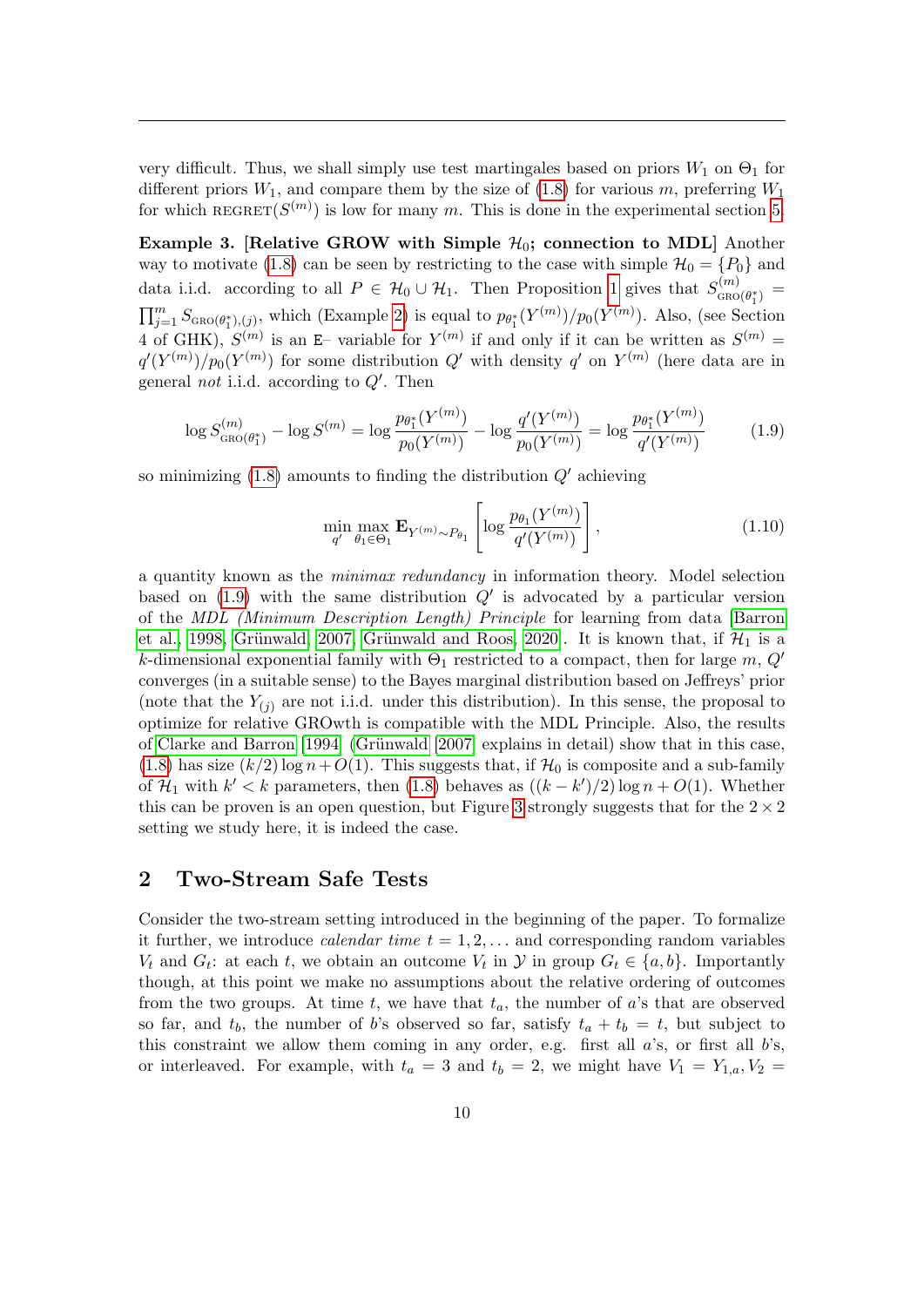$Y_{2,a}, V_3 = Y_{3,a}, V_4 = Y_{1,b}, V_5 = Y_{2,b}$  (all as come first,  $G_1 = G_2 = G_3 = a, G_4 = G_5 = b$ ) but also, for example  $V_1 = Y_{1,a}, V_2 = Y_{1,b}, V_3 = Y_{2,a}, V_4 = Y_{3,a}, V_5 = Y_{2,b}.$ 

We thus have that the (marginal) probability of the first  $t = t_a + t_b$  outcomes, given that  $t_a$  of these are in group a and  $t_b$  in group b, and writing  $y^t = (y_1, \ldots, y_t)$ , is given by the probability density (or mass function)

<span id="page-10-2"></span>
$$
p_{\theta_a, \theta_b}(y_a^{t_a}, y_b^{t_b}) := p_{\theta_a}(y_a^{t_a}) p_{\theta_b}(y_b^{t_b}) = \prod_{t=1}^{t_a} p_{\theta_a}(y_{t,a}) \prod_{t=1}^{t_b} p_{\theta_b}(y_{t,b}).
$$
\n(2.1)

To indicate that random vector  $(Y_a^{t_a}, Y_b^{t_b}) \coloneqq (Y_{1,a} \dots, Y_{t_a,a}, Y_{1,b}, \dots, Y_{t_b,b})$  has a distribution represented by [\(3.1\)](#page-14-1) we write  $Y_a^{t_a}, Y_b^{t_b} \sim P_{\theta_a^*, \theta_b^*}$ .

According to the *null hypothesis*  $\mathcal{H}_0 = \{P_{\theta_a,\theta_b} : (\theta_a, \theta_b) \in \Theta_0\}$ ,  $\Theta_0 = \{(\theta, \theta) : \theta \in \Theta\}$ , both processes coincide. Thus, we have that  $\theta_a^* = \theta_b^* = \theta_0$  for some  $\theta_0 \in \Theta$  and then the density of data  $y_a^{t_a}, y_b^{t_b}$  is given by  $p_{\theta_0}(y_{1,a}, \ldots, y_{t_a,a}, y_{1,b}, \ldots, y_{t_b,b}).$ 

#### <span id="page-10-0"></span>2.1 The simple E-variable for 2-stream–blocks

We first consider the case in which the alternative hypothesis is simple:  $\Theta_1 = {\theta_1}$  for some fixed  $\theta_1 = (\theta_a^*, \theta_b^*) \in \Theta^2$ . Consider a fixed sample size of size n, and assume that we have observed a block of  $n_a$  outcomes in group a and  $n_b$  outcomes in group b. In this case, we can define an E-variable as the likelihood ratio between  $p_{\theta_a^*, \theta_b^*}$  and a carefully chosen distribution that is a product of mixtures of distributions from  $\Theta_0$ : for  $n_a, n_b \in \mathbb{N}$ ,  $n \coloneqq n_a + n_b$  and  $y_a^{n_a} = (y_{1,a}, \ldots, y_{n_a,a}) \in \{0,1\}^{n_a}$  and  $y_b^{n_b} = (y_{1,b}, \ldots, y_{n_b,b}) \in \{0,1\}^{n_b}$ we define:

$$
s(y_a^{n_a}, y_b^{n_b}; n_a, n_b, \theta_a^*, \theta_b^*) :=
$$
  

$$
\frac{p_{\theta_a^*}(y_a^{n_a})}{\prod_{i=1}^{n_a} \left(\frac{n_a}{n} p_{\theta_a^*}(y_{i,a}) + \frac{n_b}{n} p_{\theta_b^*}(y_{i,a})\right)} \cdot \frac{p_{\theta_b^*}(y_b^{n_b})}{\prod_{i=1}^{n_b} \left(\frac{n_a}{n} p_{\theta_a^*}(y_{i,b}) + \frac{n_b}{n} p_{\theta_b^*}(y_{i,b})\right)}.
$$
 (2.2)

<span id="page-10-1"></span>**Theorem 1.** The random variable  $S_{[n_a,n_b,\theta_a^*,\theta_b^*]} := s(Y_a^{n_a}, Y_b^{n_b}; n_a, n_b, \theta_a^*, \theta_b^*)$  is an E-variable, *i.e.* with  $s'(\cdot) = s(\cdot; n_a, n_b, \theta_a^*, \theta_b^*)$ , we have:

<span id="page-10-3"></span>
$$
\sup_{\theta \in \Theta} \mathbf{E}_{V^n \sim P_\theta} \left[ s(V^n; n_a, n_b, \theta_a^*, \theta_b^*) \right] \le 1. \tag{2.3}
$$

Moreover, if  $\{P_\theta : \theta \in \Theta\}$  is a convex set of distributions, then  $S_{[n_a,n_b,\theta_a^*,\theta_b^*]}$  is the  $(\theta_a^*, \theta_b^*)$ -GRO E-variable: for any nonnegative function s' on  $\mathcal{Y}^{n_a+n_b}$  satisfying  $\sup_{\theta \in \Theta} \mathbf{E}_{V^{n} \sim P_{\theta}} \left[ s'(V^{n}) \right] \leq$ 1, we have:

$$
\mathbf{E}_{Y_a^{n_a}, Y_b^{n_b} \sim P_{\theta_a^*, \theta_b^*}} [\log s(Y_a^{n_a}, Y_b^{n_b}; n_a, n_b, \theta_a^*, \theta_b^*)] \geq \mathbf{E}_{Y_a^{n_a}, Y_b^{n_b} \sim P_{\theta_a^*, \theta_b^*}} [\log s'(Y_a^{n_a}, Y_b^{n_b})].
$$

Note that in the second part of the theorem, we do not require convexity of  $\mathcal{H}_0$ (which would not hold in the  $2 \times 2$  case, since the set of i.i.d. Bernoulli distributions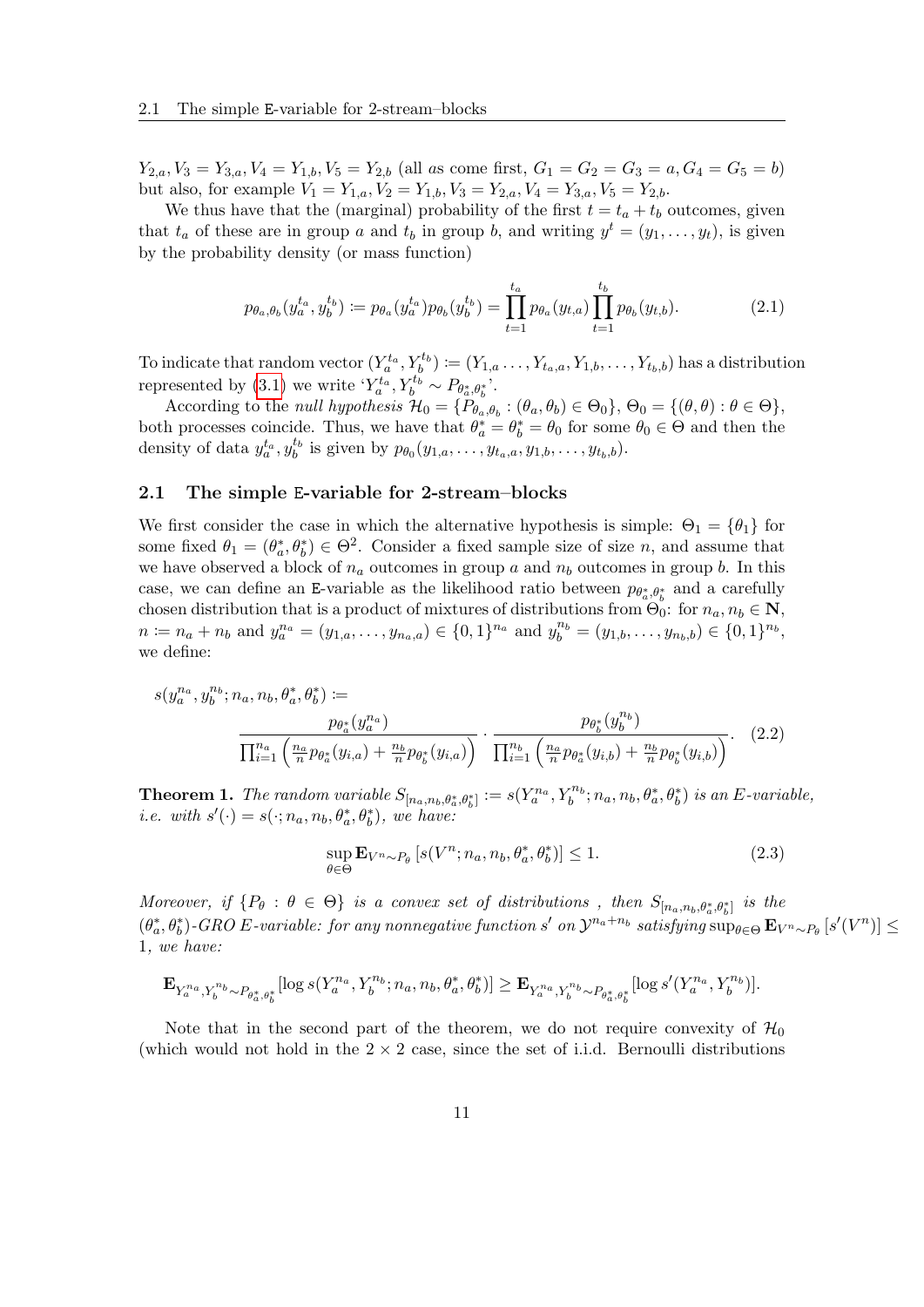over  $n_a + n_b > 1$  outcomes is not convex), but instead of  $\{P_\theta : \theta \in \Theta\}$  (which in the  $2 \times 2$  case is just the Bernoulli model on one outcome, which is convex).

First consider the basic case in which data comes in in fixed batches  $Y_{(1)}, Y_{(2)}, \ldots$ , with each batch  $Y_{(j)} = ((Y_{(j-1)n_a+1,a}, Y_{(j-1)n_a+2,a}, \ldots, Y_{jn_a,a}), (Y_{(j-1)n_b+1,b}, Y_{(j-1)n_b+2,b}, \ldots, Y_{jn_b,b})),$ having exactly  $n_a$  outcomes in group a and  $n_b$  outcomes in group b, and let  $n = n_a + n_b$ . This case would obtain, for example, in a sequential clinicial trial in which patients come in one by one, each odd patient is given the treatment and each even patient is given the placebo. Then  $n = 2$ ,  $n_a = n_b = 1$ . We may then measure the evidence against the null hypothesis by the product E-value

<span id="page-11-0"></span>
$$
S_{[n_a,n_b,\theta_a^*,\theta_b^*]}^{(m)} := \prod_{j=1}^m S_{(j),[n_a,n_b,\theta_a^*,\theta_b^*]} \; ; \; S_{(j),[n_a,n_b,\theta_a^*,\theta_b^*]} := s(Y_{(j)};n_a,n_b,\theta_a^*,\theta_b^*). \tag{2.4}
$$

By Ville's inequality [\(1.3\)](#page-5-1), the probability under any distribution in the null that there is an m with  $S_{\text{in}}^{(m)}$  $\lim_{[n_a,n_b,\theta^*_a,\theta^*_b]}$  larger than  $1/\alpha$ , is bounded by  $\alpha$ , hence, type-I error guarantees are preserved under optional stopping if we perform the test based on  $\{S_{\text{in}}^{(m)}\}$  $\{ \substack{m,n_{{b}},n_{b},\theta_{a}^{*},\theta_{b}^{*} \}}$ m $\in$ N as defined underneath [\(1.3\)](#page-5-1), as long as we stop between and not 'within' batches (if we stop within a batch, the E-variable  $S_{\text{m}}^{(m)}$  $\binom{m}{[n_a,n_b,\theta^*_a,\theta^*_b]}$  is undefined).

If the data do not come in batches of equal size, we may proceed as follows. First, we need to fix some  $n_a \geq 1$  and  $n_b \geq 1$  of our own choice. The treatment below will give valid E-variables irrespective of our choice of  $n_a$  and  $n_b$ , but it will be seen that some choices are much more reasonable (will lead to much more evidence against the null, if the null is false) than others.

Thus, fix  $n_a$  and  $n_b$ , set  $n = n_a + n_b$ . At each time t, we will have observed, so far, some number  $t_a$  of outcomes in group a, and  $t_b$  in group b. Now let  $m_t$  be the largest m such that  $mn_a \leq t_a$  and  $mn_b \leq t_b$ . Now, for  $m = 1, 2, \ldots$ , define  $Y_{(m)}$  as above. At any given time t,  $Y_{(1)}, Y_{(2)}, \ldots, Y_{(m_t)}$  will have been observed, and there may be a number  $n'_j$  remaining observations in group  $j \in \{a, b\}$  so that either  $n'_a < n_a$  or  $n'_b < n_b$  or both. Since the  ${Y_{(i)}}_{i\in\mathbb{N}}$  determine a test martingale in the sense of Definition [1,](#page-4-1) optional stopping while preserving type-I error guarantees is then possible at any point in time t, as long as the E-variable is calculated as  $(2.4)$  above for  $m = m_t$ , thus ignoring the final  $n'_a + n'_b$  outcomes.

How should  $n_a$  and  $n_b$  be chosen in practice? For example, consider a variation of the clinical trial setting above in which the treatment-control assignment is randomized: for each incoming patient, a fair coin is flipped to decide treatment  $(a)$  or placebo  $(b)$ . Then at any given time the number of patients in group  $a$  and  $b$  will not be precisely equal, but if we choose  $n_a = n_b = 1$  as above it is highly unlikely that the amount of data we have to ignore at any given time t is very large. Similarly, if  $G_t$ , the group membership of the t-th observation is itself i.i.d. according to some distribution  $P^*$ , we might have some idea of the probability  $p^*(a)$  assigned to group a; if  $p^*(a) = 2/5$  (say), we would choose  $n_a = 2, n_b = 3$ .

We can in fact add a significant amount of extra flexibility by allowing for variable group sizes, i.e., the chosen  $n_a$  and  $n_b$  may depend on the past. For this, we introduce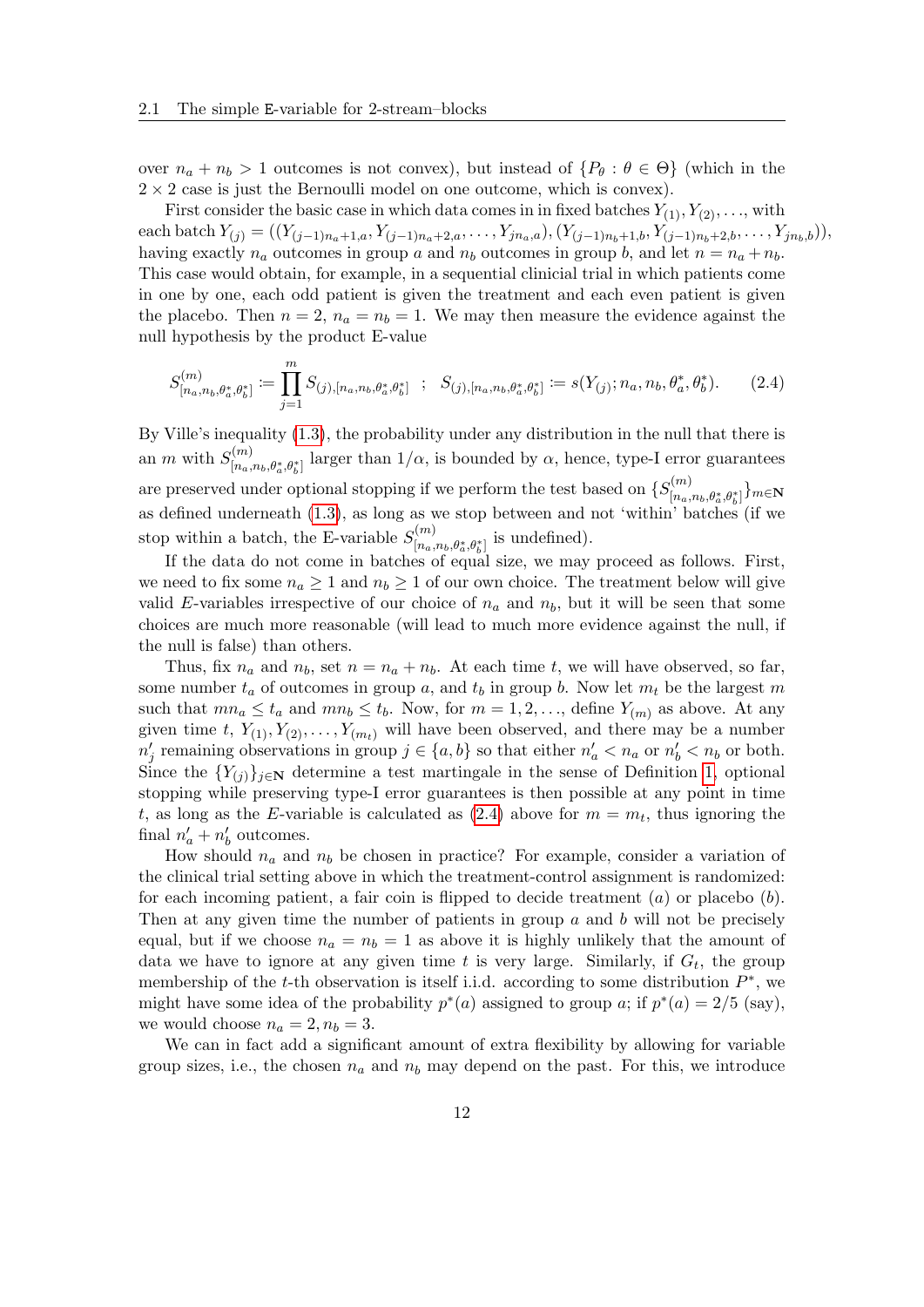a function  $f: \bigcup_{t\geq 0} \mathcal{Y}^t \times \{0,1\}^t \to \{\text{STOP-BLOCK}, \text{CONTINUE}\}\$  that, at each point in time t, decides whether the current block should end  $(f(V^t, G^t) =$  STOP-BLOCK) or not  $(f(V^t, G^t))$  = CONTINUE). As long as the value of this function does not depend on the actual outcomes  $V_t$  observed after the last block that was completed, all requirements for having a test martingale and thus for safe optional stopping are met. For example, suppose that on data  $V_1, G_1, V_2, G_2, \ldots, V_t, G_t$  observed so-far, f has output STOP-BLOCK at m occasions, the last time at  $t' = t - k$  for some  $k > 0$ . Then  $f(t)$  is allowed to depend on  $Y^{(m)}$  and  $G^t$ , but for any fixed  $Y^{(m)} = y^{(m)}$ ,  $G^t = g^t$ , for all  $y^k, y'^k \in \mathcal{Y}^k$ , we must have  $f((y^{(m)}, y^k), g^t) = f((y^{(m)}, y'^k), g^t)$ . In this way, one can in principle learn  $p^*(a)$ from the data, changing group sizes  $n_a$  and  $n_b$  flexibly as data come in. For simplicity, we have not followed this approach here, but all our results readily extend to this case.

#### <span id="page-12-2"></span>2.2 The simple E-variable with Bayesian alternative

Now fix some prior  $W_1$  with density  $w_1$  on the alternative  $\Theta_1 \subseteq \Theta^2$ . We can trivially extend the definition of simple E–variable relative to singleton  $(\theta_a^*, \theta_b^*)$  to a simple E-variable relative to arbitrary prior  $W_1$  on  $(\theta_a^*, \theta_b^*)$ : define  $p_{W_1,a}(y) := \int p_{\theta_a}(y) dW_1(\theta_a)$ , the integration being over the marginal prior distribution over  $\theta_a$ , and similarly,  $p_{W_1,b}(y) :=$  $\int p_{\theta_b}(y)dW_1(\theta_b)$ . Then, as a corollary of Theorem [1,](#page-10-1)

<span id="page-12-1"></span>
$$
s(y_a^{n_a}, y_b^{n_b}; n_a, n_b, W_1) := \frac{\prod_{i=1}^{n_a} p_{W_{1,a}}(y_{i,a})}{\prod_{i=1}^{n_a} \left(\frac{n_a}{n} p_{W_{1,a}}(y_{i,a}) + \frac{n_b}{n} p_{W_{1,b}}(y_{i,a})\right)} \cdot \frac{\prod_{i=1}^{n_b} p_{W_{1,b}}(y_{i,b})}{\prod_{i=1}^{n_b} \left(\frac{n_a}{n} p_{W_{1,a}}(y_{i,b}) + \frac{n_b}{n} p_{W_{1,b}}(y_{i,b})\right)}.
$$
(2.5)

is itself also an E–variable, as follows directly from applying Theorem [1](#page-10-1) with a 'meta'-set of distributions, which is possible since we made no assumptions at all on the set Θ in Theorem [1:](#page-10-1) we replace  $\Theta$  by  $W(\Theta)$ , the set of distributions on  $\Theta$ ; we replace the background set of distributions  $\{p_\theta : \theta \in \Theta\}$  by the set of distributions  $\{p_W : W \in$  $W(\Theta)$ ; we replace the simple  $\mathcal{H}_1 = \{P_{\theta_a^*, \theta_b^*}\}\$  by a 'simple'  $\mathcal{H}_1' = \{P_{W_a, W_b}\}\$  for some distributions  $W_a$  and  $W_b$  on  $\Theta$ . Such  $W_1$ -based simple E–variables can be used to learn the parameters  $\theta_a^*, \theta_b^*$  as more data in both streams come in, and this is how we will use them in a sequential context with optional stopping. Thus, assume again that data comes in batches  $Y_{(1)}, Y_{(2)}, \ldots$  with each  $Y_{(i)}$  consisting of  $n_a$  outcomes in group a and  $n_b$  outcomes in group b (generalization of subsequent formulas to flexible group sizes changing in time and depending on the past as described at the end of Section [2.1](#page-10-0) is straightforward). We start with some prior  $W_1$  for the first batch  $Y_{(1)}$  but we now use, for the j-th batch  $Y_{(j)}$ , the *Bayesian posterior*  $W_1 | Y^{(j-1)}$  as prior to define the j-th E–variable with:

<span id="page-12-0"></span>
$$
S_{[n_a,n_b,W_1]}^{(m)} := \prod_{j=1}^m S_{(j),[n_a,n_b,W_1]} \; ; \; S_{(j),[n_a,n_b,W_1]} := s(Y_{(j)};n_a,n_b,W_1|Y^{(j-1)}). \tag{2.6}
$$

Again,  $\{S_{(j),[n_a,n_b,W_1]}\}_{j\in\mathbb{N}}$  is a conditional E–variable process, so testing based on the corresponding test martingale is safe under optional stopping by  $(1.3)$ . We note that, if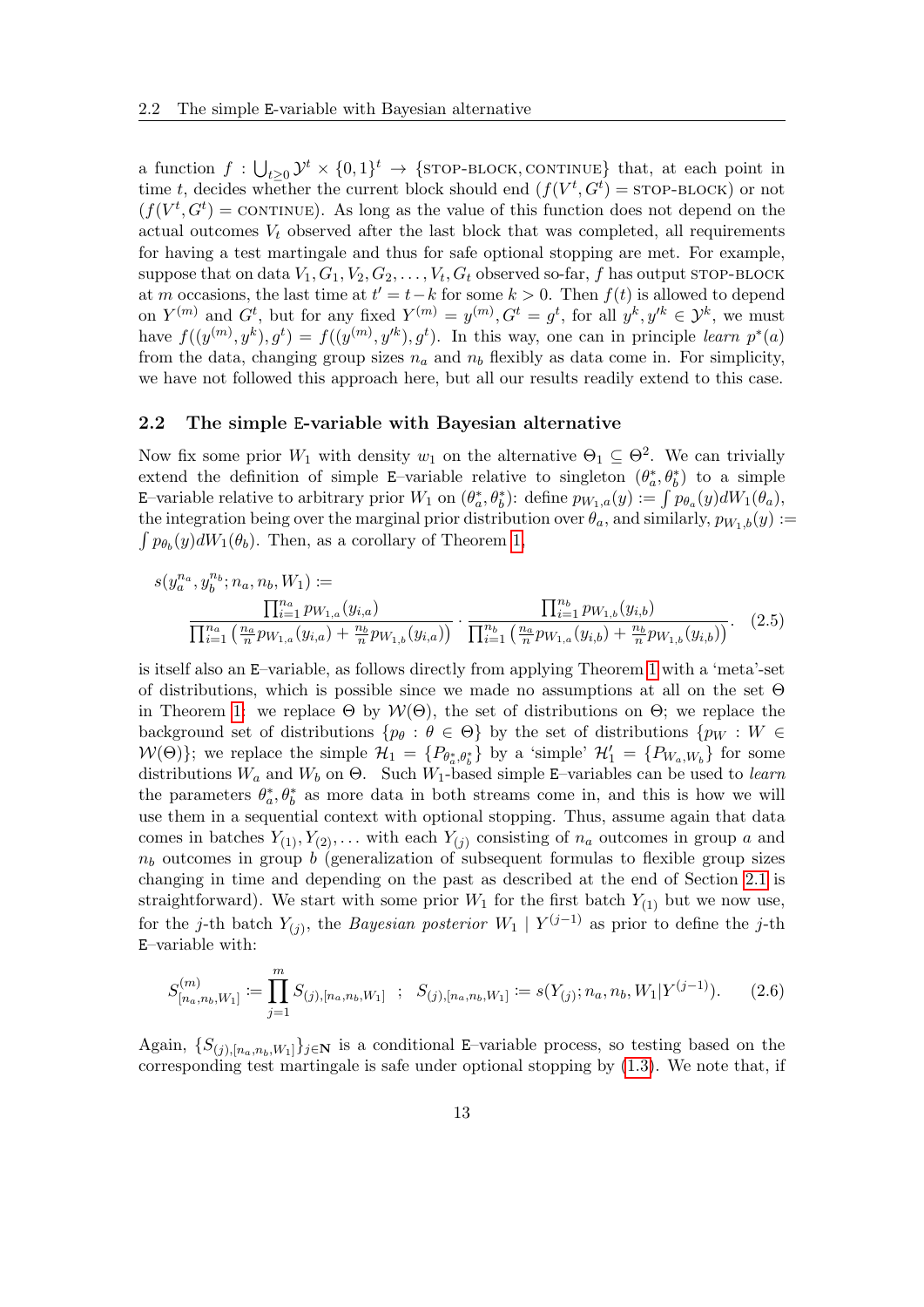data are sampled from some alternative hypothesis  $(\theta_a^*, \theta_b^*)$ , then as data accumulates, the posterior  $W_1$  will, with high probability, concentrate narrowly around  $(\theta_a^*, \theta_b^*)$  and so  $S_{(j),[n_a,n_b,W_1]}$  will behave more and more similarly to the 'best'  $(\theta_a^*, \theta_b^*)$  E-variable. Still, with the exception of a special case we indicate below, in general we cannot expect it to be the  $W_1$ -GRO E-variable. Still, our experiments in Section [5](#page-18-0) indicate that, at least in the  $2 \times 2$  table setting, it behaves quite well in terms of the worst-case optimality criterion [\(1.8\)](#page-8-0).

Simplification when  $\{P_\theta : \theta \in \Theta\}$  is Convex Denoting  $W_{1,g}|Y^{(m)}$  as the marginal posterior for  $\theta_q$ , for  $g \in \{a, b\}$ , we can rewrite [\(2.6\)](#page-12-0) as

<span id="page-13-0"></span>
$$
S_{[n_a,n_b,W_1]}^{(m)} = \prod_{j=1}^m \frac{\prod_{i=1}^{n_a} p_{W_{1,a}|Y^{(j-1)}}(Y_{(j-1)n_a+i,a}) \prod_{i=1}^{n_b} p_{W_{1,b}|Y^{(j-1)}}(Y_{(j-1)n_b+i,b})}{\prod_{g=1}^{n_a} \prod_{j=1}^{n_a} \prod_{j=1}^{n_a} \frac{p_{W_{1,a}|Y^{(j-1)}}(Y_{(j-1)n_a+i,a}) \prod_{j=1}^{n_b} p_{W_{1,b}|Y^{(j-1)}}(Y_{(j-1)n_b+i,b})}{\prod_{j=1}^m \prod_{i=1}^{n_a} \frac{p_{W_{1,a}|Y^{(j-1)}}(Y_{(j-1)n_a+i,a}) \prod_{i=1}^{n_b} \frac{p_{W_{1,b}|Y^{(j-1)}}(Y_{(j-1)n_b+i,b})}{p_{\check{\theta}_0|Y^{(j-1)}}(Y_{(j-1)n_b+i,b})}
$$
(2.7)

with  $\ddot{\theta}_0|Y^{(j-1)} \in \Theta$  s.t.  $p_{\ddot{\theta}_0|Y^{(j-1)}} = \frac{n_a}{n} p_{W_{1,a}|Y^{(j-1)}} + \frac{n_b}{n} p_{W_{1,b}|Y^{(j-1)}},$  the existence of  $\check{\theta}_0|Y^{(j-1)}$  being immediate if  $\{P_\theta: \theta \in \Theta\}$  is convex. This rewrite will enable several additional results for such Θ.

Connection to Bayes Factors Consider  $W_1$  such that  $\theta_a$  and  $\theta_b$  are independent under  $W_1$  with marginal distributions  $W_a$  and  $W_b$ , and now further take  $n_a = n_b = 1$ . By basic telescoping, we can then further rewrite [\(2.6\)](#page-12-0) as

<span id="page-13-1"></span>
$$
\frac{\int p_{\theta_a}(Y_a^m) dW_a(\theta_a) \int p_{\theta_b}(Y_b^m) dW_b(\theta_b)}{\prod_{j=1}^m \prod_{g \in \{a,b\}} \left(\frac{1}{2} p_{W_{1,a}|Y^{(j-1)}}(Y_{j,g}) + \frac{1}{2} p_{W_{1,b}|Y^{(j-1)}}(Y_{j,g})\right)} \text{ if } \mathcal{H}_0 \text{ convex}
$$
\n
$$
\frac{\int p_{\theta_a}(Y_a^m) dW_a(\theta_a) \int p_{\theta_b}(Y_b^m) dW_b(\theta_b)}{\prod_{j=1}^m \prod_{g \in \{a,b\}} p_{\theta_0|Y^{(j-1)}}(Y_{j,g})} = \prod_{j=1}^m \frac{p_{W_a|Y^{(j-1)}}(Y_{j,a}) \cdot p_{W_b|Y^{(j-1)}}(Y_{j,a})}{\prod_{g \in \{a,b\}} p_{\theta_0|Y^{(j-1)}}(Y_{j,g})}. \quad (2.8)
$$

The numerator of the simple product E–value is now equal to the Bayesian marginal likelihood of the data based on prior  $W_1$ . In general, this rewrite of the numerator breaks down if  $n_a$  or  $n_b$  is larger than one and/or  $\theta_a$  and  $\theta_b$  are dependent under the prior. The reason is that according to  $(2.6)$  (see the line above  $(2.7)$ ), the outcomes in each group within each of the  $m$  blocks are treated as independent (they have the same density). In contrast, while a Bayes factor for  $m$  blocks of  $n$  data points can also be rewritten as a product of  $n \cdot m$  Bayes predictive densities, in general it makes every outcome dependent on every previous outcome — the posterior, and hence the posterior predictive, is updated also within each block. If  $\theta_a$  and  $\theta_b$  are independent under the prior though, then they are also independent under the posterior, and if  $n_a = n_b = 1$ then the Bayes predictive densities for the two outcomes within each block will also be independent, and we get [\(2.8\)](#page-13-1).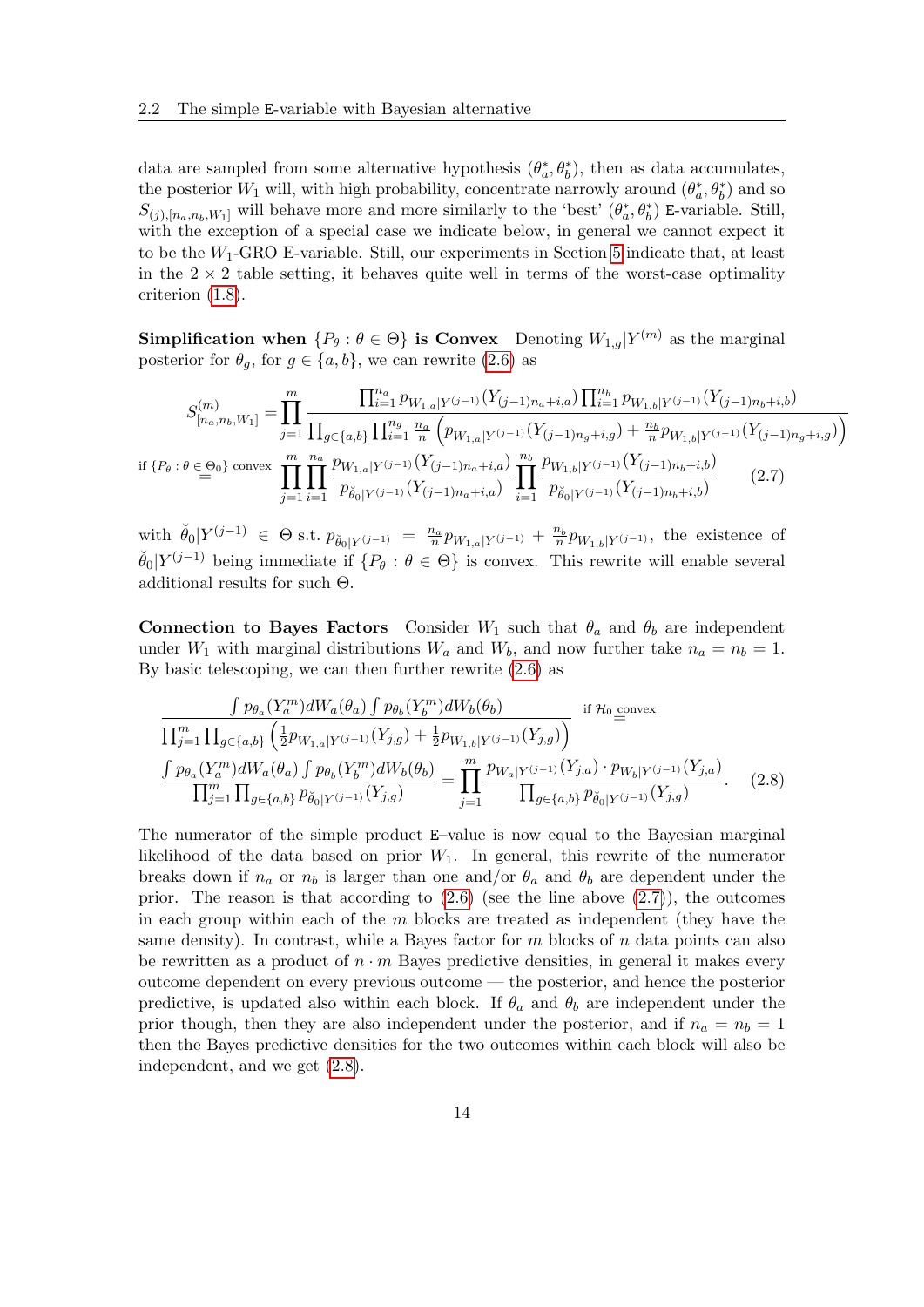Thus, in this special case, if the denominator could also be written as a Bayes marginal likelihood, then our E-variable would really be a Bayes factor. Perhaps unfortunately, even if  $\{P_\theta : \theta \in \Theta\}$  is convex, it cannot be written in this way, though it is very 'close': each of the  $m$  factors in the denominator in  $(2.8)$  is the product density function of two identical distributions for one outcome, and Proposition [2](#page-15-1) shows that, in the special case of the  $2 \times 2$  model with  $W_a$  and  $W_b$  independent beta priors, this distribution may itself be the Bayes predictive distribution obtained by equipping  $\Theta_0$  with another beta prior. Still, for a real Bayes factor corresponding to  $\mathcal{H}_0$ , for each j, the two outcomes  $Y_{j,a}, Y_{j,b}$ in the j-th block would again not be independent given  $Y^{(j-1)}$ , whereas in [\(2.8\)](#page-13-1) they are.

### <span id="page-14-0"></span>3 Safe tests for two proportions

We assume the setting above, but now we further assume that both streams are Bernoulli. We will see that this substantially simplifies the formulae. Thus,  $\Theta = [0, 1]$  and  $(2.1)$ now specializes to

<span id="page-14-1"></span>
$$
p_{\theta_a,\theta_b}(y_a^{t_a}, y_b^{t_b}) \coloneqq p_{\theta_a}(y_{1,a}, \dots, y_{t_a,a}) p_{\theta_b}(y_{1,b}, \dots, y_{t_b,b}) = \theta_a^{t_{a1}} (1 - \theta_a)^{t_a - t_{a1}} \theta_b^{t_{b1}} (1 - \theta_b)^{t_b - t_{b1}}.
$$
\n(3.1)

with  $t_{a1}$  the number of outcomes 1 in stream a among the first  $t_a$  ones, and  $t_{b1}$  the number of outcomes 1 in stream b among the first  $t<sub>b</sub>$  ones. According to the null hypothesis, we have that  $\theta_a^* = \theta_b^* = \theta_0$  for some  $\theta_0 \in \Theta = [0, 1]$ . [\(3.1\)](#page-14-1) now simplifies to:

$$
p_{\theta_0}(y_a^{t_a}, y_b^{t_b}) \coloneqq \theta_0^{t_1} (1 - \theta_0)^{t_0}, \tag{3.2}
$$

with  $t_1$  the number of ones in the sequence  $y^t = y_1, \ldots, y_t$ , and similarly for  $t_0$ .

We now run through the results of the previous section for this instantiation of our test. Again, we start with the case of a simple  $\mathcal{H}_1 = \{P_{\theta_a^*, \theta_b^*}\}\$ . [\(2.2\)](#page-10-3) considerably simplifies and can be written as:

$$
s(y_a^{n_a}, y_b^{n_b}; n_a, n_b, \theta_a^*, \theta_b^*) \coloneqq \frac{p_{\theta_a^*}(y_a^{n_a})}{p_{\theta_0}(y_a^{n_a})} \cdot \frac{p_{\theta_b^*}(y_b^{n_b})}{p_{\theta_0}(y_b^{n_b})}, \text{ where } \theta_0 = \frac{n_a}{n} \theta_a^* + \frac{n_b}{n} \theta_b^*.
$$
 (3.3)

Theorem [1](#page-10-1) tells us that this is an E-variable. Since  $\{P_\theta : \theta \in \Theta\}$ , the Bernoulli model, is convex, the theorem also tells us that in this case the simple E-variable with simple alternative is always  $(\theta_a^*, \theta_b^*)$ -GRO.

We now turn to the simple E–variable relative to arbitrary prior  $W_1$ . For the Bernoulli model the Bayes posterior predictive distribution is itself a Bernoulli distribution, with its parameter equal to the posterior mean. Therefore, we again get a considerable simplification: the simple E–variable relative to prior  $W_1$  is still given by [\(2.5\)](#page-12-1), but this now simplifies to:

<span id="page-14-2"></span>
$$
s(y_a^{n_a}, y_b^{n_b}; n_a, n_b, W_1) := s(y_a^{n_a}, y_b^{n_b}; n_a, n_b, \theta_a^*, \theta_b^*) \text{ for } \theta_g^* = \mathbf{E}_{\theta_g \sim W_1}[\theta_g], g \in \{a, b\}. \tag{3.4}
$$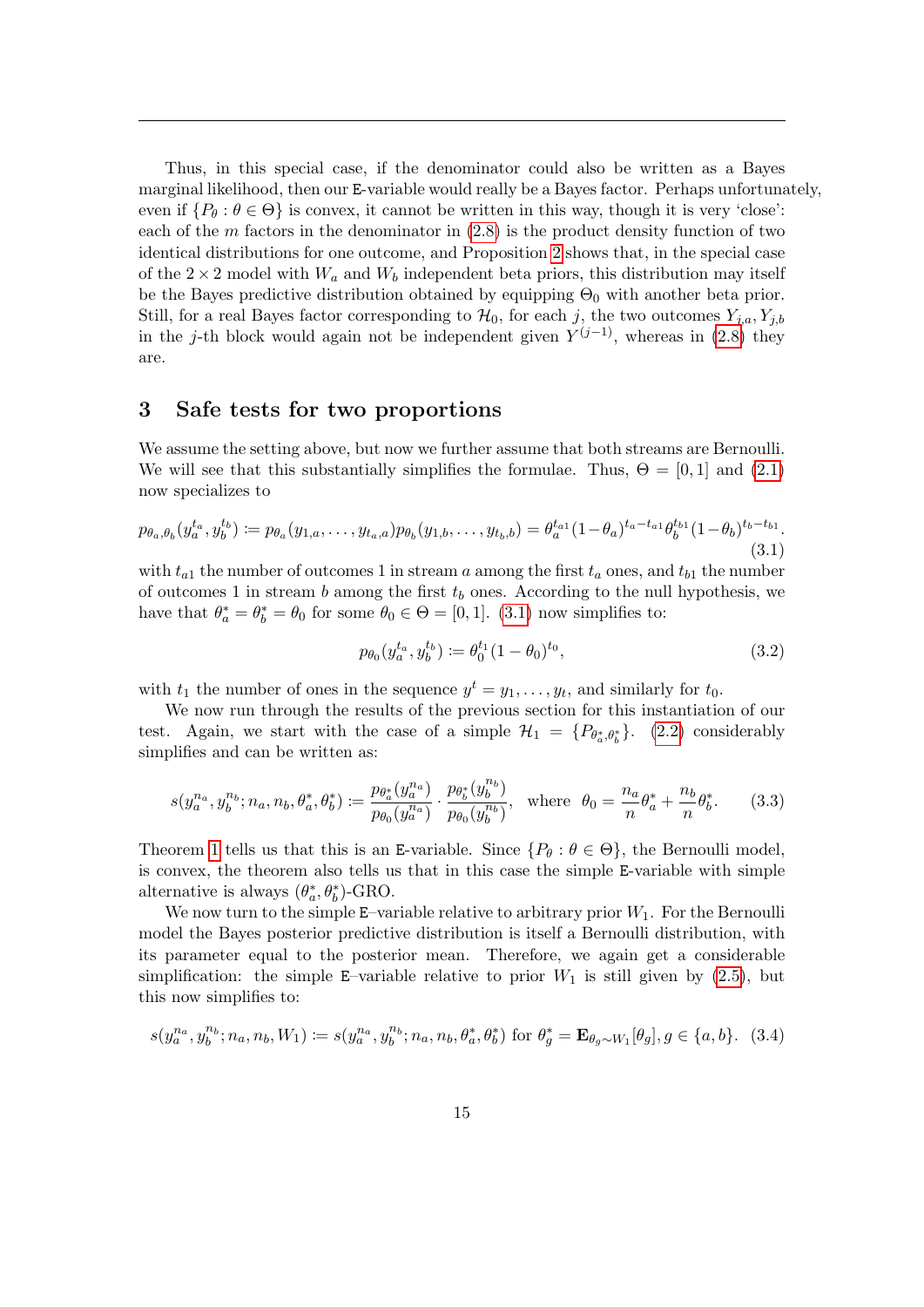Combining this with [\(2.7\)](#page-13-0) we infer that

<span id="page-15-2"></span>
$$
S_{[n_a,n_b,W_1]}^{(m)} = \prod_{j=1}^m \prod_{i=1}^{n_a} \frac{p_{\breve{\theta}_a|Y^{(j-1)}}(Y_{(j-1)n_a+i,a})}{p_{\breve{\theta}_0|Y^{(j-1)}}(Y_{(j-1)n_a+i,a})} \prod_{i=1}^{n_b} \frac{p_{\breve{\theta}_b|Y^{(j-1)}}(Y_{(j-1)n_b+i,b})}{p_{\breve{\theta}_0|Y^{(j-1)}}(Y_{(j-1)n_b+i,b})}
$$
(3.5)

where  $\ddot{\theta}_a|Y^{(j-1)} = \mathbf{E}_{\theta_a \sim W|Y^{(j-1)}}[\theta_a]$  and  $\ddot{\theta}_b|Y^{(j-1)} = \mathbf{E}_{\theta_b \sim W|Y^{(j-1)}}[\theta_b]$  and  $\ddot{\theta}_0|Y^{(j-1)} =$  $(n_a/n)\breve{\theta}_a \mid Y^{(j-1)} + (n_b/n)\breve{\theta}_b \mid Y^{(j-1)}.$ 

Simplified Calculations with Independent Beta Priors Now take the special case in which  $\theta_a$  and  $\theta_b$  are independent under the prior  $W_1$  with marginals  $W_a$  and  $W_b$ . In this case,  $\theta_a$  and  $\theta_b$  are also independent under the posterior, and we can simplify  $\check{\theta}_a|Y^{(j-1)} = \mathbf{E}_{\theta_a \sim W_a|Y_a^{(j-1)n_a}}[\theta_a]$ , the expectation of  $\theta_a$  under the posterior  $W_a$  given all data so far in group  $a$ , and similarly for group  $b$ . Using beta priors, this expectation is easy to calculate and we get:

<span id="page-15-1"></span>**Proposition 2.** Let  $\theta_a$ ,  $\theta_b$  be independent under  $W_1$ , with marginals  $W_a$  and  $W_b$  respectively. Suppose that these are beta priors with parameters  $(\alpha_a, \beta_a)$  and  $(\alpha_b, \beta_b)$  respectively. Then, upon defining  $U_a = \sum_{i=1}^{(j-1)n_a} Y_{i,a}$ ,  $U_b = \sum_{i=1}^{(j-1)n_b} Y_{i,b}$ ,  $U = \sum_{i=1}^{(j-1)n} (Y_{i,a} + Y_{i,b})$ we have that  $\check{\theta}_a, \check{\theta}_b, \check{\theta}_0$  as above satisfy:  $\check{\theta}_a | Y^{(j-1)} = (U_a + \alpha_a) / ((j-1)n_a + \alpha_a + \beta_a)$ ,  $\ddot{\theta}_b|Y^{(j-1)} = (U_b + \alpha_b)/((j-1)n_b + \alpha_b + \beta_b)$  respectively, and  $\ddot{\theta}_0|Y^{(j-1)}$  is as further above. In the special case that we fix the prior parameters in the groups proportional to the group size fraction  $\gamma := n_b/n_a$ , i.e we fix  $\alpha_b = \gamma \alpha_a$ ,  $\beta_b = \gamma \beta_a$ , the expression for  $\check{\theta}_0$ simplifies to  $\check{\theta}_0|Y^{(j-1)} = (U + (1+\gamma)\alpha_a)/((j-1)n + (1+\gamma)\alpha_a + (1+\gamma)\beta_a).$ 

## <span id="page-15-0"></span>4 Composite  $\mathcal{H}_1$  with and without restrictions on parameters in the  $2 \times 2$  setting

In this section we describe the main instantiations of the  $2 \times 2$  stream testing scenario that are relevant in practice. These differ in the choice of  $\mathcal{H}_1$ : the choice can be fully unrestricted (we simply want to find whether there is any discrepancy from  $H_0$  at all); restricted in terms of effect size; or restricted because we have prior knowledge about either  $\theta_a^*$  or  $\theta_b^*$ . We consider each in turn, the second and third scenario in a separate subsection. In Section [5](#page-18-0) we will show extensive numerical simulations for all three scenarios.

In the first scenario, a researcher wants to perform a two-sided test; they simply aim to find any discrepancy from  $\mathcal{H}_0$  if it exists, with no restrictions are placed on  $\mathcal{H}_1$ . In this case, if we choose  $W_1$  as independent beta priors on  $\theta_a$  and  $\theta_b$ , we can simply proceed as described in Proposition [2](#page-15-1) above. In Section [5,](#page-18-0) optimal values for the beta prior parameters  $\alpha_g$  and  $\beta_g$  are explored.

#### 4.1 Dealing with Effect Sizes

In the second scenario that we will put to the test, we really want to test  $\mathcal{H}_0$  against a restricted  $\mathcal{H}_1$  consisting of those hypotheses that have a certain minimal effect size  $\delta$ .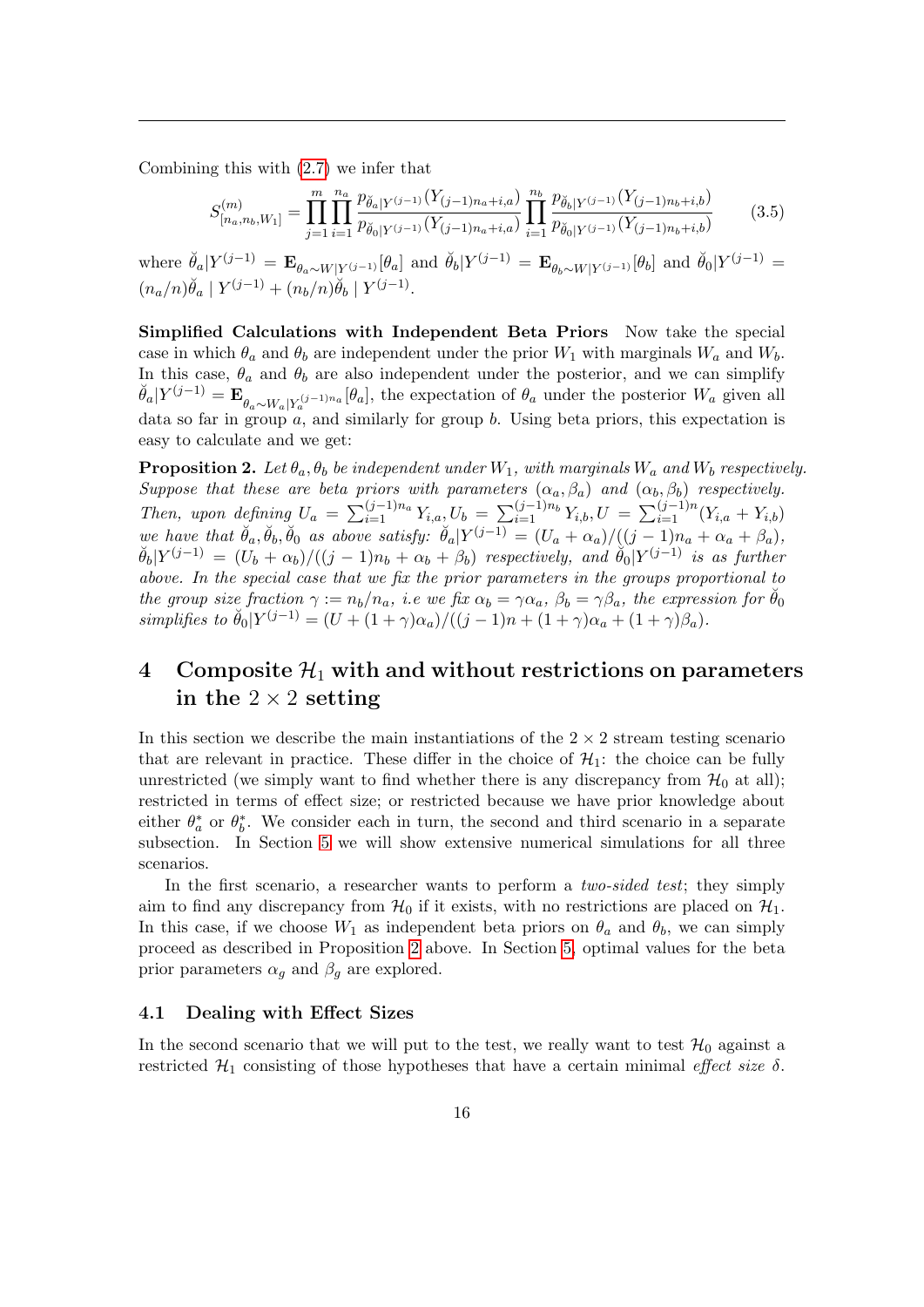This would then be a one-sided test. For example, a researcher might know that a new treatment must cure at least a certain number of patients more compared to a control treatment to provide a clinically relevant treatment effect  $\delta$ . In this case,  $\mathcal{H}_1$  could be restricted to the set  $\Theta^+(\delta)$ , where

<span id="page-16-0"></span>
$$
\Theta(\delta) = \left\{ \theta \in [0, 1]^2 : d(\theta) = \delta \right\} ; \quad \Theta^+(\delta) = \begin{cases} \left\{ \theta \in [0, 1]^2 : d(\theta) \ge \delta \right\} & \text{if } \delta > 0 \\ \left\{ \theta \in [0, 1]^2 : d(\theta) \le \delta \right\} & \text{if } \delta < 0, \end{cases} (4.1)
$$

where we set  $d((\theta_a, \theta_b)) = \theta_b - \theta_a$ . A second notion of effect size that often will be applicable in this sort of research is the *log odds ratio* between  $\theta_b$  and  $\theta_a$ , with restricted parameter space again given by [\(4.1\)](#page-16-0) but d set to  $d((\theta_b, \theta_a)) = \log \left[\frac{\theta_b}{1-d}\right]$  $1-\theta_b$  $1-\theta_a$  $\left[\frac{\theta_a}{\theta_a}\right]$ . These are the two effect size notions that will feature in our experiments. An illustration of both divergence measures and the resulting restricted parameter spaces is given in Figure [1.](#page-16-1)

A third popular notion of effect size, the relative risk, behaves, for small  $\theta_a$  and  $\delta > 0$ , very similarly to the odds ratio, and will therefore not be separately considered in our experiments. We will also not consider two-sided testing against a restricted  $\mathcal{H}_1$  (i.e., one wants to restrict the alternative hypothesis to a treatment being either substantially better or substantially worse than a control) since this is not a very common scenario. Such E-variables for the  $2 \times 2$  setting and stream data could however be constructed with a method analogous to the one we describe below, by combining two "simple" E-variables [\[Turner, 2019\]](#page-33-8).

<span id="page-16-1"></span>

Figure 1: Examples of restricted alternative hypothesis parameter spaces for several values of two divergence measures; the difference between group means and the log odds ratio.  $\Theta_0$  denotes the null hypothesis parameter space;  $\Theta_1^+(\delta)$  the restricted alternative hypothesis parameter space.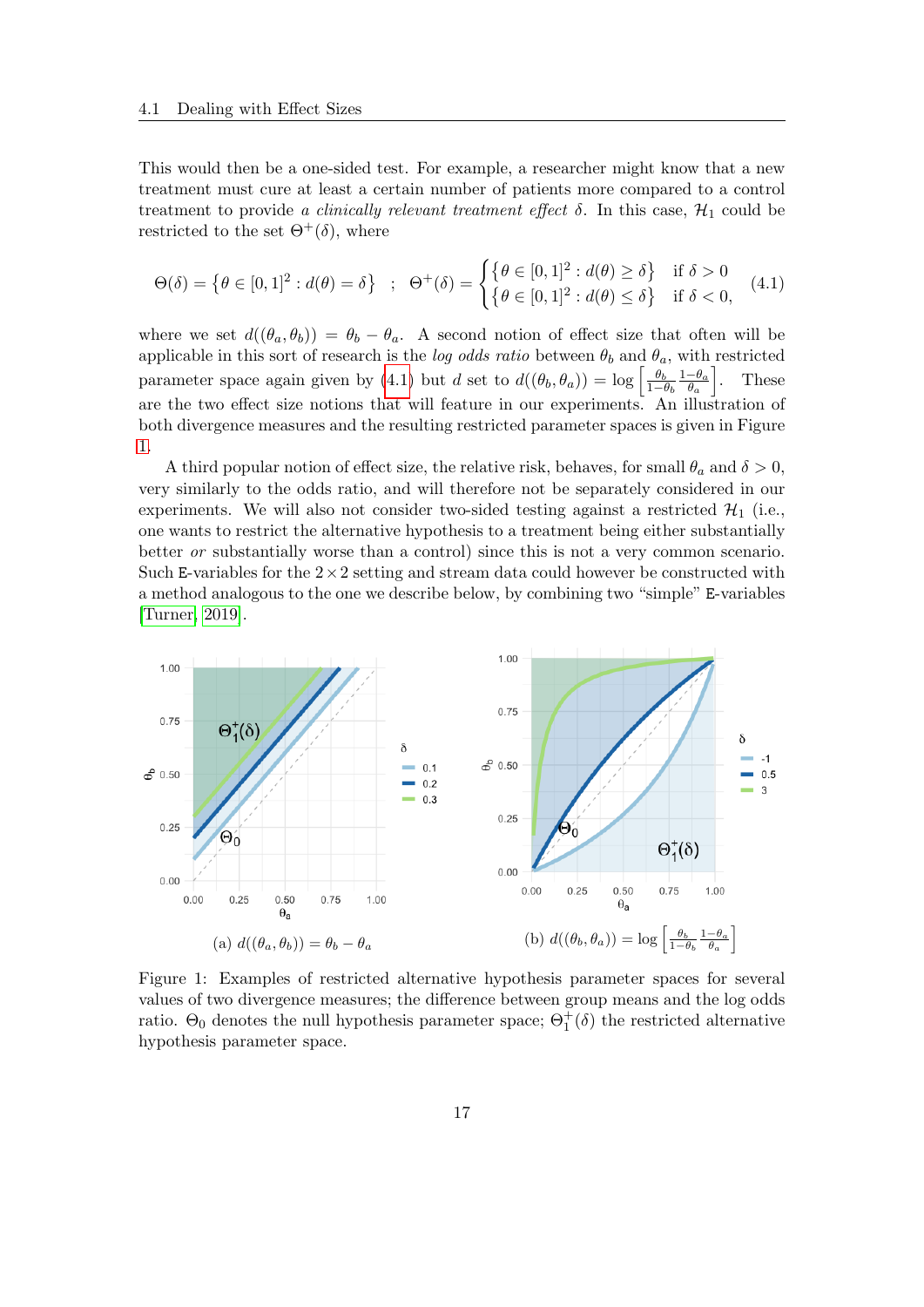A (sub)optimal E-variable for restricted  $\mathcal{H}_1$  What would be the ideal E-variable for  $\mathcal{H}_1$  thus restricted? We first consider the case of a  $\mathcal{H}_1 = \{P_\theta : \theta \in \Theta(\delta')\}$  with a precise effect size  $\delta' \neq 0$ . For this case, following the motivation of Section [1.1,](#page-4-0) we simply adopt the criterion [\(1.8\)](#page-8-0), re-stated for convenience below:

<span id="page-17-0"></span>
$$
REGRET(S^{(m)}) := \max_{\theta \in \Theta(\delta')} \mathbf{E}_{Y^{(m)} \sim P_{\theta}} [\log S^{(m)}_{\text{GRO}(\theta)} - \log S^{(m)}],\tag{4.2}
$$

The ideal E-variable at sample block size m would be the E-variable achieving, among all E-variables for  $\mathcal{H}_0$ , the minimum regret [\(4.2\)](#page-17-0). We will refrain from the goal of optimizing [\(4.2\)](#page-17-0) precisely. Instead we will consider E-variable processes as defined in [\(3.5\)](#page-15-2) with priors  $W_1$  on  $\Theta(\delta')$ :  $S_{n_o,j}^{(m)}$  $n_{a,n_b,W_1}$ . Among these, we will search for the prior that approximately minimizes  $(4.2)$ . Since the optimizing prior depends on m, we will design as our default choice a prior  $W_1^*$  that is suboptimal (but not too bad) for small  $m$ , and optimal, among the class considered, for large values of  $m$  in Section [5.2.](#page-19-1)

Next we extend this to the more realistic case of a  $\mathcal{H}_1$  with  $\delta \in \Theta^+(\delta')$ , i.e. we assume, under  $\mathcal{H}_1$ , that  $\delta$  is at least as extreme as  $\delta'$ . A first, intuitive (and certainly defensible) approach would be to aim for minimization of [\(4.2\)](#page-17-0) with the maximum now over  $\Theta^+(\delta')$  rather than  $\Theta(\delta')$ , and to find the prior  $W'_1$  on  $\Theta^+(\delta')$  that approximately, among all priors, minimizes [\(4.2\)](#page-17-0). However, it turns out that, for the E-variable process  $S^{(1)}_{\lceil n\rceil}$  $S_{[n_a,n_b,W_1^*]}^{(1)}, S_{[n_a,n_b,W_1^*]}^{(2)}, \ldots$  that we advocate for the problem  $(4.2)$ , it holds for every m that

for all 
$$
(\theta_a, \theta_b)
$$
 with  $d((\theta_a, \theta_b)) > \delta'$ ,  $\mathbf{E}_{Y^{(m)} \sim P_{(\theta_a, \theta_b)}}[\log S^{(m)}_{[n_a, n_b, W_1^*]}] \ge$   

$$
\min_{\theta \in \Theta(\delta')} \mathbf{E}_{Y^{(m)} \sim P_{\theta}}[\log S^{(m)}_{[n_a, n_b, W_1^*]}].
$$
 (4.3)

Thus, our second approach is to use the E–variable process based on prior  $W_1^*$  also if  $\delta$ can be more extreme than  $\delta'$ , since if  $\delta$  is actually more extreme, the expected evidence against  $\mathcal{H}_0$  using  $W_1^*$  (even though designed for  $\delta'$ ) will actually get larger anyway.

The advantage of the first approach is that it will lead to much higher GROwth  $(\mathbf{E}_{P_{(\theta_a,\theta_b)}}[\log S_{[n_a,\theta_b]}^{(m)}]$  $\mathbb{E}_{[n_a,n_b,W_1']}]$  much larger than  $\mathbf{E}_{P_{(\theta_a,\theta_b)}}$ [log  $S_{[n_a,m_b]}^{(m)}$  $\lim_{[n_a,n_b,W_1^*]}]$ ) if we are 'lucky' and  $|d(\theta_a, \theta_b)| \gg |\delta'|$ . The price to pay is that it will lead to somewhat smaller growth if  $d((\theta_a, \theta_b))$  is close to  $\delta'$  (experiments omitted). It is easy to see why this is the case: the prior  $W'_1$  must spread out its mass over a much larger subset of  $[0,1]^2$  than  $W_1^*$ . Therefore, the E-variables based on  $W'_1$  will perform somewhat worse than those based on  $W_1^*$  if the data are sampled from a point  $(\theta_a^*, \theta_b^*)$  in the support of  $W_1^*$ , simply because  $W_1^*$  gives much larger prior support in a neighborhood of  $(\theta_a^*, \theta_b^*)$ . For this reason, and also because it is computationally a lot simpler, we decided to experiment with the second approach rather than the first.

Calculating the prior and posterior for restricted  $\mathcal{H}_1$  For both notions of effect size,  $\theta_a$  and  $\theta_b$  can no longer be independent for any prior on  $\Theta(\delta)$ . Hence, the prior and posterior do not longer admit the composition in terms of beta densities as in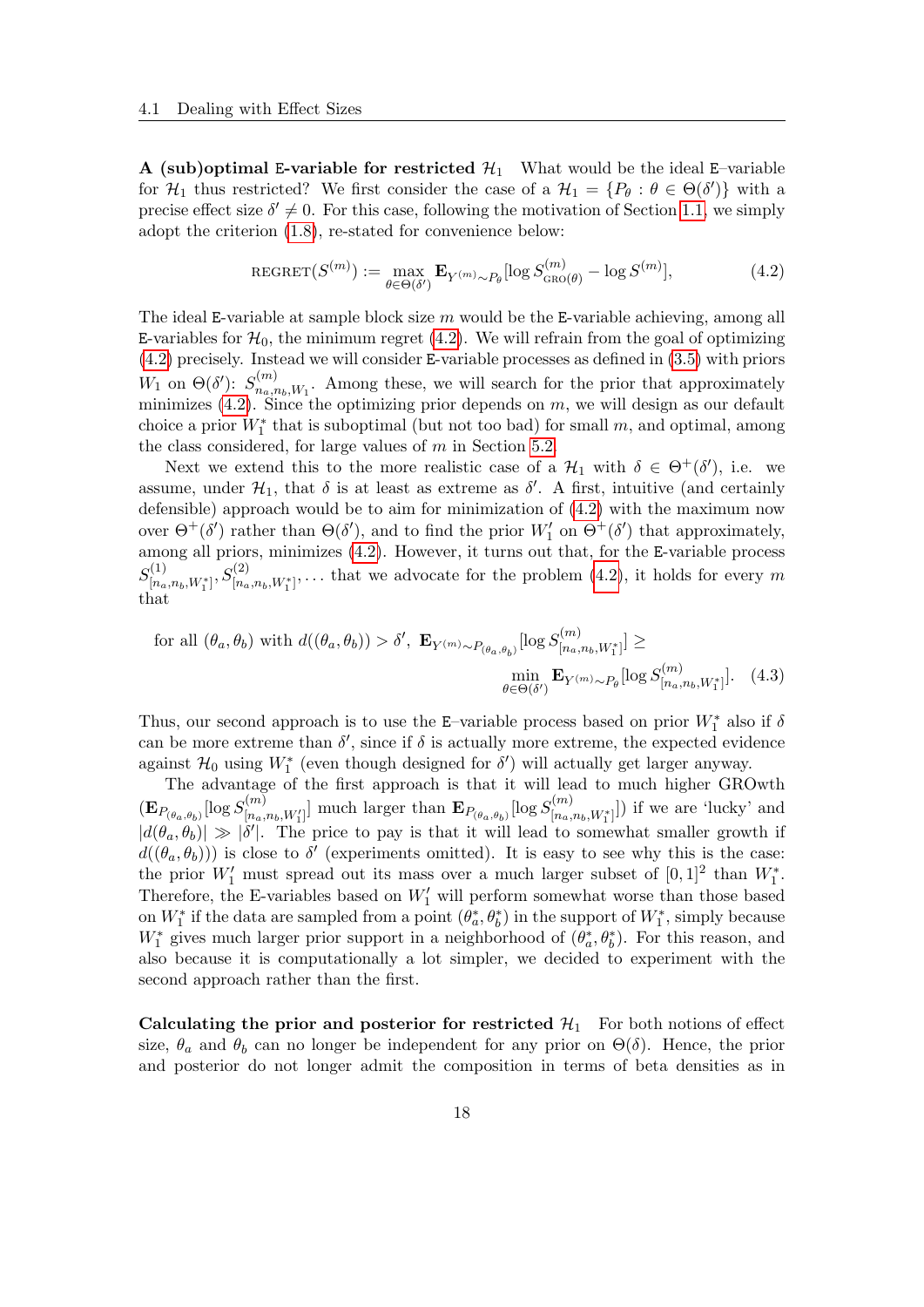Proposition [2.](#page-15-1) For example, when putting a prior on  $\Theta(\delta)$  with the additive effect size notion, we know the new domain of  $\theta_a$  would be  $[0, 1 - \delta]$ .  $\theta_b$  is completely determined by  $\theta_a$  and  $\delta$  in this case. We can, in principle, still analytically calculate the marginal probability of the observed data by reparameterizing  $\theta_a = (1 - \delta)\rho$  and putting a beta prior on  $\rho$ , leading to an *Appel function* (details omitted), but the length of the formula for this marginal increases unmanageably in the sample size. For this reason, we opt for a numerical approach, which is explained in Appendix [B.](#page-37-0)

### 4.2 Restricting  $\mathcal{H}_1$  based on event rate and on minimal clinically relevant difference

In practice, researchers often already have estimates of the occurrence rate of events in the control group in their experiments; for example, estimates of the proportion of patients that recover from a disease under standard care are known, and researchers investigate whether the proportion of recovered patients is higher in a group receiving an experimental treatment. This restriction on  $\theta_a$  can be incorporated in the E-variable. This incorporation becomes especially easy if  $\mathcal{H}_1$  is already restricted to a set  $\Theta^+(\delta')$ with minimal relevant effect size  $\delta'$ . For then  $\Theta(\delta')$  contains just one point  $(\theta_a^*, \theta_b^*)$  (in the case of the linear effect size, this is  $(\theta_a, \theta_a+\delta)$ , and the E–variable constructed according to the guidelines of the previous subsection, which minimizes [\(4.2\)](#page-17-0) even though we allow  $\delta \geq \delta'$ , would be the simple E-variable corresponding to putting prior mass 1 on  $(\theta_a^*, \theta_b^*)$ .

### <span id="page-18-0"></span>5 Illustration via Simulated Data

In this section, we illustrate properties of our E-variables for  $2 \times 2$  application through simulated data. First, we show that in the optional continuation setting, as predicted by theory, type-I error control is achieved irrespective of the restriction on  $\mathcal{H}_1$  used. Thereafter, we propose optimal choices for the beta prior parameters to use in [\(3.5\)](#page-15-2), supported by simulation experiments concerning regret and power. Finally, we compare the power of our E-variable with these optimal prior choices and different restrictions on  $\mathcal{H}_1$  to Fisher's exact test.

### 5.1 Type-I Error

In Figure [2](#page-19-0) type-I error rates of several E-variables and Fisher's exact test estimated through a simulation experiment are depicted. 2000 samples of length 1000 were drawn according to a Bernoulli $(0.1)$  distribution to represent 1000 data streams in two groups. After each complete block  $m \in \{1, \ldots, 1000\}$  an E-value or p-value was calculated and the proportion of rejected experiments up until  $m$  with each test type was recorded. As the stream lengths increase, the type-I error rate under (incorrectly applied) optional stopping with Fisher's exact test increases quickly. The type-I error rate of the E-variables remains bounded.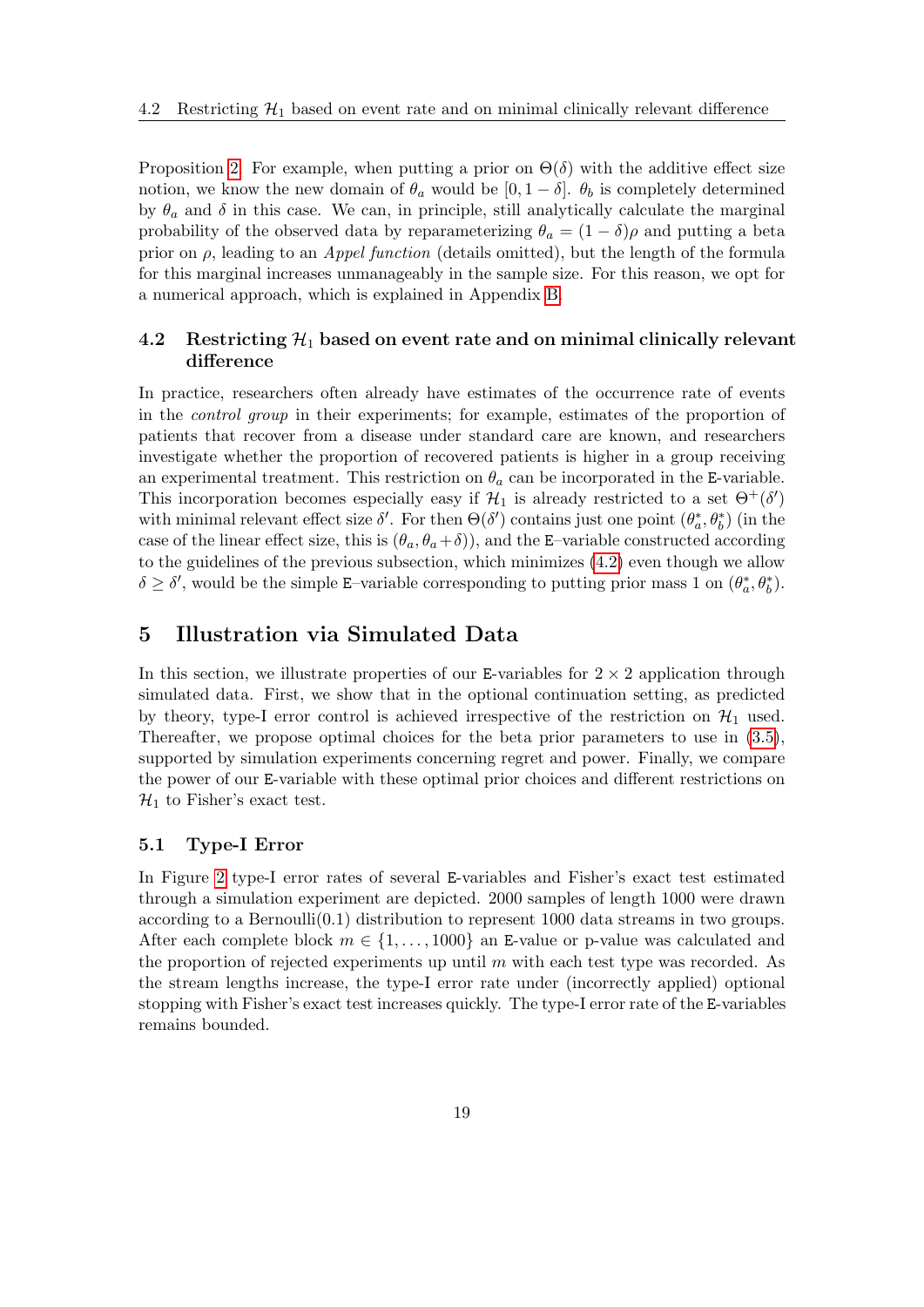<span id="page-19-0"></span>

Figure 2: Type-I error rates for various E-variables and Fisher's exact test under optional stopping estimated with 1000 simulations of two Bernoulli $(0.1)$  data streams of length 1000, with  $n_a = n_b = 1$ . Significance level  $\alpha = 0.05$  was used (grey line). For the safe tests, beta prior parameter values used were  $\gamma = \alpha_a = \beta_a = \alpha_b = \beta_b = \frac{1}{2}$  $\frac{1}{2}$ . For the E-variables with restrictions on  $\mathcal{H}_1$ , we used  $\delta = 0.05$  and  $\theta_a = 0.1$ .

#### <span id="page-19-1"></span>5.2 GROwth and Power

The E-variables introduced above still left the user with one choice to make: the values of the beta prior parameters. In this section we aim to find the beta prior  $W_1$  that, among E-variables of the form  $(3.5)$  minimize regret (see  $(1.10)$ ), such that researchers could use this particular beta prior as a "default" and (almost) optimal o ption. We here assume no restriction and also no clear prior knowledge on  $\mathcal{H}_1$ , but we will take  $n_a = n_b = 1$ ; it thus makes sense to restrict our choice of beta prior parameter values (notation as in Proposition [2\)](#page-15-1) to a set of symmetrical priors on  $\theta_a$  and  $\theta_b$ , hence, we chose to look at the set of priors satisfying  $\alpha_a = \beta_a = \alpha_b = \beta_b = \gamma$  for some  $\gamma > 0$ . For given  $\gamma$ , the prior is denoted as  $W_{[\gamma]}$  from now on.

When computing REGRET $(S_{\text{In}}^{(m)})$  $\binom{m}{[n_a,n_b,W_{[\gamma]}]}$  exactly, the number of terms to sum over for computing the expected logarithmic loss grows exponentially in  $m$  as the E-variables used are not *exchangeable*, specifically as  $2^{2m}$  for  $n_a = n_b = 1$ . This yields it infeasible to compute REGRET $(S_{\text{In}}^{(m)}$  $\binom{m}{[n_a,n_b,W_{[\gamma]}]}$  for larger values of m. However, since the optimal prior parameter value  $\gamma$  for minimizing regret depend on m, one might want to estimate and optimize regret for higher m. To this end, we simulated estimates  $\hat{l}$  of the expected log loss through sampling K times from the distribution of interest  $P_{\theta_a, \theta_b}$ :

$$
\hat{l}_{\theta_a,\theta_b}(m) = \frac{1}{K} \sum_{k=1}^K [\log S^{(m)}_{\text{GRO}(\theta_a,\theta_b)}(Y^{(m),k}) - \log S^{(m)}_{[n_a,n_b,W_{[\gamma]}]}(Y^{(m),k})],\tag{5.1}
$$

with  $Y^{(m),k}$  the stream with m blocks drawn from  $P_{\theta_a,\theta_b}$  for simulation k. Simulations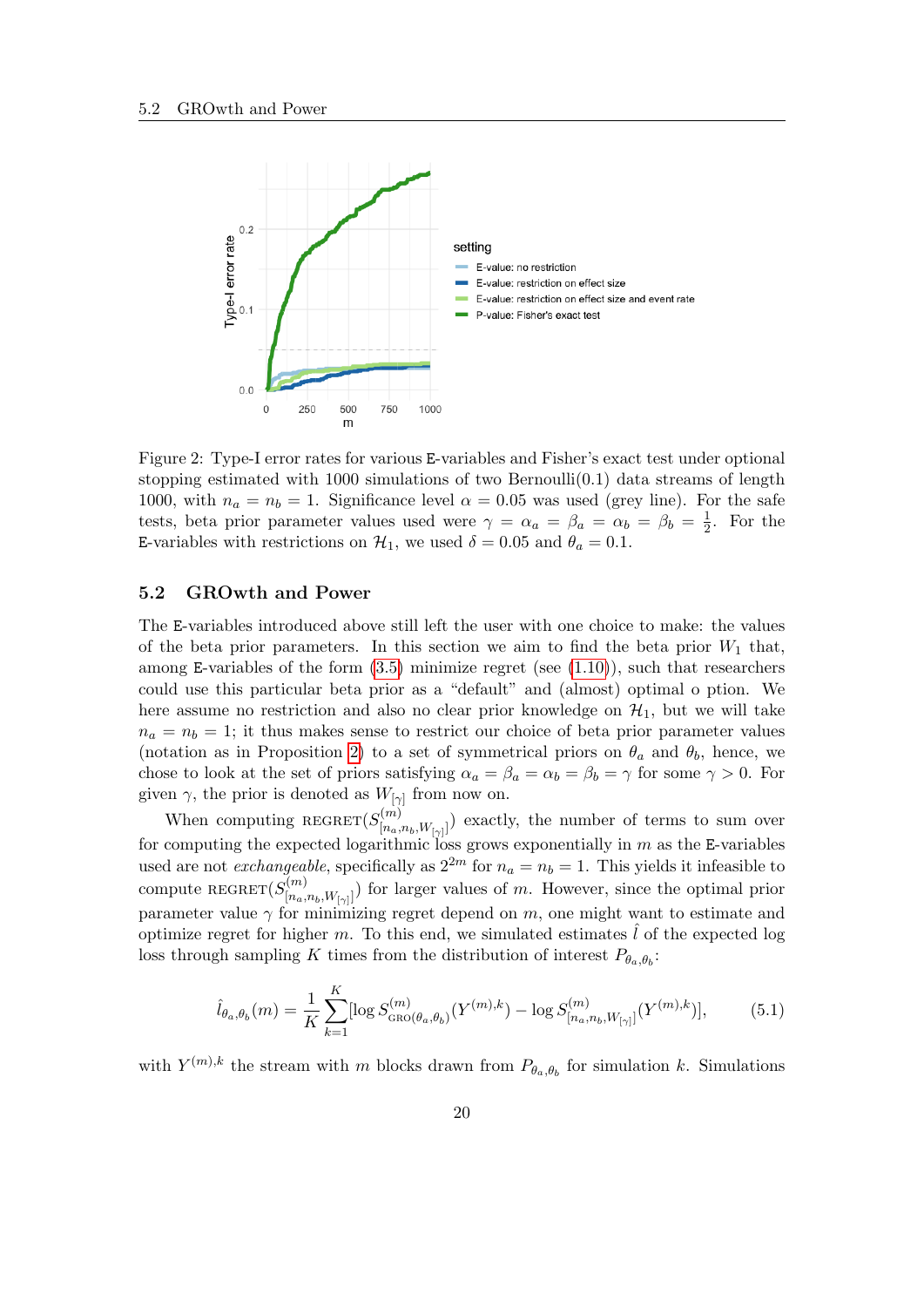(omitted from the text) show that the bias and variance of this estimate can be made negligibly small for  $K$  that still allow computation on a standard laptop. This simulation approach was used to estimate for each m the  $\gamma$  achieving the minimum regret, as illustrated in Figure [3.](#page-20-0) Interestingly, the values achieving minimal regret are very small, yielding almost improper priors, for small  $m$ , and appear to converge approximately to 0.18 for increasing values of  $m$ .

<span id="page-20-0"></span>

Figure 3: Minimum regret and prior parameter values achieving this minimum for a range of stream lengths  $m$  for the uninformed E-variable for tests of two proportions. In the plot on the left, the line  $\frac{1}{2}\log(m) + 0.73$  has been added for comparison to the theoretical regret growth according to the MDL principle (see Example [3\)](#page-9-3). For higher values of  $m$  the values achieving the minimum appeared to converge to approximately 0.18.

**Power** In Figure [3](#page-20-0) we saw that regret is minimized for a (slightly) different choice of beta prior for each stream length, with apparent asymptotic convergence to  $\gamma \approx 0.18$ . Whereas small (log-) regret is the natural performance measure in experiments that may always be continued at some point in the future, traditionally oriented researchers may be more interested in power. The question is then whether the optimal asymptotic choice for  $\gamma$  that minimizes regret is also the optimal choice in terms of power. The following experiment shows that by and large it is. For simplicity we only illustrate the case  $n_a = n_b = 1$  and a desired power of 0.8. For various effect sizes  $\delta$ , and various values of  $\gamma$ , we first determined the smallest *fixed* sample size (number of blocks) m such that, if sampling stops after m blocks (and then we reject the null iff  $S_{\text{in}}^{(m)}$  $\frac{m(m)}{[n_a,n_b,W_{[\gamma]}} > \alpha^{-1}),$ the power is  $\geq 0.8$  in the worst case over all  $(\theta_a, \theta_b)$  with  $\delta = \theta_b - \theta_a$ . We call this the worst-case sample size needed for 80% power at effect size  $\delta$  with prior parameter  $\gamma$ . The reason for calling it worst-case is that in practice, by engaging in optional stopping, we can get a higher power without compromising the Type-I error guarantee: if, for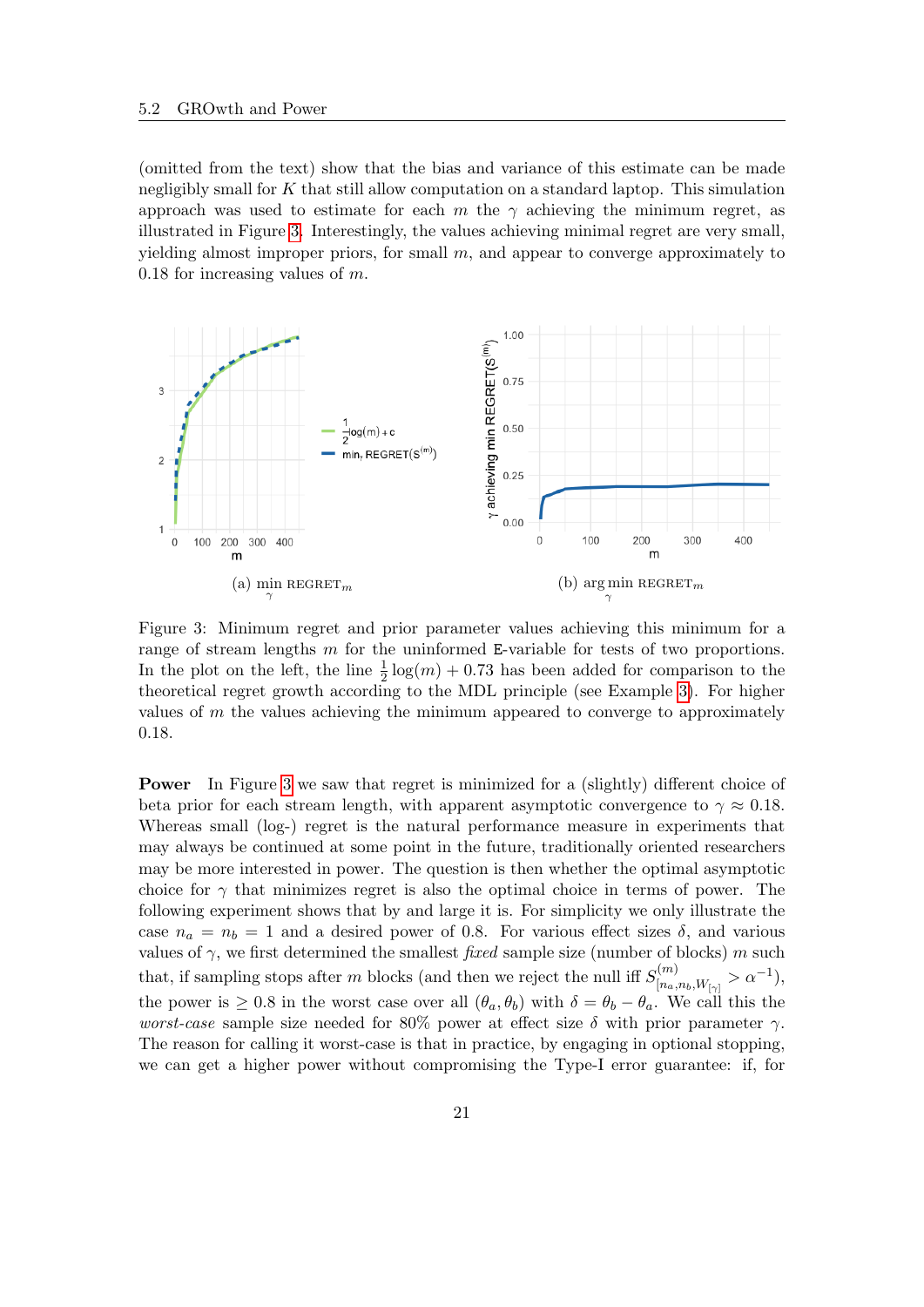$m' < m$ , we already have  $S_{\text{lin}}^{(m')}$  $\sum_{[n_a,n_b,W_{[\gamma]}}^{(m')} > \alpha^{-1}$  then we stop and reject early; if not, we go on until we have seen m blocks and then stop and reject iff  $S_{n}^{(m)}$  $\frac{N^{(m)}}{[n_a,n_b,W_{[\gamma]}} > \alpha^{-1}$ . We may thus consider the expected sample size of this procedure. We thus performed two simulation experiments: first, to estimate the worst-case sample size (at  $\alpha = 0.05$ ), and second, to estimate the expected sample size. Again, the estimates were obtained by re-simulating a sequence of data blocks  $K$  times for a large number of  $K$ , making sure the bias and variance of the estimates were sufficiently small.

In Figure [4](#page-22-0) results of these experiments are depicted. We make two observations: first, almost no difference in sample sizes to plan for between  $\gamma = 0.18$  and  $\gamma = 0.05$  was observed for distributions with small expected sample sizes (the light blue and dark blue lines in the figure are almost indistinguishable), and other values of  $\gamma$  obtained smaller power, indicating that the apparently asymptotically regret-optimal prior parameter value found in Figure [3](#page-20-0) could in practice be used as a default setting for our E-variable — and as a consequence, we recommend it as such. Second, in the rightmost panel we see that for distributions with very small relative differences between  $\theta_a$  and  $\theta_b$ , e.g.  $P_{0.5,0.58}$ , values of  $\gamma$  higher than 0.18 yielded a higher power, whereas for such  $\delta$ , regret was optimized for  $\gamma = 0.18$  for the corresponding (very large) stopping times in our simulation experiments. This is not surprising given what is known for simple  $\mathcal{H}_0 = \{P_{\theta_0}\}\$ : when testing a point null  $\theta_0$  with a 1-dimensional exponential family alternative, neither the minimax regret priors nor standard objective Bayes priors obtain optimal power in an asymptotic sense: they reject if  $|\hat{\theta}-\theta_0|^2 \gtrsim (\log n)/n$  (with  $\hat{\theta}$  denoting the MLE) whereas based on nonstandard 'switching' [van der Pas and Grünwald, 2018] or 'stitching' methods [\[Howard et al., 2021\]](#page-32-1) one can get rejection if  $|\hat{\theta} - \theta_0|^2 \gtrsim (\log \log n)/n$ . However, there is a significant price to pay in terms of the constants hidden in the asymptotics, and in practice, 'standard' priors may very well perform better at all but very large sample sizes [\[Maillard, 2019\]](#page-33-10). Given that the higher  $\gamma$ , the more the beta prior behaves like a switch prior, we conjecture that what we see in Figure [4\(](#page-22-0)b) at very small  $\delta$  is a version of the switching/stitching phenomenon with a composite null; since it only kicks in at very large sample sizes, we prefer  $\gamma = 0.18$  as the default choice after all.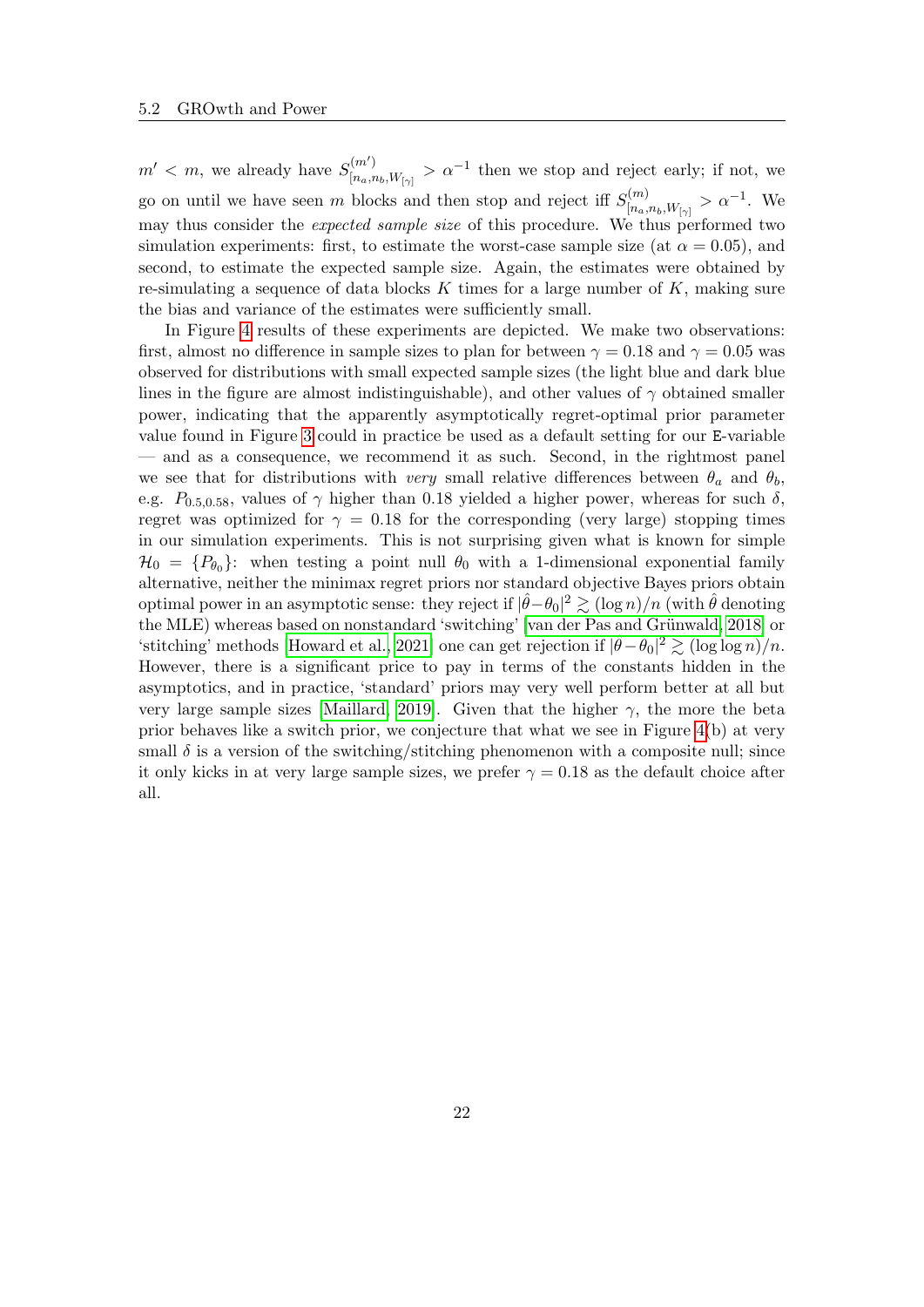<span id="page-22-0"></span>

Figure 4: In 2000 simulations, the (natural logarithm of) the number of data blocks m ("sample sizes") needed for achieving 80% power while testing at  $\alpha = 0.05$  for distributions with varying group means and varying differences between group means were estimated for different beta prior parameter values.

Finally, we compared the performance of our E-variables with the "default" beta priors with  $\gamma = 0.18$  with their classical counterpart, Fisher's exact test. Worst-case and expected stopping times of the E-variables with- and without restrictions on  $\mathcal{H}_1$ were compared for sample sizes one would need to plan for when analyzing experiment results with Fisher's exact test; see Figure [5.](#page-23-1) We noticed that the expected sample sizes achieved under optional stopping with the E-variable with unrestricted  $\mathcal{H}_1$  were very similar to the sample sizes needed to plan for with Fisher's exact test. When using a correctly specified restriction on  $H_1$  (the leftmost data points in the second and third subfigures), this expected number of samples is even considerably lower than the sample size to plan for with Fisher's exact test. However, under misspecification, when the difference or log odds ratio used in the design of the E-variable turns out to be a lot smaller than the real difference present in the data generating machinery, one should expect to collect a lot more samples (the data points towards the right in the second and third subfigures).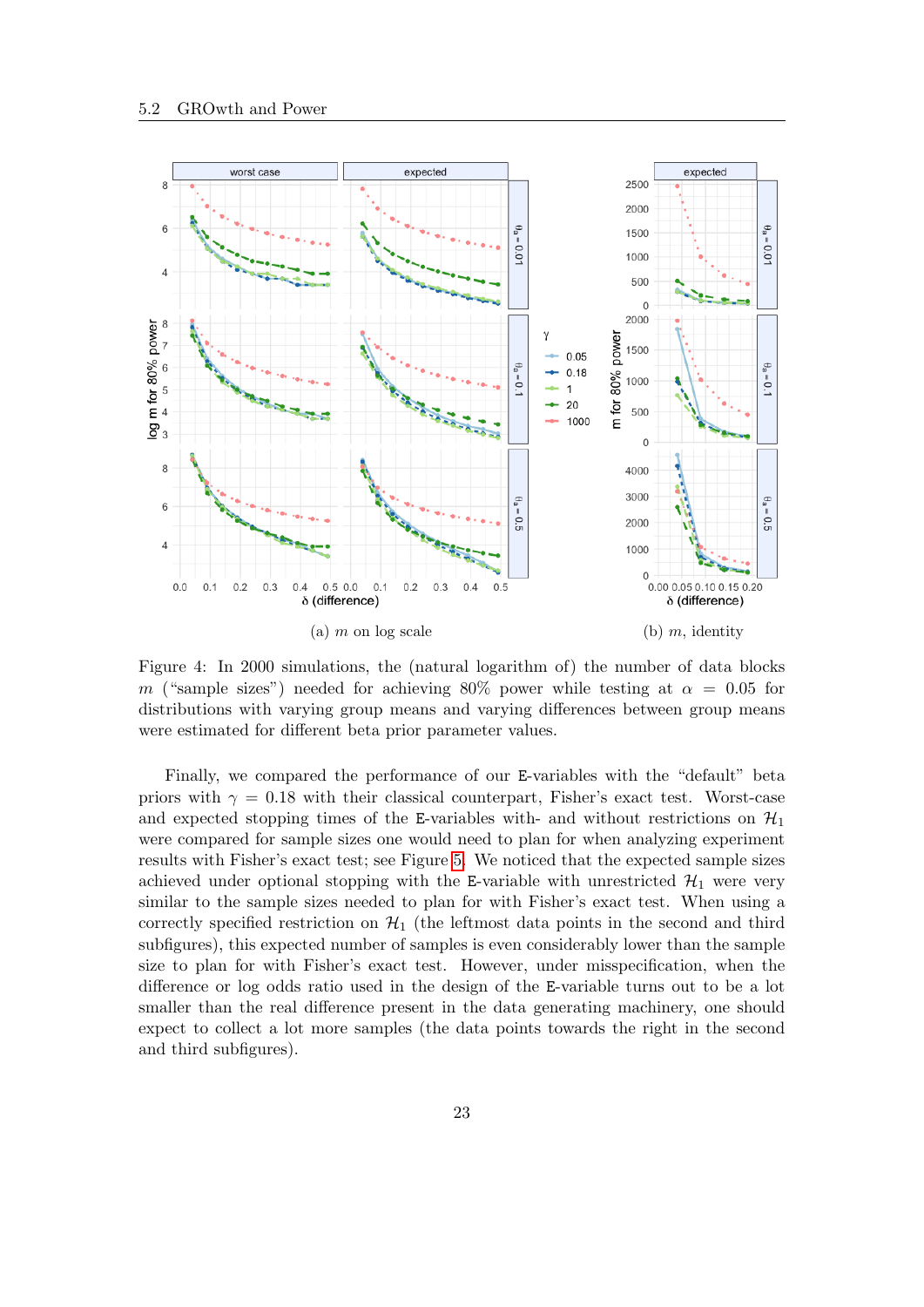Note that in Figure [5](#page-23-1) we used the default beta prior parameters  $\gamma = 0.18$  found optimal for the unrestricted case for the restricted cases as well; some first experiments revealed that changing the prior parameter values did not lead to significant changes in power for the restricted E-variables (results not shown). We do however offer the possibility in our software package [\[Ly et al., 2020\]](#page-33-4) to run similar experiments for users to determine the optimal prior parameter  $\gamma$  for a given expected sample size and  $\Theta^{(+)}(\delta')$ .

<span id="page-23-1"></span>

Figure 5: Estimates from 2000 simulations of worst-case and expected sample sizes for achieving 80% power estimated for three types of E-variables with different restrictions on  $\mathcal{H}_1$ , and the sample size to plan for with Fisher's exact test. Hypothesized effect sizes were 0.04 for the E-variables with prior information on the absolute difference and were converted equivalently for the log odds ratio prior information case, and we set  $\gamma = 0.18$ for the beta priors.

### <span id="page-23-0"></span>6 Illustration via Real World Data

We will now demonstrate the approach through a real-world example: the SWEPIS study on labour induction [\[Wennerholm et al., 2019\]](#page-34-1). Wagenmakers and Ly have used this example before to illustrate how using single p-values to make decisions can hide valuable information in research data [\[Wagenmakers and Ly, 2020\]](#page-34-3).

In the SWEPIS study, two groups of pregnant women were followed. In the first group labour was induced at 41 weeks, and in the second labour was induced after 42 weeks. The study was stopped early, as 6 cases of stillbirth were observed in the 42-weeks group (at  $n_b = 1379$ ), as compared to 0 in the 41-weeks group (at  $n_a = 1381$ ). These data yield a significant Fisher's exact test,  $P \approx 0.015$ , for testing that the number of stillbirths in the 42-weeks group is higher, when (wrongly) assuming that  $n_a$  and  $n_b$  were fixed in advance to the above values.

If we had used E-variables for continuously analyzing this data, would we then have found evidence for superiority of the 41 weeks approach, and would we have stopped the study earlier? As the E-variables we propose are not exchangeable, i.e. their values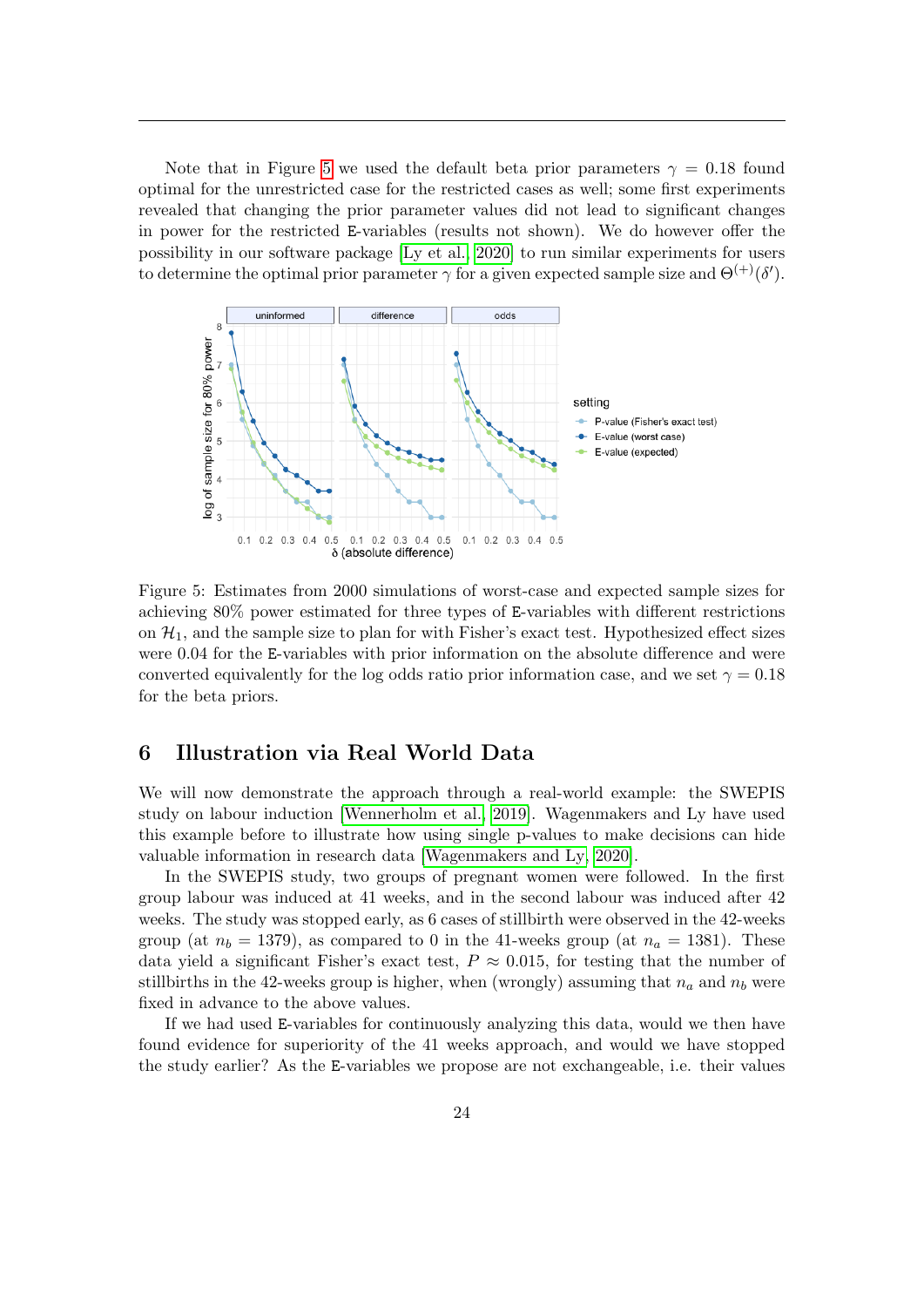change under permutations of the data sequences, a direct comparison to the results of the SWEPIS study is not possible as the exact data stream is not available. To simulate a "real-time" scenario equivalent to the SWEPIS study, we assume we collect a total of 1380 data blocks, with  $n_a = n_b = 1$ , with a total of 2760 observations. We already know that in group a, 0 events are observed. In group b, 6 events are observed, of which we know that the last event was observed in data block 1380, directly before the study was stopped. Hence, we can simulate the "real-time" data by permuting the indices of the observations in group b in the 1379 first data blocks.

Four different approaches for analyzing the data with E-variables were explored: without any restriction on  $\mathcal{H}_1$ , with a restriction based on the additive divergence measure (the minimal difference between the groups), with a restriction based on the log odds ratio, and with a restriction on the event rate in the control group and on the minimal difference. The minimal difference, log odds ratio and event rate used were chosen based on a large recent meta-analysis on stillbirths [\[Muglu et al., 2019\]](#page-33-11); we used  $\delta = 0.00318$  as a restriction on the difference between the groups,  $log(2)$  for the log odds ratio and 0.0001 as the event rate. For all E-variables, the default beta prior values found in Section [5.2](#page-19-1) were used.

In Figure [6](#page-25-1) the spread of the evidence collected with the four types of E-variables in 1000 simulations analogous to the SWEPIS setting is depicted. Because the observed effect size was higher than expected, E-values obtained with the (too low) restriction on the effect size were lower than the E-values obtained with the E-variable without restrictions. Adding the restriction on the event rate increased the E-values, and in all 1000 simulations, the SWEPIS study would have been stopped before the occurrance of the sixth stillbirth. Figure [6](#page-25-1) also depicts results of a second simulation experiment, where we sampled 1000 data streams from  $P_{0, \frac{6}{1380}}$  and recorded the stopping times while analyzing the streams with the four E-variables with different restrictions on  $\mathcal{H}_1$ . With the E-variables without restriction, or with a restriction on the event rate and difference between the groups, we would have often stopped data collection earlier than in the SWEPIS setting.

We can thus conclude that, would the monitoring of the study have been performed with E-variables instead of p-values, first of all we would probably have collected *correct* evidence for a higher proportion of stillbirths in the 42-weeks group, and second, the degree of evidence is quite similar to that collected with the (incorrectly determined) p-value: both are significant at the 0.05 level. Wagemakers and Ly with their method also found evidence for the existence of a difference between the two groups, but not of the same degree: they reported Bayes factors that varied, depending on the choice of the prior, between 1 and 5.4. A possible explanation for this difference could be that the Bayes factors used for collecting evidence in their study are not designed for analyzing stream data, and prior choices (a prior distribution on the log odds ratio in this case) are made entirely upfront. As we also saw in our experiments, choosing the wrong prior or restriction on  $\mathcal{H}_1$  can make a large difference for the evidence collected. These results show that when planning a prospective study, using E-variables for analysis could, through their flexibility, contribute to earlier evidence collection compared to existing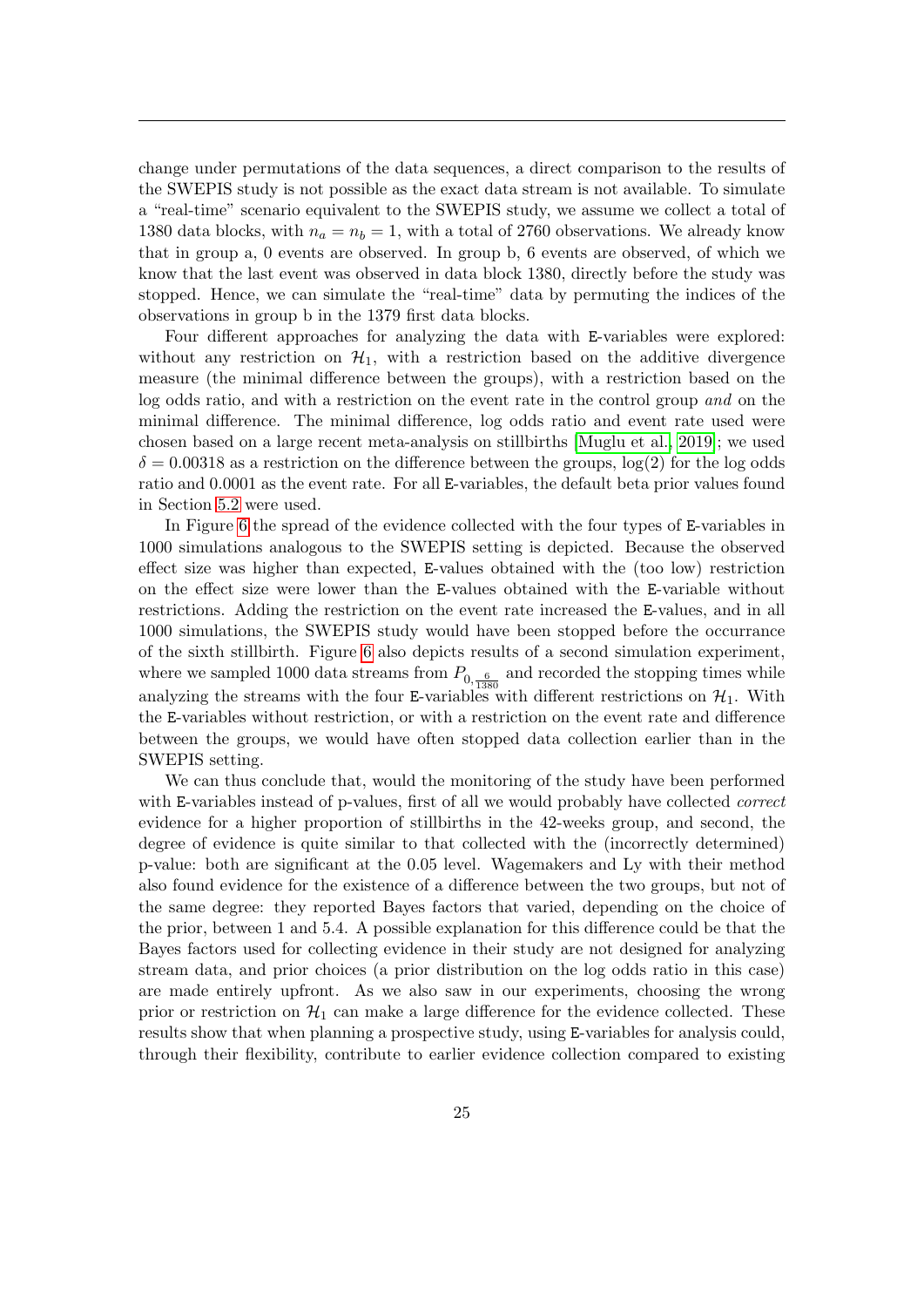<span id="page-25-1"></span>methods.



(b) Simulated stopping times in setting with continuing until  $E \geq 20$ 

<span id="page-25-0"></span>Figure 6: Spread of E-values and stopping times observed with safe analysis of 1000 simulations of data streams analogous to the SWEPIS scenario, with four different types of restrictions on  $\mathcal{H}_1$ . As the E-variable with full prior knowledge is exchangeable, no spread is observed for those E-values in the first figure, where for all simulations,  $\sum_{j=1}^{m=1380} y_a^{(j)} = 0$  and  $\sum_{j=1}^{m=1380} y_b^{(j)} = 6$ .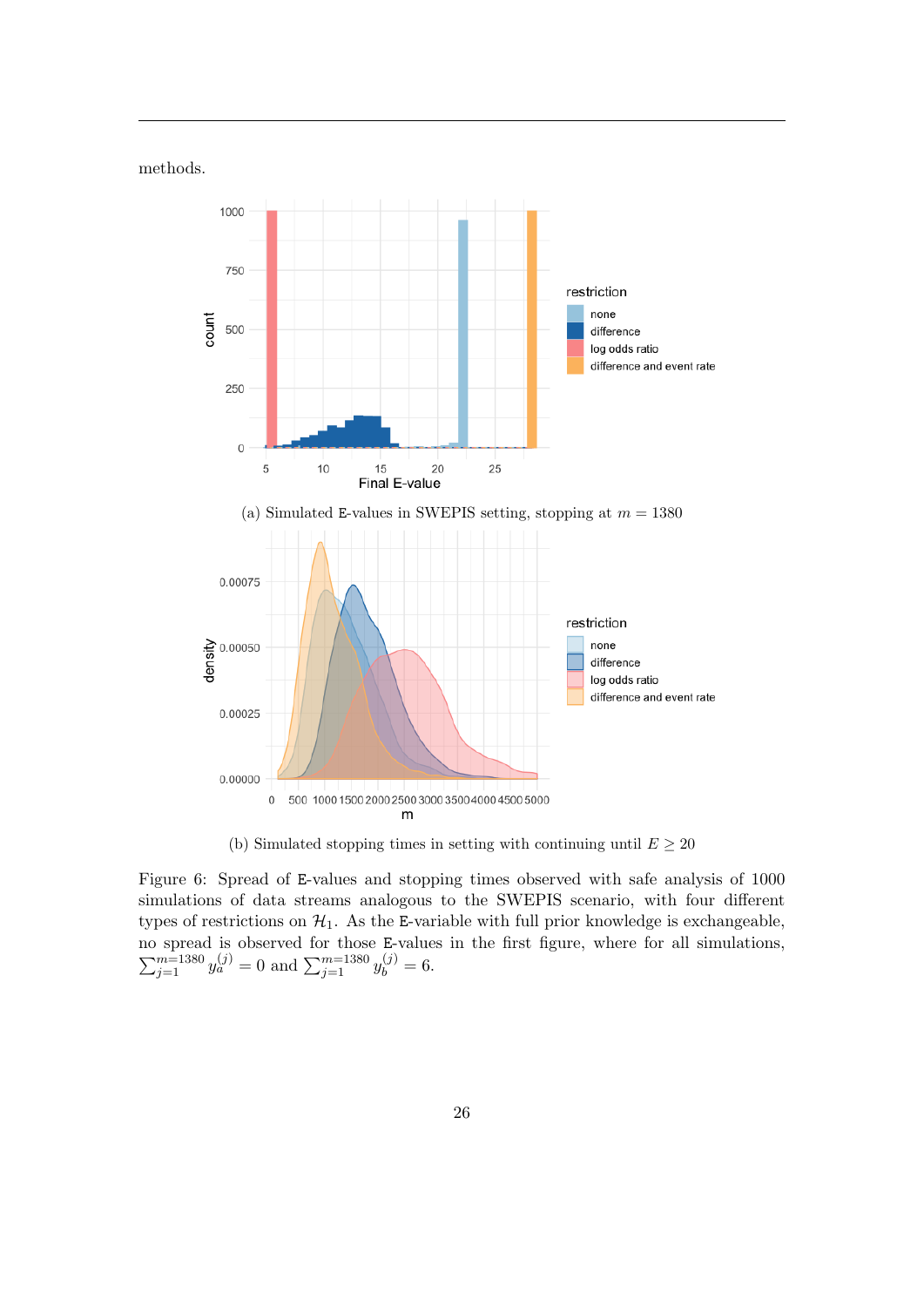### 7 Extensions

#### 7.1 General Null Hypotheses

We now consider general null hypotheses,  $\Theta_0 \subset \Theta^2$ , allowing for the case that the elements of  $\Theta_0$  have two different components. In Theorem [2](#page-27-0) below, which generalizes Theorem [1,](#page-10-1) we develop a statistic for this case that we show to be an E-variable. The hurried reader may skip to the less technical Section [7.2](#page-27-1) where we instantiate the new general result to the considerably simpler  $2 \times 2$  case.

Again we first consider a simple alternative hypothesis:  $\Theta_1 = \{(\theta_a^*, \theta_b^*)\}$  with  $(\theta_a^*, \theta_b^*) \in$  $\Theta^2$ . The extension to composite  $\mathcal{H}_1$  can be handled by imposing a prior  $W_1$  on  $\Theta_1$  as in in Section [2.2,](#page-12-2) and will be illustrated for the  $2\times 2$  model in Section [7.2.](#page-27-1) As in Section [2.1,](#page-10-0) our goal is to define an E-variable for a block of  $n = n_a + n_b$  data points with  $n_g$  points in group  $g, g \in \{a, b\}$ . Our strategy will be to first develop an E–variable for a modified setting in which there is only a single outcome, falling with probability  $n_a/n$  in group a and  $n_b/n$ in group b. To this end, for  $\theta = (\theta_a, \theta_b)$ , we define  $p'_\theta(Y|a) := p_{\theta_a}(y), p'_\theta(Y|b) := p_{\theta_b}(y)$ , all distributions with a ' refer to the modified setting with just one outcome. We let  $W^{\circ}(\Theta_0)$  be the set of all distributions on  $\Theta_0$  with finite support. For  $W \in W^{\circ}(\Theta_0)$ , we define  $p'_{W}(Y|g) = \int p'_{\theta}(Y|g)dW(\theta)$ . We set  $p'_{W}(y^{k}|g) := \prod_{i=1}^{k} p'_{W}(y_{i}|g)$ .

We further define  $p^{\circ}(\cdot|g), g \in \{a, b\}$  to be the conditional probability density satisfying

<span id="page-26-0"></span>
$$
\mathbf{E}_{G \sim Q'} \mathbf{E}_{Y \sim P_{\theta_G^*}} [-\log p^{\circ}(Y \mid G)] = \inf_{W \in \mathcal{W}^{\circ}(\Theta_0)} \mathbf{E}_{G \sim Q'} \mathbf{E}_{Y \sim P_{\theta_G^*}} [-\log p_W'(Y \mid G)] \tag{7.1}
$$

with  $Q'(G)$  the distribution for  $G \in \{a, b\}$  with  $Q'(G = a) = n_a/n$ . Clearly we can rephrase [\(7.1\)](#page-26-0) equivalently as:

<span id="page-26-1"></span>
$$
D(Q'(G,Y)||P^{\circ}(G,Y)) = \inf_{W \in \mathcal{W}^{\circ}(\Theta_0)} D(Q'(G,Y)||P'_{W}(G,Y)), \tag{7.2}
$$

where D is the KL divergence. Here we extended the conditional distributions  $P'_{W}(Y|G)$ and  $P^{\circ}(Y|G)$  (corresponding to densities  $p'_{W}(Y|G)$  and  $p^{\circ}(Y|G)$ ) to a joint distribution by setting  $P'_W(G,Y) := Q'(G)P'_W(Y|G)$  (and similarly for  $P^{\circ}$ ) and we extended  $Q'(G,Y) :=$  $Q'(G)P_{\theta_{G}^*}(Y)$ . We have now constructed a modified null hypothesis  $\mathcal{H}'_0 = \{P'_{\theta}(G,Y):$  $\theta \in \Theta_0$  of joint distributions for a single 'group' outcome  $G \in \{a, b\}$  and 'data' outcome  $Y \in \mathcal{Y}$ . We let  $\bar{\mathcal{H}}'_0 = \{P_W(G, Y) : W \in \mathcal{W}^\circ(\Theta_0)\}\$ be the convex hull of  $\mathcal{H}'_0$ .

[\(7.2\)](#page-26-1) shows that  $p^{\circ}$  is the *reverse information projection* [\[Li, 1999,](#page-32-13) [Li and Barron,](#page-33-12) [2000\]](#page-33-12) of  $Q'$  onto  $\bar{\mathcal{H}}'_0$ . Building on [Li \[1999\]](#page-32-13), [Grünwald et al., 2019, Theorem 1] established a general relation between reverse information projection and E–variables. Part 1 of that theorem establishes that (a) if the minimum in  $(7.1)$  (or  $(7.2)$ ) is achieved, then  $p^{\circ}(\cdot|\cdot) = p'_{W^{\circ}}(\cdot|\cdot)$  for an essentially unique distribution  $W^{\circ}$  on  $\Theta'_{1}$ ; and (b), perhaps more surprisingly, even if the minimum is not achieved, there exists a unique (potentially sub-, i.e. integrating to less than one) density  $p^{\circ}(\cdot|\cdot)$  relative to the given background measure such that [\(7.1\)](#page-26-0) holds; and (c), for all  $\theta \in \Theta_0$ ,

<span id="page-26-2"></span>
$$
\mathbf{E}_{G \sim Q'} \mathbf{E}_{Y \sim P'_{\theta}|G} \left[ \frac{p'_{\theta^*}(Y|G)}{p^{\circ}(Y|G)} \right] = \mathbf{E}_{G \sim Q'} \mathbf{E}_{Y \sim P'_{\theta}|G} \left[ \frac{p'_{\theta^*}(G, Y)}{p^{\circ}(G, Y)} \right] \le 1.
$$
 (7.3)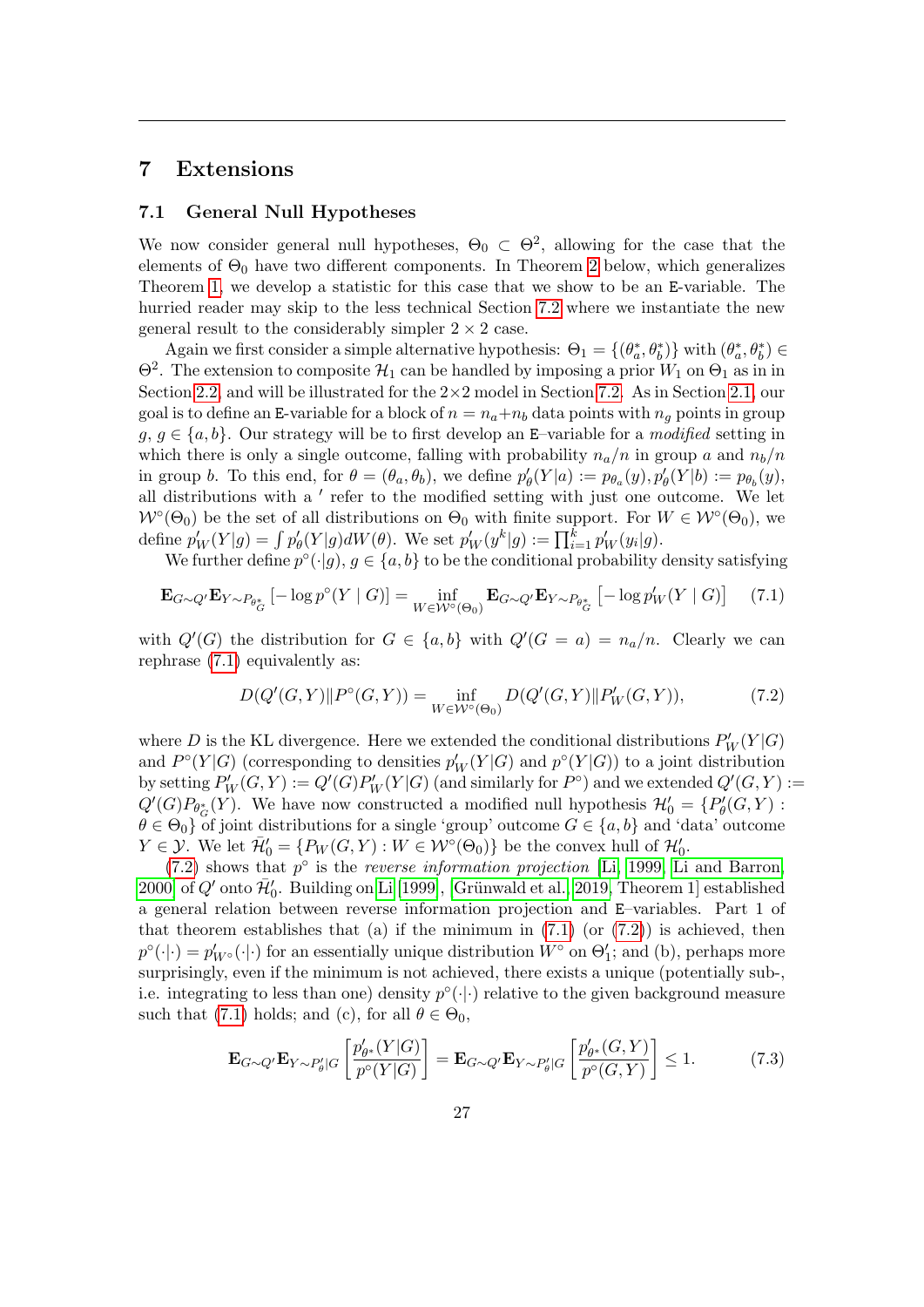This expresses that  $p'_{\theta^*}(Y|G)/p^{\circ}(Y|G)$  is an E-variable for our modified problem, in which within a single block we observe a single outcome in group  $g$ , with  $g$  chosen with probability  $n_q/n$ . If were to interpret the E–variable of the modified problem as in [\(7.3\)](#page-26-2) as a likelihood ratio for a single outcome, its corresponding likelihood ratio for a single block of data in our original problem with  $n_q$  outcomes in group g would look like:

<span id="page-27-2"></span>
$$
s(y_a^{n_a}, y_b^{n_b}; n_a, n_b, (\theta_a^*, \theta_b^*); \Theta_0) := \frac{p'_{(\theta_a^*, \theta_b^*)}(y_a^{n_a} | a) p'_{(\theta_a^*, \theta_b^*)}(y_b^{n_b} | b)}{p^{\circ}(y_a^{n_a} | a) p^{\circ}(y_b^{n_b} | b)} = \frac{p_{\theta_a^*}(y_a^{n_a}) p_{\theta_b^*}(y_b^{n_b})}{p^{\circ}(y_a^{n_a} | a) p^{\circ}(y_b^{n_b} | b)}.
$$
\n(7.4)

The following theorem expresses that this 'extension' of the E-variable in the modified problem gives us an E-variable in our original problem:

<span id="page-27-0"></span>**Theorem 2.**  $S_{[n_a,n_b,\theta_a^*,\theta_b^*;\Theta_0]} := s(Y_a^{n_a}, Y_b^{n_b};n_a,n_b,(\theta_a^*,\theta_b^*);\Theta_0)$  as in [\(7.4\)](#page-27-2) is an E-variable, *i.e.* with  $s'(\cdot) = s(\cdot; n_a, n_b, (\theta_a^*, \theta_b^*); \Theta_0)$ , we have:

$$
\sup_{(\theta_a,\theta_b)\in \Theta)}\mathbf{E}_{Y_a^{n_a}\sim P_{\theta_a},Y_b^{n_b}\sim P_{\theta_b}}\left[s'(Y_a^{n_a},Y_b^{n_b})\right]\leq 1.
$$

Moreover, if  $\mathcal{H}'_0 = \{P'_\theta : \theta \in \Theta_0\}$  (the null hypothesis for the modified problem) is a convex set of distributions (i.e.  $\mathcal{H}'_0 = \bar{\mathcal{H}}'_0$ ) that is compact in the weak topology, then  $p^{\circ}(\cdot|\cdot) = p'_{\theta}(\cdot|\cdot)$  for some  $\theta \in \Theta_0$  and  $S_{[n_a,n_b,\theta_a^*,\Theta_0]}$  is the  $(\theta_a^*,\theta_b^*)$ -GRO E-variable for the original problem.

In the case that  $\mathcal{H}'_0$  is not convex and closed, we do not have a simple expression for  $p^{\circ}$  in general, and we may have to find it numerically by minimizing [\(7.1\)](#page-26-0). In the  $2 \times 2$ case though, there are interesting  $\mathcal{H}_0$  for which the corresponding  $\mathcal{H}'_0$  is convex, and we shall now see that this leads to major simplifications.

#### <span id="page-27-1"></span>7.2 General Convex  $\Theta_0$  for the  $2 \times 2$  case

In this subsection and the next,  $\{P_{\theta_a,\theta_b}\}\)$  refers to the  $2 \times 2$  model again. We now let  $\Theta_0$  be any closed convex subset of  $[0,1]^2$  that contains a point in the interior of  $[0,1]^2$ . Again, note that the corresponding  $\mathcal{H}_0 = \{P_\theta : \theta \in \Theta_0\}$  need not be convex; still,  $\mathcal{H}'_0$ , the null hypothesis for the modified problem as defined above, must be convex if  $\Theta_0$  is convex, and this will allow us to design E-variables for such  $\Theta_0$ .

<span id="page-27-3"></span>Let  $\mathcal{H}_1 = \{P_{\theta_a^*, \theta_b^*}\}\$  with  $(\theta_a^*, \theta_b^*)$  in the interior of  $[0, 1]^2$ , and let

$$
\text{KL}(\theta_a, \theta_b) := D(P_{\theta_a^*, \theta_b^*}(Y_a^{n_a}, Y_b^{n_b}) \| P_{\theta_a, \theta_b}(Y_a^{n_a}, Y_b^{n_b})) = \sum_{y_a^{n_a} \in \{0, 1\}^{n_a}, y_b^{n_b} \in \{0, 1\}^{n_b}} p_{\theta_a^*}(y_a^{n_a}) p_{\theta_b^*}(y_b^{n_b}) \log \frac{p_{\theta_a^*}(y_a^{n_a}) p_{\theta_b^*}(y_b^{n_b})}{p_{\theta_a}(y_a^{n_a}) p_{\theta_b}(y_b^{n_b})}
$$
(7.5)

stand for the KL divergence between  $P_{\theta_a^*, \theta_b^*}$  and  $P_{\theta_a, \theta_b}$  restricted to a single block (note that in the previous subsection, KL divergence was defined for a single outcome  $Y$ ). The following result makes crucial use of Theorem [2:](#page-27-0)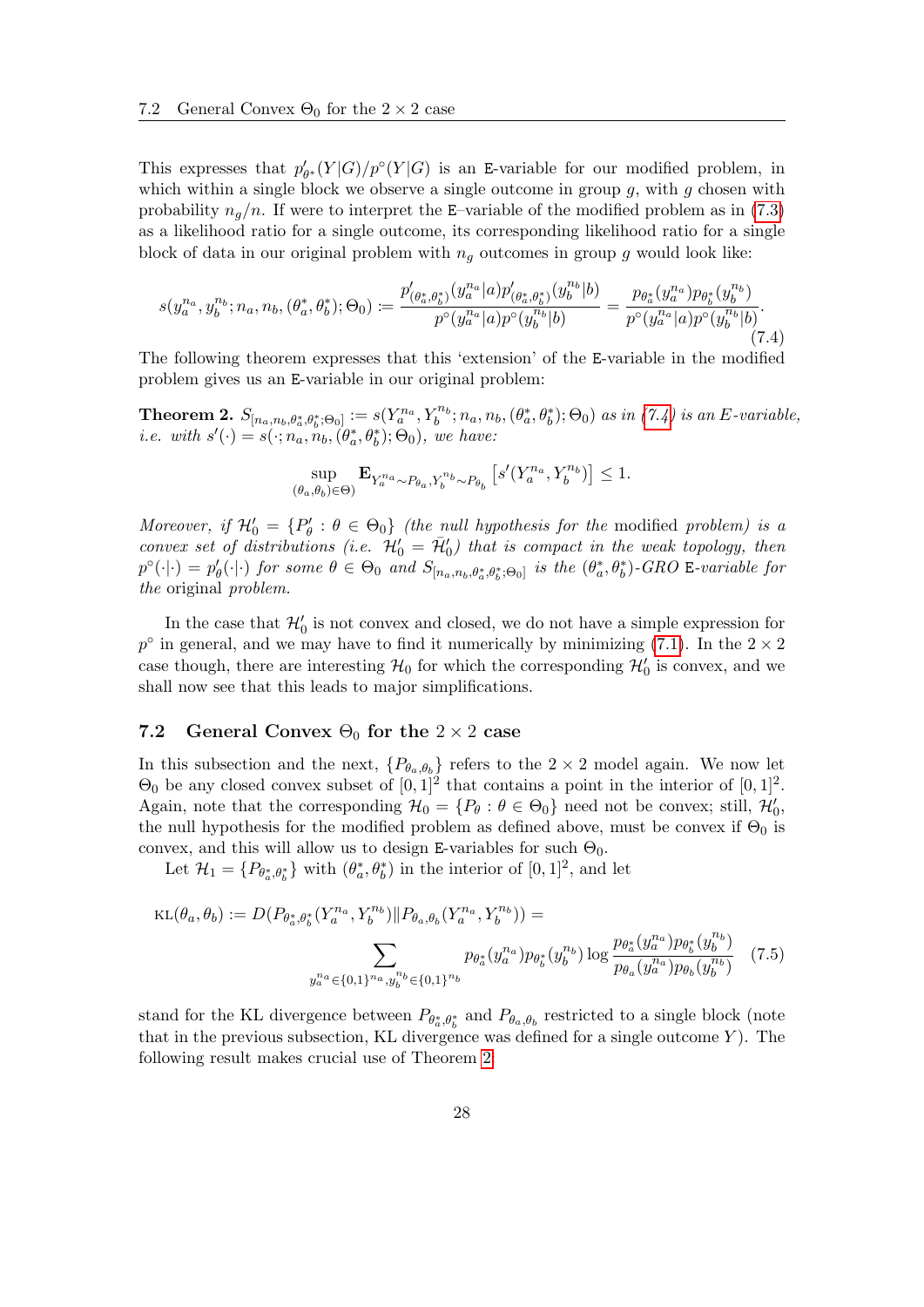<span id="page-28-3"></span>**Theorem 3.**  $\min_{(\theta_a,\theta_b)\in\Theta_0} \text{KL}(\theta_a,\theta_b)$  is uniquely achieved by some  $(\theta_a^{\circ},\theta_b^{\circ})$ . If  $(\theta_a^*,\theta_b^*) \in$  $\Theta_0$ , then  $(\theta_a^{\circ}, \theta_b^{\circ}) = (\theta_a^*, \theta_b^*)$ . Otherwise,  $(\theta_a^{\circ}, \theta_b^{\circ})$  lies on the boundary of  $\Theta_0$ , but not on the boundary of  $[0,1]^2$ . The E-variable [\(7.4\)](#page-27-2) is given by the distribution W that puts all its mass on  $(\theta_a^{\circ}, \theta_b^{\circ}), i.e.$ 

<span id="page-28-1"></span><span id="page-28-0"></span>
$$
s(y_a^{n_a}, y_b^{n_b}; n_a, n_b, (\theta_a^*, \theta_b^*); \Theta_0) = \frac{p_{\theta_a^*}(y_a^{n_a}) p_{\theta_b^*}(y_b^{n_b})}{p_{\theta_a^{\circ}}(y_a^{n_a}) p_{\theta_b^{\circ}}(y_b^{n_b})}
$$
(7.6)

is an E-variable. Moreover, this is the  $(\theta_a^*, \theta_b^*)$ -GRO E-variable relative to  $\mathcal{H}_0$ .

We can again extend this E-variable as in Section [3](#page-14-0) to the case with a prior  $W_1$  on  $\Theta_1$ . The reasoning leading up to [\(3.4\)](#page-14-2) still holds, and the E-variable corresponding to m blocks of data becomes, generalizing [\(3.5\)](#page-15-2),

$$
S_{[n_a,n_b,W_1;\Theta_0]}^{(m)} = \prod_{j=1}^m \prod_{i=1}^{n_a} \frac{p_{\check{\theta}_a|Y^{(j-1)}} (Y_{(j-1)n_a+i,a})}{p_{\check{\theta}_a|Y^{(j-1)}} (Y_{(j-1)n_a+i,a})} \prod_{i=1}^{n_b} \frac{p_{\check{\theta}_b|Y^{(j-1)}} (Y_{(j-1)n_b+i,b})}{p_{\check{\theta}_b^o|Y^{(j-1)}} (Y_{(j-1)n_b+i,b})}
$$
(7.7)

where, for  $g \in \{a, b\}$ ,  $\ddot{\theta}_g | Y^{(j-1)}$  is defined as in [\(3.5\)](#page-15-2) and  $(\ddot{\theta}_a^{\circ} | Y^{(j-1)}, \ddot{\theta}_b^{\circ} | Y^{(j-1)})$  is defined to achieve  $\min_{(\theta_a,\theta_b)\in\Theta_0} D(P_{\theta_a|Y^{(j-1)},\tilde{\theta}_b|Y^{(j-1)}}(Y_a^{n_a}, Y_b^{n_b})||P_{\theta_a,\theta_b}(Y_a^{n_a}, Y_b^{n_b}))$ .

Let us illustrate these results for two choices of  $\Theta_0$ .

 $Θ$ <sub>0</sub> with linear boundary First, we let  $Θ$ <sub>0</sub>(s, c), for  $s \in \mathbf{R}$ ,  $c \in \mathbf{R}$ , stand for any straight line through  $[0,1]^2$ :  $\Theta_0(s,c) := \{(\theta_a, \theta_b) \in [0,1]^2 : \theta_b = s + c\theta_a\}$ . This can be extended to  $\Theta_0(\leq s,c) := \bigcup_{s' \leq s} \Theta_0(s',c)$  and similarly to  $\Theta_0(\geq s,c) := \bigcup_{s' \geq s} \Theta_0(s',c)$ . For example, whereas in Figure [1\(](#page-16-1)a),  $\Theta_0$  was taken to be the diagonal, we could now also take  $\Theta_0 = \Theta_0(s, c)$  to be the light blue line (which would correspond to  $s = 0.1, c = 1$ ), or the whole area underneath the light blue line  $(\Theta_0(\leq s,c))$  including the line itself, or the whole area above it including the line itself  $(\Theta_0(\geq s, c))$ .

Now consider a  $\Theta_0(s, c)$  that has nonempty intersection with the interior of  $[0, 1]^2$ and that is separated from the point alternative  $(\theta_a^*, \theta_b^*),$  i.e.  $\min_{(\theta_a, \theta_b) \in \Theta_0} \text{KL}(\theta_a, \theta_b) > 0.$ Simple differentiation gives that the minimum is achieved by the unique  $(\theta_a^{\circ}, \theta_b^{\circ}) \in \Theta_0$ satisfying:

<span id="page-28-2"></span>
$$
n_a \left( -\frac{\theta_a^*}{\theta_a^{\circ}} + \frac{1 - \theta_a^*}{1 - \theta_a^{\circ}} \right) + n_b \cdot c \cdot \left( -\frac{\theta_b^*}{\theta_b^{\circ}} + \frac{1 - \theta_b^*}{1 - \theta_b^{\circ}} \right) = 0, \tag{7.8}
$$

which can now be plugged into the E-variable  $(7.6)$  if the alternative is the simple alternative, or otherwise into its sequential form [\(7.7\)](#page-28-1). In the basic case in which  $\Theta_0 = \{(\theta_a, \theta_b) \in [0, 1]^2 : \theta_a = \theta_b\},\$  the solution to [\(7.8\)](#page-28-2) reduces to the the familiar  $\theta_a^{\circ} = \theta_b^{\circ} = n_a \theta_a^* + n_b \theta_b^* / n.$ 

If  $(\theta_a^*, \theta_b^*)$  lies above the line  $\Theta_0(s, c)$ , then by Theorem [3,](#page-28-3)  $\min_{(\theta_a, \theta_b) \in \Theta_0(\leq s, c)} \text{KL}(\theta_a, \theta_b)$ must lie on  $\Theta_0(s, c)$ . Theorem [3](#page-28-3) then gives that it must be achieved by the  $(\theta_a^{\circ}, \theta_b^{\circ})$ satisfying [\(7.8\)](#page-28-2). Similarly, if  $(\theta_a^*, \theta_b^*)$  lies below the line  $\Theta_0(s, c)$ , then  $\min_{(\theta_a, \theta_b) \in \Theta_0(\leq s, c)}$  $KL(\theta_a, \theta_b)$  is again achieved by the  $(\theta_a^{\circ}, \theta_b^{\circ})$  satisfying [\(7.8\)](#page-28-2).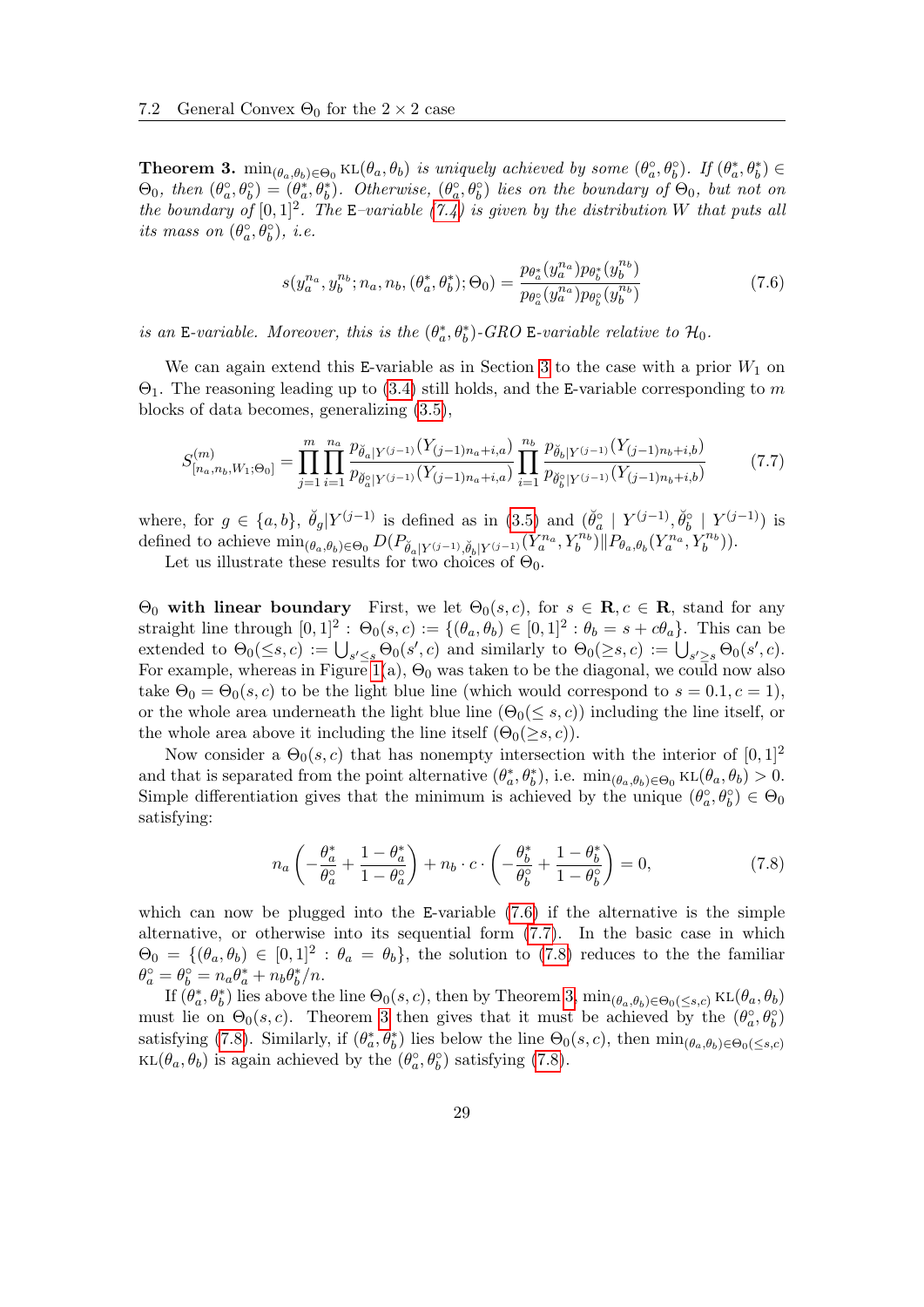$\Theta_0$  with log odds ratio boundary Similarly, we can consider  $\Theta_0(\delta)$ ,  $\Theta_0(\leq \delta)$ ,  $\Theta_0(\geq \delta)$ that correspond to a given log odds effect size  $\delta$ . That is, we now take

$$
\Theta_0(\delta) := \left\{ (\theta_a, \theta_b) \in [0, 1]^2 : \log \frac{\theta_b(1 - \theta_a)}{(1 - \theta_b)\theta_a} = \delta \right\}
$$

$$
\Theta_0(\leq \delta) := \left\{ (\theta_a, \theta_b) \in [0, 1]^2 : \log \frac{\theta_b(1 - \theta_a)}{(1 - \theta_b)\theta_a} \leq \delta \right\}
$$

$$
\Theta_0(\geq \delta) := \left\{ (\theta_a, \theta_b) \in [0, 1]^2 : \log \frac{\theta_b(1 - \theta_a)}{(1 - \theta_b)\theta_a} \geq \delta \right\}.
$$

For example, whereas in Figure [1\(](#page-16-1)b),  $\Theta_0$  was taken to be the diagonal, we could now also take  $\Theta_0 = \Theta_0 (\leq \delta)$  to be the area under the light blue curve (including the light blue curve boundary itself), which would correspond to  $\delta = 2$ .

Now let  $\delta$  and point alternative  $(\theta_a^*, \theta_b^*)$  be such that  $\delta > 0$  and  $\Theta_0(\leq \delta)$  is separated from  $(\theta_a^*, \theta_b^*),$  i.e.  $\min_{(\theta_a, \theta_b) \in \Theta_0(\leq \delta)} \text{KL}(\theta_a, \theta_b) > 0$ . Let  $(\theta_a^*, \theta_b^*) := \arg \min_{(\theta_a, \theta_b) \in \Theta_0(\delta)} \text{KL}(\theta_a, \theta_b)$ . As Figure [1\(](#page-16-1)b) suggests,  $\Theta_0(\leq \delta)$  is convex. Theorem [3](#page-28-3) now tells us that  $\min_{(\theta_a,\theta_b)\in\Theta_0(\leq \delta)} \text{KL}(\theta_a,\theta_b)$ is achieved by  $(\theta_a^{\circ}, \theta_b^{\circ})$ . Plugging these into [\(7.6\)](#page-28-0) thus gives us an E-variable.  $(\theta_a^{\circ}, \theta_b^{\circ})$  can easily be determined numerically. Similarly, if  $\delta < 0$ ,  $\Theta_0(\geq \delta)$  is convex and closed and if  $(\theta_a^*, \theta_b^*)$  is separated from  $\Theta_0(\geq \delta)$ , the  $(\theta_a^*, \theta_b^*)$  minimizing KL divergence on  $\Theta_0(\delta)$  gives an E-variable relative to  $\Theta_0(\geq \delta)$ .

#### 7.3 Always-Valid Confidence Sequences for the  $2 \times 2$  case

Let  $\delta = \delta(\theta_a, \theta_b)$  be a notion of effect size as before. A  $(1 - \alpha)$ -always-valid  $(AV)$ confidence sequence [\[Darling and Robbins, 1967,](#page-32-0) [Howard et al., 2021,](#page-32-1) [Manole and Ramdas,](#page-33-3) [2021\]](#page-33-3) is a sequence of random (i.e. determined by data) subsets  $CS_{\alpha,(1)}, CS_{\alpha,(2)},...$  of Γ, with  $\text{CS}_{\alpha,(m)}$  being a function of the first m data blocks  $Y^{(m)}$ , such that for all  $(\theta_a, \theta_b) \in [0, 1]^2$ ,

$$
P_{\theta_a, \theta_b} (\exists m \in \mathbf{N} : \delta(\theta_a, \theta_b) \notin \text{CS}_{\alpha, (m)}) \le \alpha.
$$

We first consider the case in which for all values  $\gamma \in \Gamma$  that  $\delta$  can take,  $\Theta_0(\gamma) :=$  $\{(\theta_a, \theta_b) \in [0,1]^2 : \delta(\theta_a, \theta_b) = \gamma\}$  is a convex set. Fix a prior  $W_1$  on  $[0,1]^2$ . Based on [\(7.7\)](#page-28-1) we can make an exact (nonasymptotic) AV confidence sequence

$$
\text{CS}_{\alpha,(m)} = \left\{ \delta : S_{[n_a, n_b, W_1; \Theta_0(\delta)]}^{(m)} \le \frac{1}{\alpha} \right\} \tag{7.9}
$$

where  $S_{[n_a,n_b,W_1;\Theta_0(\delta)]}^{(m)}$  is defined as in [\(3.5\)](#page-15-2) and is a valid E-variable by Theorem [3.](#page-28-3) To see that  $(\text{CS}_{\alpha,(m)})_{m\in\mathbb{N}}$  really is an AV confidence sequence, note that, by definition of the  $\text{CS}_{\alpha,(m)},$ 

$$
P_{\theta_a,\theta_b}(\exists m \in \mathbf{N}: \delta(\theta_a,\theta_b) \notin \mathrm{CS}_{\alpha,(m)}) = P_{\theta_a,\theta_b}(\exists m \in \mathbf{N}: S_{[n_a,n_b,W_1;\Theta_0(\delta)]}^{(m)} \leq \frac{1}{\alpha}) \leq \alpha,
$$

by Ville's inequality. Here the  $CS_{\alpha,(m)}$  are not necessarily intervals, but we can make a potentially larger AV confidence sequence consisting of intervals by defining  $CI_{\alpha,(m)}$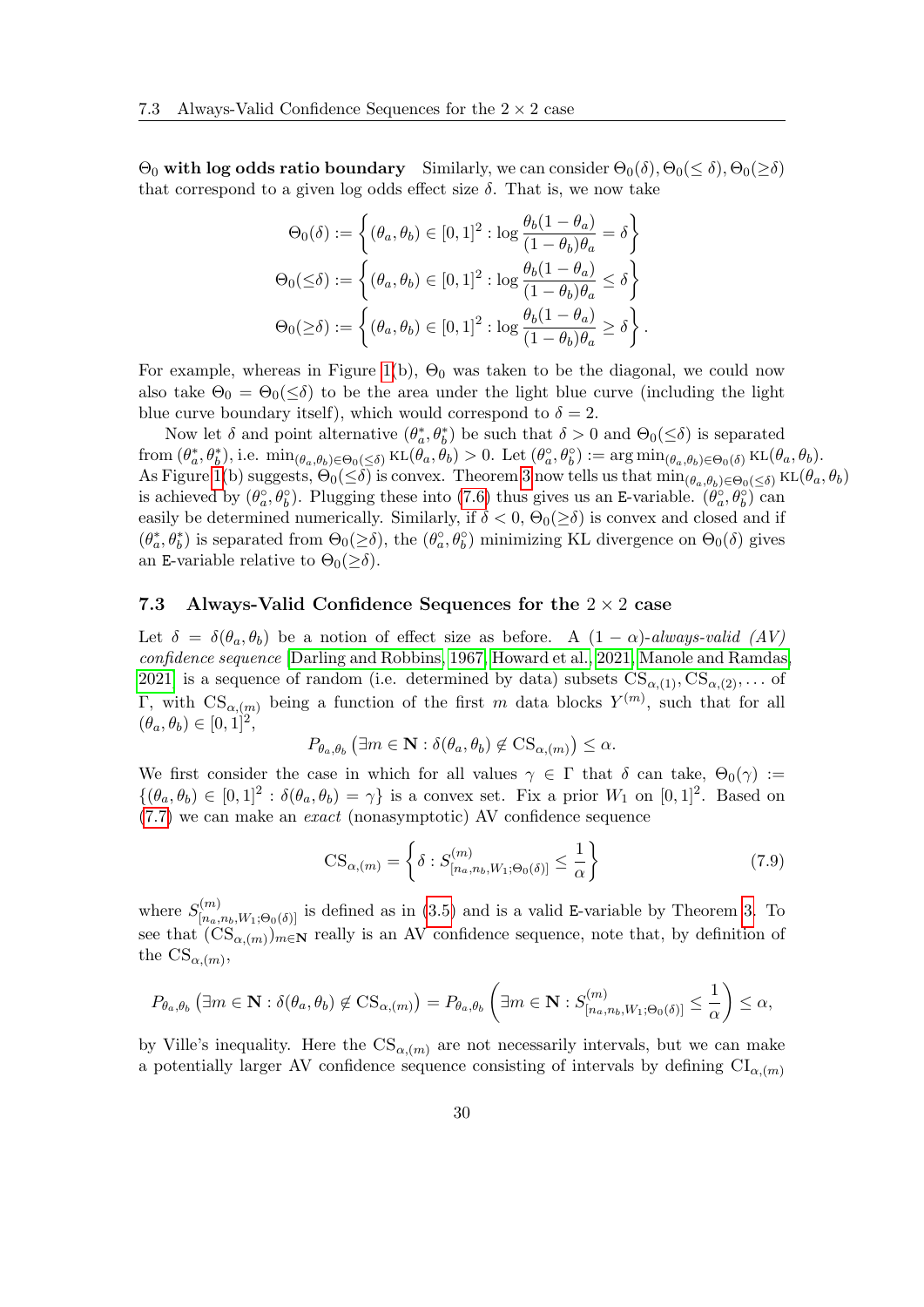to be the smallest interval containing  $CI_{\alpha,m}$ . We can turn the confidence sequences  $(\text{CS}_{\alpha,(m)})_{m\in\mathbb{N}}$  into an alternative AV confidence sequence with sets  $\text{CS}'_{\alpha,(m)}$  that are always a subset of  $CS_{\alpha,(m)}$  by taking the *running intersection* 

$$
\text{CS}'_{\alpha,(m)} := \bigcap_{j=1\ldots m} \text{CS}_{\alpha,(j)}.
$$

In this form, the confidence sequences  $\text{CS}'_{\alpha,(m)}$  can be interpreted as the set of  $\delta$ 's that have not yet been rejected in a setting in which, for each null hypothesis  $\Theta_0(\delta)$  we stop and reject as soon as the corresponding E-variable exceeds  $1/\alpha$ . The running intersection can of course also be applied to the intervals  $(\text{CI}_{\alpha,(m)})_{m\in\mathbb{N}}$ .

This treatment for linear  $\Theta_0$  allows us to deal with both relative-risk and absolute difference effect sizes. Let us illustrate the notion for the latter. Experiments show that  $CI_{\alpha,(m)}$  is an interval, corresponding to the 'beam' of  $(\theta_a, \theta_b) \in [0,1]^2$  bounded by the  $\lim_{\delta} \theta_b = \theta_a + \delta_{\text{L}}$  and  $\theta_b = \theta_a + \delta_{\text{R}}$  with  $\delta_{\text{L}} > \delta_{\text{R}}$  being values such that  $S_{[n_a,n_b,W_1;\Theta_0(\delta_{\text{L}})]}^{(m)}$  $S_{[n_a,n_b,W_1;\Theta_0(\delta_{\rm R})]}^{(m)}=1/\alpha$ . To simplify calculations, it is useful to take  $W_1$  a prior under which  $\theta_a$  and  $\theta_b$  have independent beta distributions with parameters  $\alpha_a, \beta_a, \alpha_b, \beta_b$ . We can, if we want, infuse some prior knowledge or hopes by setting these parameters to certain values — our confidence sequences will be valid irrespective of our choice. In case no such knowledge can be formulated, we advocate the prior, which, among all priors of the simple form asymptotically achieves minimax regret, i.e for the case  $n_a = n_b = 1$ we set  $W_1$  to an independent beta prior on  $\theta_a$  and  $\theta_b$  with  $\gamma = 0.18$  as was empirically found to be the 'best' value in Section [5.2.](#page-19-1)

Log Odds Ratio Effect Size The situation is slightly trickier if we take the log odds ratio as effect size, for  $\Theta_0(\delta)$  is then not convex. Without convexity, Theorem [3](#page-28-3) cannot be used and hence the validity of AV confidence sequences as constructed above breaks down. We can get nonasymptotic always-valid confidence sequences after all as follows. First, we consider a one-sided AV confidence sequence for the submodel of positive effect sizes  $\{(\theta_a, \theta_b) : \delta(\theta_a, \theta_b) \geq 0\}$ , defining

$$
\text{CS}^+_{\alpha,(m)} = \{ \delta \ge 0 : S^{(m)}_{[n_a,n_b,W_1;\Theta_0(\leq \delta)]} \leq \alpha^{-1}, \}
$$

where we note that  $\Theta_0(\leq \delta)$  is convex (since  $\delta \geq 0$ ) and also contains  $(\theta_a, \theta_b)$  with  $\delta(\theta_a, \theta_b)$  < 0. Analogously, we consider a one-sided AV confidence sequence for the submodel  $\{(\theta_a, \theta_b) : \delta(\theta_a, \theta_b) \leq 0\}$ , defining

$$
CS_{\alpha,(m)}^{-} = \{\delta \leq 0 : S_{[n_a,n_b,W_1;\Theta_0(\geq \delta)]}^{(m)} \leq \alpha^{-1}\}.
$$

By Theorem [3,](#page-28-3) both sequences  $(\text{CS}^+_{\alpha,(m)})_{m=1,2,...}$  and  $(\text{CS}^-_{\alpha,(m)})_{m=1,2,...}$  are AV confidence sequences for the submodels with  $\delta \geq 0$  and  $\delta \leq 0$  respectively. Defining  $CS_{\alpha,(m)} =$  $\text{CS}_{\alpha,(m)}^+ \cup \text{CS}_{\alpha,(m)}^-$ , we find, for  $(\theta_a, \theta_b)$  with  $\delta(\theta_a, \theta_b) > 0$ ,

$$
P_{\theta_a,\theta_b}(\exists m \in \mathbf{N}: \delta(\theta_a,\theta_b) \notin \mathrm{CS}_{\alpha,(m)}) = P_{\theta_a,\theta_b}(\exists m \in \mathbf{N}: \delta(\theta_a,\theta_b) \notin \mathrm{CS}_{\alpha,(m)}^+) \le \alpha,
$$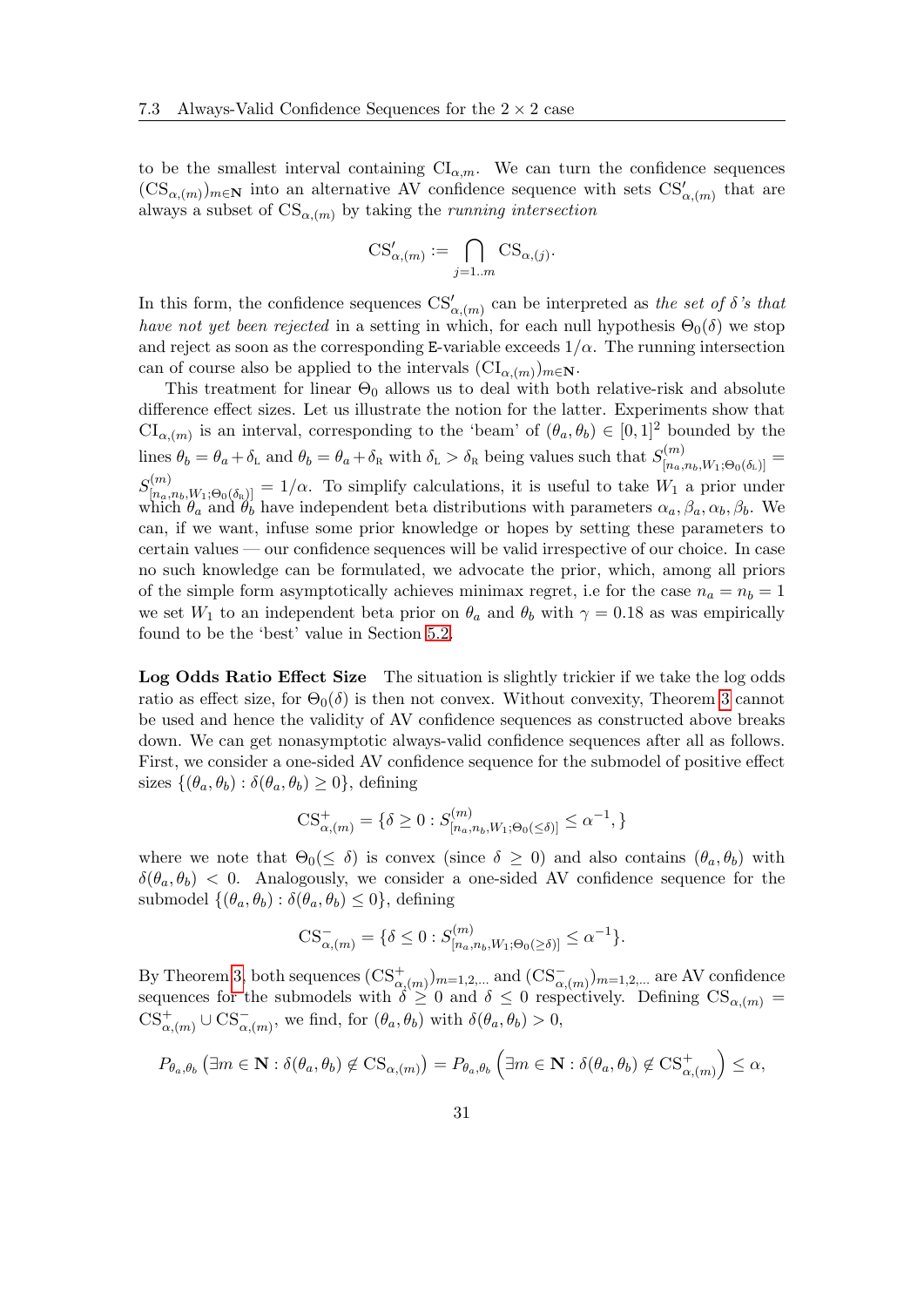and analogously for  $(\theta_a, \theta_b)$  with  $\delta(\theta_a, \theta_b) < 0$ . We have thus arrived at a confidence sequence that works for all  $\delta$ , positive or negative. In practice, the confidence sets  $CS_{(m)}$  we get at time m have a one-sided shape such as the green region in Figure [1\(](#page-16-1)b), if the ML estimate based on  $Y^{(m)}$  lies in the upper left corner, or the light-blue region, if the ML parameters lie in the lower right corner. Again, we can improve these confidence sequences by taking the running intersection.

### 8 Conclusion

We have established E-variables and test martingales for the general two-i.i.d.-data streams problem. We have demonstrated, using theory, simulations and a real-world example that, for tests of two proportions, by choosing an appropriate prior on  $\Theta_1$ , the method can be made competitive with classical methods that do not allow for optional stopping. We have also extended the method for null hypotheses beyond  $\theta_a = \theta_b$  and used these extensions to create AV confidence sequences for the  $2 \times 2$  case. Two open problems suggest themselves for future work: first, it has long been known from the MDL literature, that with simple null hypothesis, the prior achieving minimax regret for large m, corresponding to the prior which achieves optimal relative growth if  $\mathcal{H}_1$  is true in our setting, coincides with Jeffreys' prior (see Example [3\)](#page-9-3). For the  $2 \times 2$  case with composite null, we find that the asymptotically best (among all beta priors, not necessarily all general priors) prior in the relative growth sense has hyperparameters  $\approx 0.18$ , which we couldn't match to Jeffreys prior. Is it possible to do a formal analysis in the style of [Clarke and Barron \[1994\]](#page-32-12) to determine this asymptotically optimal prior? The second question is simpler: to what extent do our findings generalize to logistic regression?

Acknowledgements This work is part of the Enabling Personalized Interventions (EPI) project, which is supported by the Dutch Research Council (NWO) in the Commit2 - Data –Data2Person program under contract 628.011.028. We thank Reuben Adams, Rianne de Heide, Wouter Koolen, Muriel Perez and Judith ter Schure for useful conversations and in particular Adams and De Heide for performing experiments that inspired the E-variables presented here.

### References

- <span id="page-31-1"></span>Reuben Adams. Safe hypothesis tests for 2 x 2 contingency table. Master's thesis, Delft Technical University, 2020.
- <span id="page-31-0"></span>George A Barnard. Sequential tests in industrial statistics. Supplement to the Journal of the Royal Statistical Society, 8(1):1–21, 1946.
- <span id="page-31-2"></span>A. Barron, J. Rissanen, and B. Yu. The minimum description length principle in coding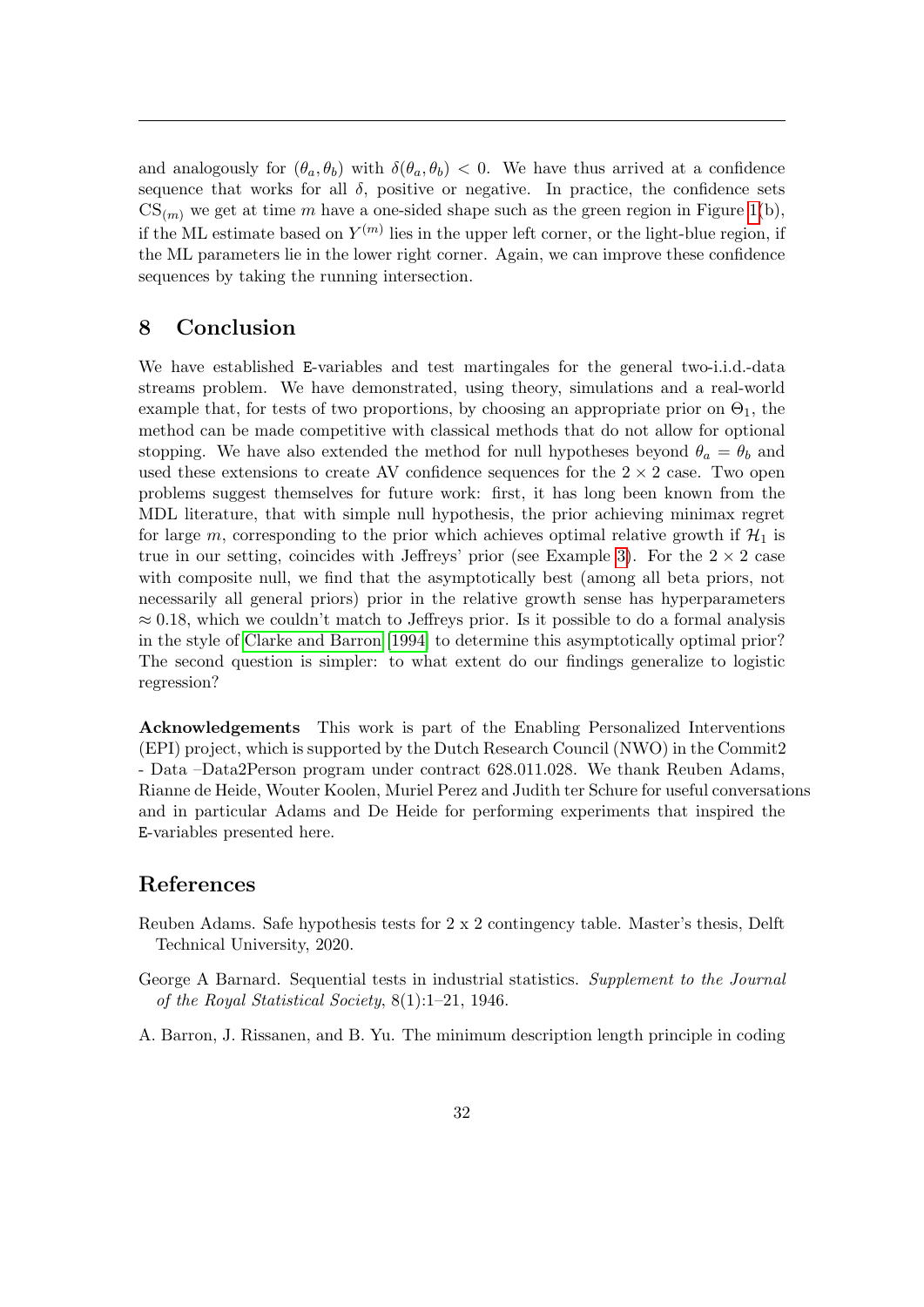and modeling. IEEE Transactions on Information Theory, 44(6):2743–2760, 1998. Special Commemorative Issue: Information Theory: 1948-1998.

- <span id="page-32-12"></span>B.S. Clarke and A.R. Barron. Jeffreys' prior is asymptotically least favorable under entropy risk. Journal of Statistical Planning and Inference, 41:37–60, 1994.
- <span id="page-32-0"></span>D.A. Darling and H. Robbins. Confidence sequences for mean, variance, and median. Proceedings of the National Academy of Sciences of the United States of America, 58 (1):66, 1967.
- <span id="page-32-10"></span>P. Grünwald. The Minimum Description Length Principle. MIT Press, Cambridge, MA, 2007.
- <span id="page-32-11"></span>P. Grünwald and T. Roos. Minimum Description Length revisited. *International Journal* of Mathematics for Industry, 11(1), 2020.
- <span id="page-32-9"></span>P. Grünwald, A. Ly, M. F. Perez-Ortiz, and J. ter Schure. The safe log rank test: Error control under optional stopping, continuation and prior misspecification, 2020.
- <span id="page-32-2"></span>Peter Grünwald, Rianne de Heide, and Wouter Koolen. Safe testing. arXiv preprint arXiv:1906.07801, 2019.
- <span id="page-32-7"></span>E. Gunel and J. Dickey. Bayes factors for independence in contingency tables. Biometrika, 61(3):545–557, 1974.
- <span id="page-32-1"></span>Steven R Howard, Aaditya Ramdas, Jon McAuliffe, and Jasjeet Sekhon. Uniform, nonparametric, non-asymptotic confidence sequences. Annals of Statistics, 2021.
- <span id="page-32-6"></span>Tahira Jamil, Alexander Ly, Richard D Morey, Jonathon Love, Maarten Marsman, and Eric-Jan Wagenmakers. Default "Gunel and Dickey" Bayes factors for contingency tables. Behavior Research Methods, 49(2):638–652, 2017.
- <span id="page-32-3"></span>Leslie K John, George Loewenstein, and Drazen Prelec. Measuring the prevalence of questionable research practices with incentives for truth telling. Psychological science, 23(5):524–532, 2012.
- <span id="page-32-5"></span>Robert E Kass and Suresh K Vaidyanathan. Approximate Bayes factors and orthogonal parameters, with application to testing equality of two binomial proportions. Journal of the Royal Statistical Society: Series B (Methodological), 54(1):129–144, 1992.
- <span id="page-32-4"></span>Tze Leung Lai. On confidence sequences. The Annals of Statistics, 4(2):265–280, 1976.
- <span id="page-32-8"></span>Alix Lhéritier and Frédéric Cazals. A sequential non-parametric multivariate two-sample test. IEEE Transactions on Information Theory, 64(5):3361–3370, 2018.
- <span id="page-32-13"></span>J.Q. Li. Estimation of Mixture Models. PhD thesis, Yale University, New Haven, CT, 1999.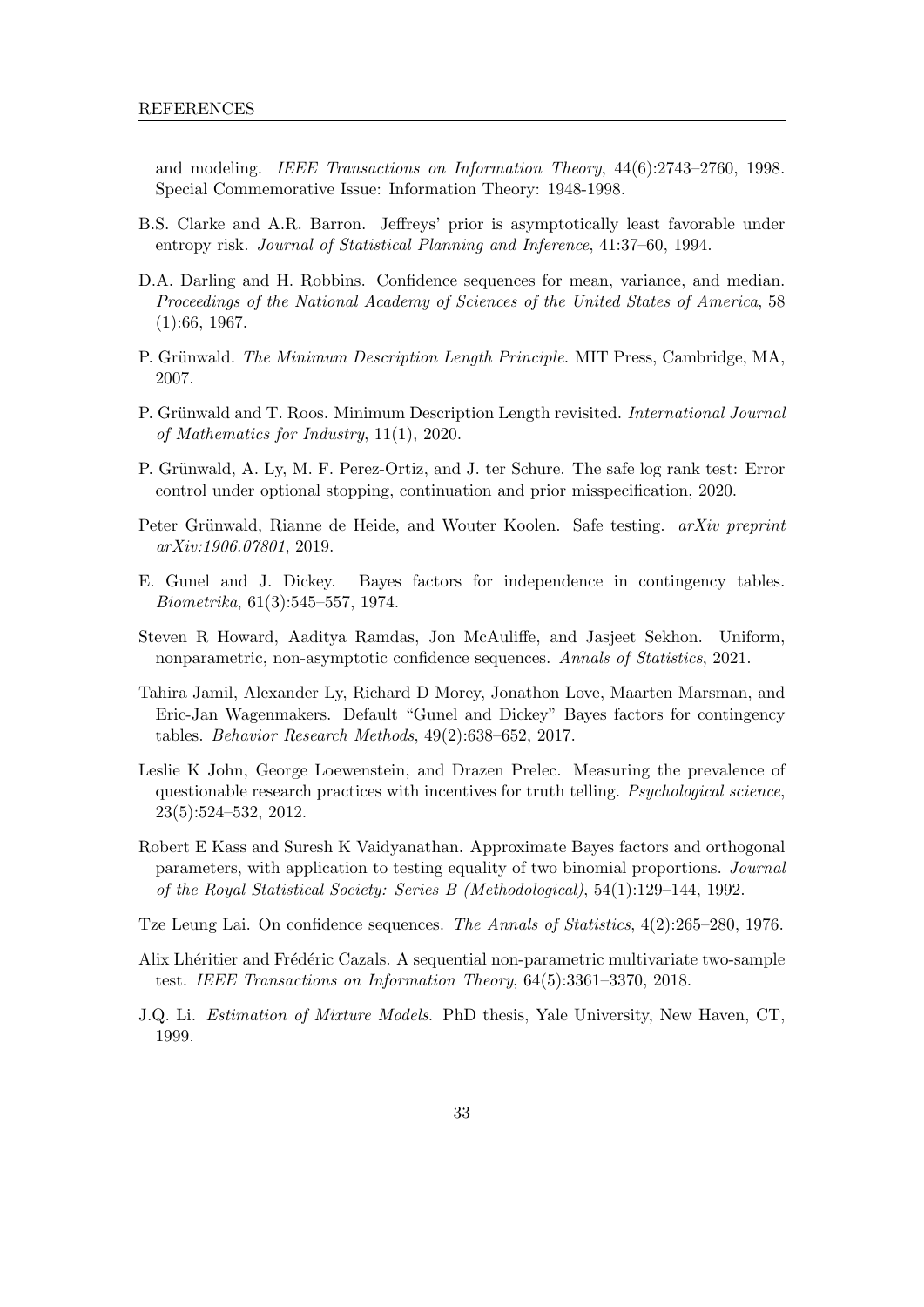- <span id="page-33-12"></span>J.Q. Li and A.R. Barron. Mixture density estimation. In S.A. Solla, T.K. Leen, and K-R. Müller, editors, Advances in Neural Information Processing Systems, volume 12, pages 279–285, Cambridge, MA, 2000. MIT Press.
- <span id="page-33-4"></span>A. Ly, R. Turner, and J. ter Schure. R-package safestats, 2020. install in R by devtools::install github("AlexanderLyNL/safestats", ref = "logrank",  $build_v$ <sup>ignettes = TRUE).</sup>
- <span id="page-33-10"></span>Odalric-Ambrym Maillard. Mathematics of statistical sequential decision making, 2019. Thèse de Habilitation.
- <span id="page-33-3"></span>Tudor Manole and Aaditya Ramdas. Sequential estimation of convex divergences using reverse submartingales and exchangeable filtrations, 2021.
- <span id="page-33-11"></span>Javaid Muglu, Henna Rather, David Arroyo-Manzano, Sohinee Bhattacharya, Imelda Balchin, Asma Khalil, Basky Thilaganathan, Khalid S Khan, Javier Zamora, and Shakila Thangaratinam. Risks of stillbirth and neonatal death with advancing gestation at term: A systematic review and meta-analysis of cohort studies of 15 million pregnancies. PLoS medicine, 16(7):e1002838, 2019.
- <span id="page-33-2"></span>Luigi Pace and Alessandra Salvan. Likelihood, replicability and Robbins' confidence sequences. International Statistical Review, 2019.
- <span id="page-33-13"></span>Edward Posner. Random coding strategies for minimum entropy. IEEE Transactions on Information Theory, 21(4):388–391, 1975.
- <span id="page-33-0"></span>Aaditya Ramdas, Johannes Ruf, Martin Larsson, and Wouter Koolen. Admissible anytime-valid sequential inference must rely on nonnegative martingales.  $arXiv$ preprint arXiv:2009.03167, 2020.
- <span id="page-33-5"></span>Herbert Robbins. Statistical methods related to the law of the iterated logarithm. The Annals of Mathematical Statistics, 41(5):1397–1409, 1970.
- <span id="page-33-1"></span>Glenn Shafer. The language of betting as a strategy for statistical and scientific communication. Journal of the Royal Statistical Society, Series A, 2021.
- <span id="page-33-7"></span>Glenn Shafer, Alexander Shen, Nikolai Vereshchagin, and Vladimir Vovk. Test martingales, Bayes factors and p-values. Statistical Science, pages 84–101, 2011.
- <span id="page-33-6"></span>David Siegmund. Sequential analysis: tests and confidence intervals. Springer Science & Business Media, 2013.
- <span id="page-33-8"></span>Rosanne J Turner. Safe tests for 2 x 2 contingency tables and the Cochran-Mantel-Haenszel test. Master's thesis, Leiden University, 2019.
- <span id="page-33-9"></span>S. van der Pas and P. Grünwald. Almost the best of three worlds: Risk, consistency and optional stopping for the switch criterion in nested model selection. Statistica Sinica, 28(1):229–255, 2018.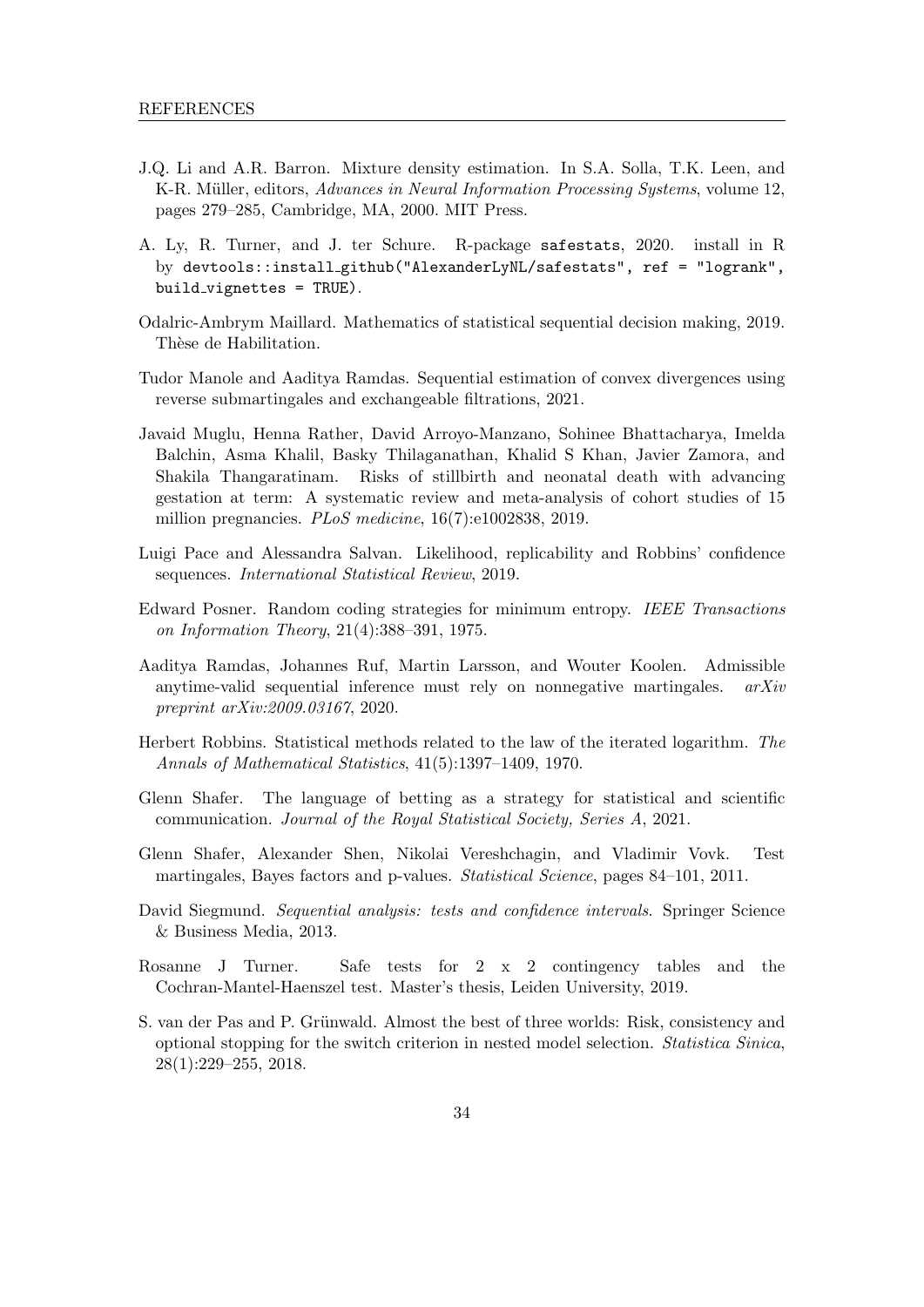- <span id="page-34-5"></span>Tim Van Erven and Peter Harremoës. Rényi divergence and Kullback-Leibler divergence. IEEE Transactions on Information Theory, 60(7):3797–3820, 2014.
- <span id="page-34-0"></span>Vladimir Vovk and Ruodu Wang. E-values: Calibration, combination, and applications. Annals of Statistics, 2021.
- <span id="page-34-3"></span>Eric-Jan Wagenmakers and Alexander Ly. Bayesian scepsis about swepis: Quantifying the evidence that early induction of labour prevents perinatal deaths, 2020. URL <psyarxiv.com/5ydpb>.
- <span id="page-34-1"></span>Ulla-Britt Wennerholm, Sissel Saltvedt, Anna Wessberg, Mårten Alkmark, Christina Bergh, Sophia Brismar Wendel, Helena Fadl, Maria Jonsson, Lars Ladfors, Verena Sengpiel, et al. Induction of labour at 41 weeks versus expectant management and induction of labour at 42 weeks (SWEdish Post-term Induction Study, swepis): multicentre, open label, randomised, superiority trial. British Medical Journal, 367, 2019.

# Appendices

### <span id="page-34-2"></span>Appendix A Proofs

### A.1 Proof of Propositions

Proof of Proposition [1](#page-6-2) We will actually prove Proposition [3](#page-34-4) below, a generalization of Proposition [1](#page-6-2) that will be useful as a tool to prove the ensuing theorems. Here we use the notation adopted later in the paper: for  $\mathcal{H}_0 = \{P_\theta : \theta \in \Theta_0\}$  and, for W a distribution on  $\Theta_0$ , we write  $P_W = \int P_\theta dW(\theta)$ .

<span id="page-34-4"></span>**Proposition 3.** Let  $\mathcal{H}_1 = \{Q\}$  be a singleton and let  $\mathcal{H}_0 = \{P_\theta : \theta \in \Theta_0\}$ . Define  $S_{\theta,(j)} := q(Y_{(j)})/p_{\theta}(Y_{(j)})$  and  $S_{W,(j)} = q(Y_{(j)})/p_W(Y_{(j)})$ . Suppose there exists a distribution W on  $\Theta_0$  with finite support such that  $S_{W,(1)}$  is an E-variable. Then:

- 1.  $S_{W,(1)}$  is the Q-GRO E-variable for  $Y_{(1)}$ .
- 2. A valid E-variable of this form, with W putting mass 1 on a single  $\theta^{\circ} \in \Theta_0$  so that  $S_{W,(1)} = S_{\theta^{\circ}, (1)}$ , automatically exists if  $\mathcal{H}_0$  is a convex set of distributions that is compact in the weak topology.
- 3. If, for some  $\theta^{\circ} \in \Theta_0$ ,  $S_{\theta^{\circ},(1)}$  is an E-variable and we further assume that  $Y_{(1)}, Y_{(2)}, \ldots$ are i.i.d. according to all distributions in  $\mathcal{H}_0 \cup \mathcal{H}_1$ , then  $S_{\text{GRO}(Q)}^{(m)} = \prod_{j=1}^m S_{\theta^{\circ},(j)},$ *i.e.* the Q-GRO optimal (unconditional) E-variable for  $Y^{(m)}$  is the product of the individual Q-GRO optimal E-variables.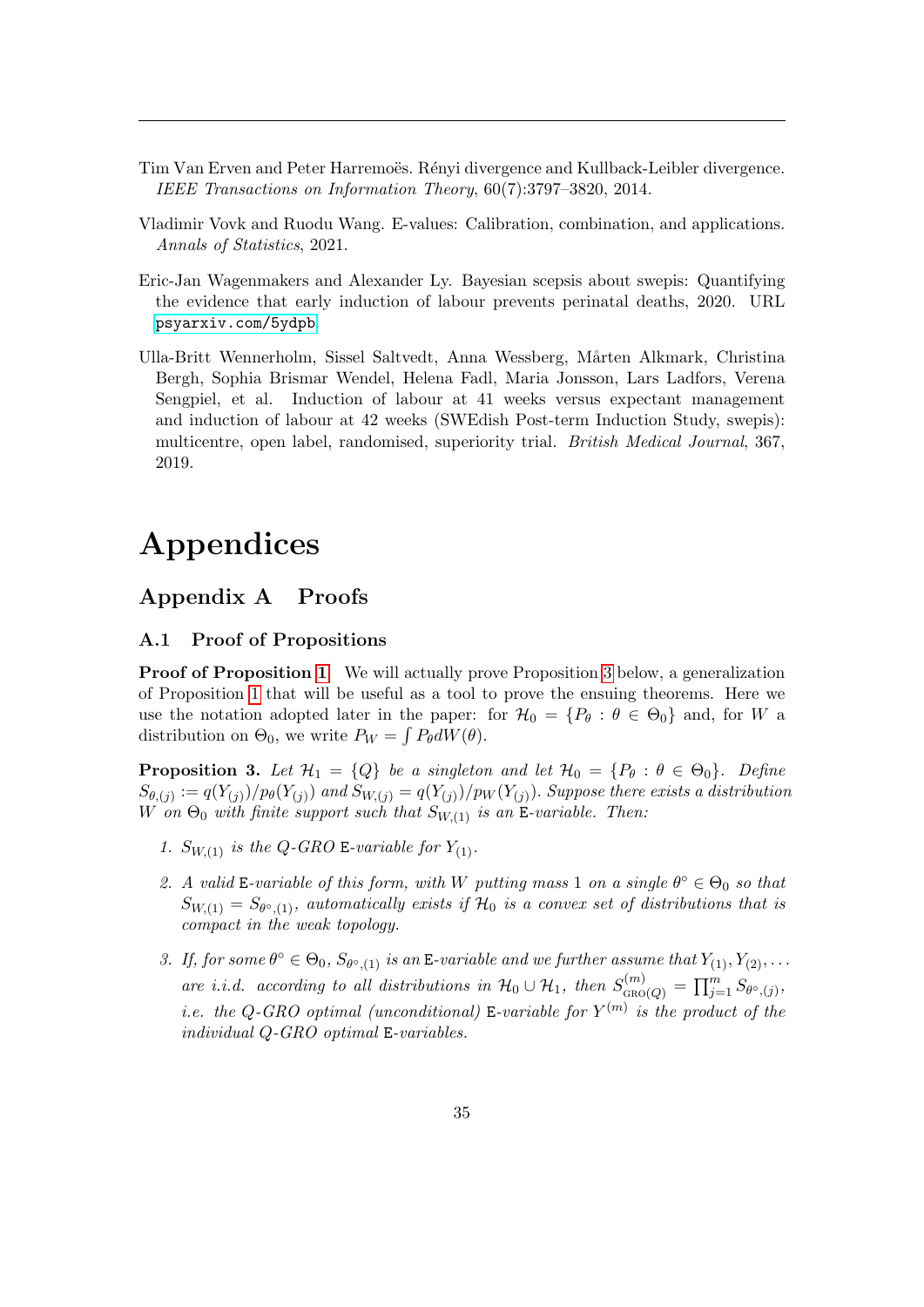*Proof.* Part 1 [Grünwald et al., 2019, Theorem 1] implies, for each  $m > 1$ , that (a) there can be at most one distribution W such that  $S_{W,(1)}$  is an E-variable, and (b), if such a W exists, then  $S_{W,(1)}$  must be the Q-GRO E-variable for  $Y_{(1)}$ . This implies the statement.

Part 2 Assume  $\mathcal{H}_0$  is convex. Then for every distribution W on  $\Theta_0$  with finite support, we must have  $S_{W,(1)} = S_{\theta,(1)}$  for some  $\theta \in \Theta_0$  such that  $p_{\theta} = \sum_{i=1}^{k} w(\theta_k) p_{\theta_k}$ where  $\{\theta_1, \ldots, \theta_k\}$  is the support of W and w is the corresponding probability mass function.

Let  $D(Q(Y_{(1)})||P_{\theta}(Y_{(1)}))$  be the KL divergence between the marginal distributions for  $Y_{(1)}$  according to Q and  $P_{\theta}$ . We claim that there exists  $\theta^{\circ} \in \Theta_0$  such that

<span id="page-35-0"></span>
$$
D(Q(Y_{(1)})||P_{\theta^{\circ}}(Y_{(1)})) = \inf_{\theta \in \Theta_0} D(Q(Y_{(1)})||P_{\theta}(Y_{(1)})) = \inf_W D(Q(Y_{(1)})||P_W(Y_{(1)})), \quad (A.1)
$$

where the second infimum is over all distributions  $W$  with finite support. Here the first equality (stating that the minimum is achieved) follows from [Posner \[1975\]](#page-33-13) who showed that the KL divergence is lower semi-continuous in its second argument, together with compactness of  $\mathcal{H}_0$ . The second equality follows by convexity of  $\mathcal{H}_0$ . But [\(A.1\)](#page-35-0) expresses that  $P_{\theta}$  is the reverse information projection (RIPr) [\[Li, 1999,](#page-32-13) [Li and Barron, 2000,](#page-33-12) Grünwald et al., 2019] of Q onto the convex hull of  $\mathcal{H}_0$  (restricted to single outcomes  $Y_{(1)}$ ). [Grünwald et al., 2019, Theorem 1] then immediately gives that  $q(Y_{(1)}/p_{\theta} (Y_{(1)})$ is an E-variable.

Part 3 The assumption implies that  $S_{\theta^{\circ},(1)}$  is an E-variable. Moreover, the i.i.d. assumption implies that  $S_{\theta\circ}^{(m)}$  $\mathcal{H}_{\theta^{\circ}}^{(m)} := \prod_{j=1}^{m} S_{\theta^{\circ},(j)} = \prod q(Y_{(j)})/p_{\theta^{\circ}}(Y_{(j)})$  is also an E-variable. But [Grünwald et al., 2019, Theorem 1] implies, for  $\mathcal{H}_0$  for which data are i.i.d., for each  $m \geq 1$ , that (a) if a  $\theta \in \Theta_0$  exists such that  $S_{\theta}^{(m)}$  $\theta_{\theta}^{(m)}$  is an E-variable, then  $S_{\theta}^{(m)}$  must be the  $Q$ -GRO E-variable for  $Y^{(m)}$ . This proves the statement.  $\Box$ 

**Proof of Proposition [2](#page-15-1)** The formulae for  $\ddot{\theta}_a Y^{(j-1)}$  and  $\ddot{\theta}_b Y^{(j-1)}$  are standard expressions for the Bayes predictive distribution based on the given beta priors; we omit further details. As to the expression for  $\ddot{\theta}_0 | Y^{(j-1)}$  in terms of  $\gamma = \frac{n_b}{n_a}$  $\frac{n_b}{n_a}$ : Straightforward rewriting gives, for general  $\alpha_a, \alpha_b, \beta_a, \beta_b$ :

$$
\breve{\theta}_0|Y^{(j-1)} = \frac{1}{1+\gamma}\breve{\theta}_a|Y^{(j-1)} + \frac{\gamma}{1+\gamma}\breve{\theta}_b|Y^{(j-1)}.
$$

If we plug in the expressions for  $\check{\theta}_a|Y^{(j-1)}, \check{\theta}_b|Y^{(j-1)}$  and we instantiate to  $\alpha_b = \gamma \alpha_a$ , and  $\beta_b =$  $\gamma \beta_a$ , this becomes

$$
\ddot{\theta}_{0}|Y^{(j-1)} = \frac{1}{1+\gamma} \frac{U_{a} + \alpha_{a}}{n_{a}(j-1) + \alpha_{a} + \beta_{a}} + \frac{\gamma}{1+\gamma} \frac{U_{b} + \alpha_{b}}{\gamma(n_{a}(j-1) + \alpha_{a} + \beta_{a})}
$$
  
= 
$$
\frac{1}{1+\gamma} \frac{U_{a} + U_{b} + (1+\gamma)\alpha_{a}}{n_{a}(j-1) + \alpha_{a} + \beta_{a}} = \frac{U + (1+\gamma)\alpha_{a}}{n(j-1) + (1+\gamma)\alpha_{a} + (1+\gamma)\beta_{a}},
$$

which is what we had to prove.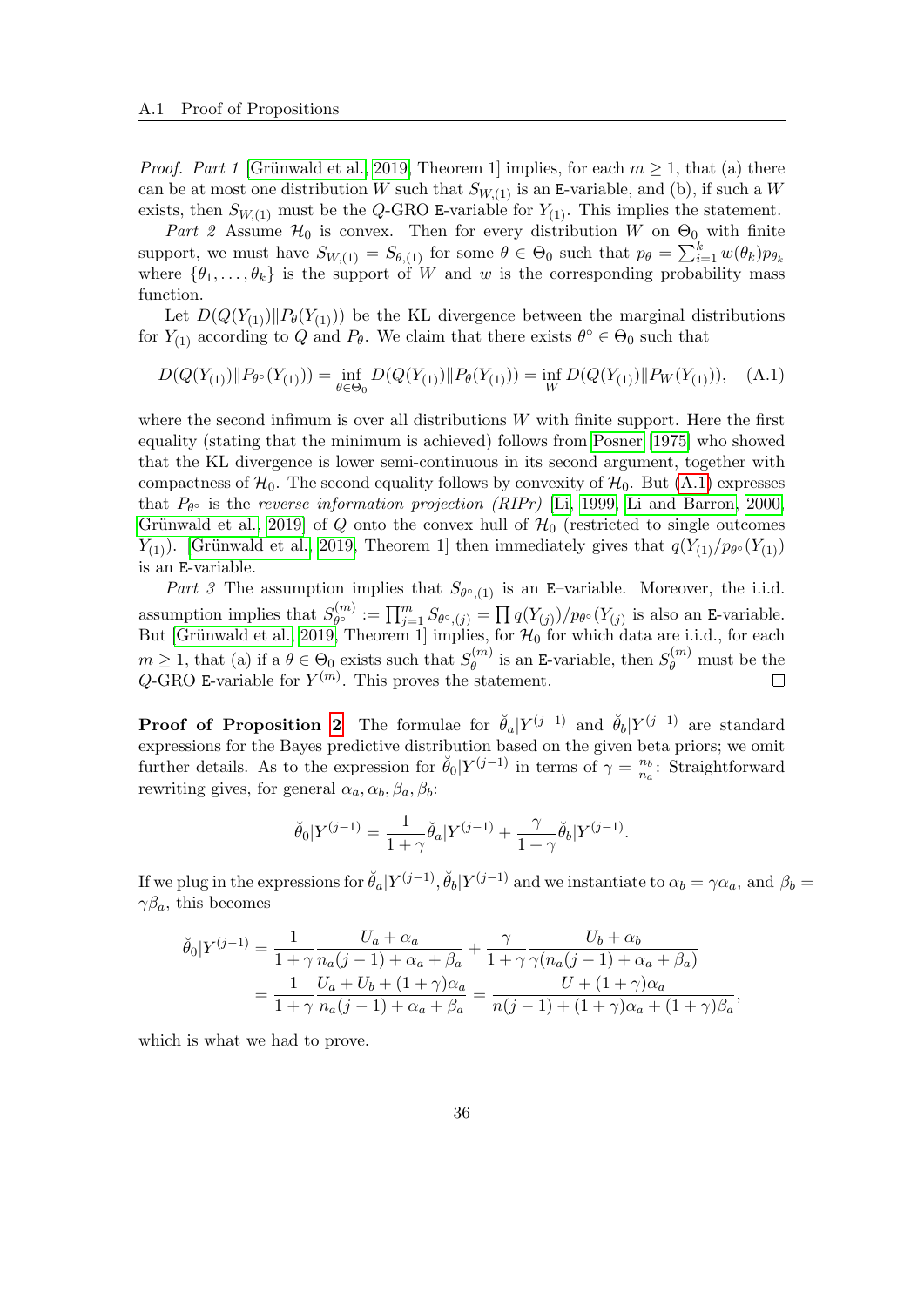#### A.2 Proof of Theorem [1](#page-10-1) and [2](#page-27-0)

The following fact plays a central role in both proofs:

**Fact** Let  $n_a, n_b \in \mathbb{N}, n := n_a + n_b$  and let  $u, v \in \mathbb{R}^+$ . Suppose that  $n_a u + n_b v \leq n$ . Then  $u^{n_a}v^{n_b} \leq 1$ .

This result follows immediately from applying Young's inequality to  $u^{n_a/n}, v^{n_b/n}$  but can also be derived directly by writing v as function of u and differentiating  $log(u^{n_a}v^{n_b})$ to u.

**Proof of Theorem [1](#page-10-1)** Part 1 For  $y \in \mathcal{Y}$ , set  $p^{\circ}(y) := (n_a/n)p_{\theta_a^*}(y) + (n_b/n)p_{\theta_b^*}(y)$ . For all  $\theta \in \Theta$  we have:

$$
\mathbf{E}_{Y_a^{n_a}, Y_b^{n_b} \text{ i.i.d. } \sim P_\theta} \left[ s(V^n; n_a, n_b, \theta_a^*, \theta_b^*) \right] = \mathbf{E}_{Y_a^{n_a} \sim P_\theta} \left[ \frac{p_{\theta_a^*}(Y_a^{n_a})}{p^\circ(Y_a^{n_a})} \right] \cdot \mathbf{E}_{Y_b^{n_b} \sim P_\theta} \left[ \frac{p_{\theta_b^*}(Y_b^{n_b})}{p^\circ(Y_b^{n_b})} \right] = \left( \mathbf{E}_{Y \sim P_\theta} \left[ \frac{p_{\theta_a^*}(Y)}{p^\circ(Y)} \right] \right)^{n_a} \cdot \left( \mathbf{E}_{Y \sim P_\theta} \left[ \frac{p_{\theta_b^*}(Y)}{p^\circ(Y)} \right] \right)^{n_b} . \tag{A.2}
$$

We also have

<span id="page-36-0"></span>
$$
\frac{n_a}{n} \mathbf{E}_{Y \sim P_\theta} \left[ \frac{p_{\theta_a^*}(Y)}{p^\circ(Y)} \right] + \frac{n_b}{n} \mathbf{E}_{Y \sim P_\theta} \left[ \frac{p_{\theta_a^*}(Y)}{p^\circ(Y)} \right] \n= \mathbf{E}_{Y \sim P_\theta} \left[ \frac{n_a}{n} \cdot \frac{p_{\theta_a^*}(Y)}{\frac{n_a}{n} p_{\theta_a^*}(Y) + \frac{n_b}{n} p_{\theta_b^*}(Y)} + \frac{n_b}{n} \cdot \frac{p_{\theta_b^*}(Y)}{\frac{n_b}{n} p_{\theta_a^*}(Y) + \frac{n_b}{n} p_{\theta_b^*}(Y)} \right] = 1.
$$
\n(A.3)

The result now follows by combining  $(A.2)$  with  $(A.3)$  using the Fact further above. Part 2 By convexity of  $\{P_{\theta} : \theta \in \Theta\}$ , there exists  $\theta^{\circ} \in \Theta$  such that  $p_{\theta^{\circ}} = (n_a/n)p_{\theta^*_a} +$  $(n_b/n)p_{\theta_b^*}$  and then the numerator in [\(2.2\)](#page-10-3) can we rewritten as  $p_{\theta^{\circ}}(y_a^{n_a}, y_b^{n_b})$ . The GRO-property is an immediate consequence of Proposition [3,](#page-34-4) Part 3.

**Proof of Theorem [2](#page-27-0)** Part 1 The real idea behind the proof is the formulation of the modified testing problem in which only a single outcome per block is observed. This we already did in the main text. Linking the two is simply the last, very simple step, with analogies to the proof of Part 1 of Theorem [1:](#page-10-1) by independence, for  $(\theta_a, \theta_b) \in \Theta_0$ ,

<span id="page-36-1"></span>
$$
\begin{split} &\mathbf{E}_{Y_a^{n_a}\sim P_{\theta_a},Y_b^{n_b}\sim P_{\theta_b}}\left[s'(Y_a^{n_a},Y_b^{n_b})\right]=\\ &\mathbf{E}_{Y_a^{n_a}\sim P_{\theta_a}}\left[\frac{p_{\theta_a^*}(Y_a^{n_a})}{p^\circ(Y_a^{n_a}|a)}\right]\cdot\mathbf{E}_{Y_b^{n_b}\sim P_{\theta_b}}\left[\frac{p_{\theta_b^*}(Y_b^{n_b})}{p^\circ(Y_b^{n_b}|b)}\right]=\\ &\left(\mathbf{E}_{Y\sim P_{\theta_a}}\left[\frac{p_{\theta_a^*}(Y)}{p^\circ(Y|a)}\right]\right)^{n_a}\cdot\left(\mathbf{E}_{Y\sim P_{\theta_b}}\left[\frac{p_{\theta_b^*}(Y)}{p^\circ(Y|b)}\right]\right)^{n_b}=\\ &\left(\mathbf{E}_{Y\sim P'_{\theta}|a}\left[\frac{p'_{\theta^*}(Y|a)}{p^\circ(Y|a)}\right]\right)^{n_a}\cdot\left(\mathbf{E}_{Y\sim P'_{\theta|b}}\left[\frac{p'_{\theta^*}(Y|b)}{p^\circ(Y|b)}\right]\right)^{n_b}. \end{split}
$$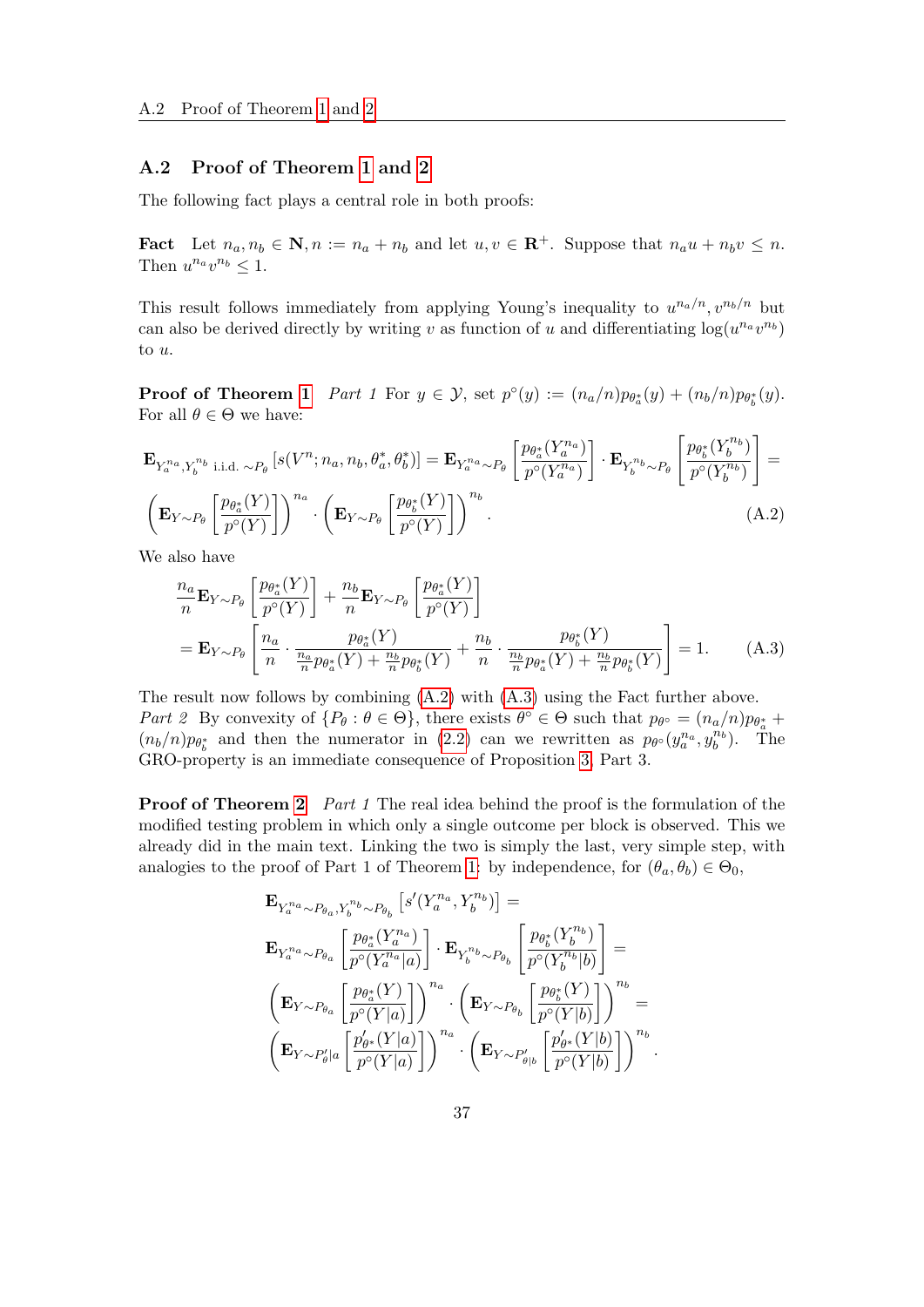Using the Fact above, [\(7.3\)](#page-26-2) implies that the latter quantity is bounded by 1.

Part 2 The result is an immediate consequence of Proposition [3,](#page-34-4) Part 2.

**Proof of Theorem [3](#page-28-3)** We set  $KL'(\theta_a, \theta_b) := D(P'_{\theta_a^*, \theta_b^*} || P'_{\theta_a, \theta_b})$  where D is the KL divergence as in [\(7.2\)](#page-26-1), i.e. for the modified setting in which  $P'_{\theta_a,\theta_b}$  is a distribution on a single outcome, as discussed before Theorem [2.](#page-27-0) For the  $2 \times 2$  model this KL divergence can be written explicitly as

$$
D(P'_{\theta^*_{a},\theta^*_{b}}||P'_{\theta_{a},\theta_{b}}) = \frac{n_a}{n} \sum_{y_a \in \{0,1\}} p_{\theta^*_{a}}(y_a) \log \frac{p_{\theta^*_{a}}(y_a)}{p_{\theta_{a}}(y_a)} + \frac{n_b}{n} \sum y_b \in \{0,1\} p_{\theta^*_{b}}(y_b) \log \frac{p_{\theta^*_{b}}(y_b)}{p_{\theta_{b}}(y_b)}
$$
(A.4)

From [\(7.5\)](#page-27-3) we now see that  $nKL'(\theta_a, \theta_b) = KL(\theta_a, \theta_b)$ . We will prove the theorem with KL replaced by KL' and  $\mathcal{H}_0$  by  $\mathcal{H}'_0$ ; since the two KL's agree up to a constant factor of  $n$ , all results transfer to the KL mentioned in the theorem statement.

Since  $\Theta_0$  is compact in the Euclidean topology and all distributions in  $\mathcal{H}'_0$  can be represented as 2-dimensional vectors, i.e. they have common and finite support, we must have that  $H_0$  is compact in the weak topology so we can apply Posner's theorem as in the proof of Proposition [3,](#page-34-4) Part 2, to give us that the minimum KL divergence  $\min \kappa L'(\theta_a, \theta_b)$  is achieved by some  $(\theta_a^{\circ}, \theta_b^{\circ})$ . Since KL divergence is strictly convex in its second argument [Van Erven and Harremoës, 2014] and  $\mathcal{H}'_0$  is convex (this is the place where we need to use KL' rather than KL:  $\mathcal{H}_0$  may not be convex!), the minimum must be achieved uniquely. Since KL divergence  $KL'(\theta_a, \theta_b)$  is nonnegative and 0 only if  $(\theta_a, \theta_b) = (\theta_a^*, \theta_b^*)$ , it follows that  $(\theta_a^{\circ}, \theta_b^{\circ}) = (\theta_a^*, \theta_b^*)$  if min  $KL(\theta_a, \theta_b) = 0$ . Otherwise, since we assume  $(\theta_a^*, \theta_b^*)$  to be in the interior of  $[0, 1]^2$ ,  $KL(\theta_a, \theta_b) = \infty$  iff  $(\theta_a, \theta_b)$  lies on the boundary of  $[0,1]^2$ . Thus,  $(\theta_a^{\circ}, \theta_b^{\circ})$  must lie in the interior of  $[0,1]^2$  as well.  $(\theta_a^{\circ}, \theta_b^{\circ})$ cannot lie in the interior of  $\Theta_0$  though: for any point  $(\theta_a, \theta_b)$  in the interior of  $\Theta_0$  we can draw a line segment between this point and  $(\theta_a^*, \theta_b^*)$ . Differentiation along that line gives that  $KL'(\theta_a, \theta_b)$  monotonically decreases as we move towards  $(\theta_a^*, \theta_b^*)$ , so the minimum within the closed set  $\Theta_0$  must lie on its boundary.

It remains to show that [\(7.6\)](#page-28-0) is the  $(\theta_a^*, \theta_b^*)$ -GRO E-variable relative to  $\mathcal{H}_0$ . To see this, note that, by convexity of  $\mathcal{H}'_0$ , from Proposition [3,](#page-34-4) Part 2, the  $p^{\circ}$  appearing in [\(7.4\)](#page-27-2) (which is the reverse information projection of  $P'_{\theta^*_a, \theta^*_b}$  onto  $\mathcal{H}'_0 = \bar{\mathcal{H}}'_0$ ) is equal to  $p_{\theta^{\circ}}$ . The result then follows by Theorem [2.](#page-27-0)

### <span id="page-37-0"></span>Appendix B Numerical approach to calculating E-variables for restricted  $\mathcal{H}_1$

In this subsection we describe how we propose to approximate the beta prior and posterior on the restricted  $\mathcal{H}_1$  with parameter space  $\Theta(\delta)$ , as defined in [\(4.1\)](#page-16-0). Note that we limit ourselves to  $\delta > 0$  in this detailed description; for  $\delta < 0$  one can apply an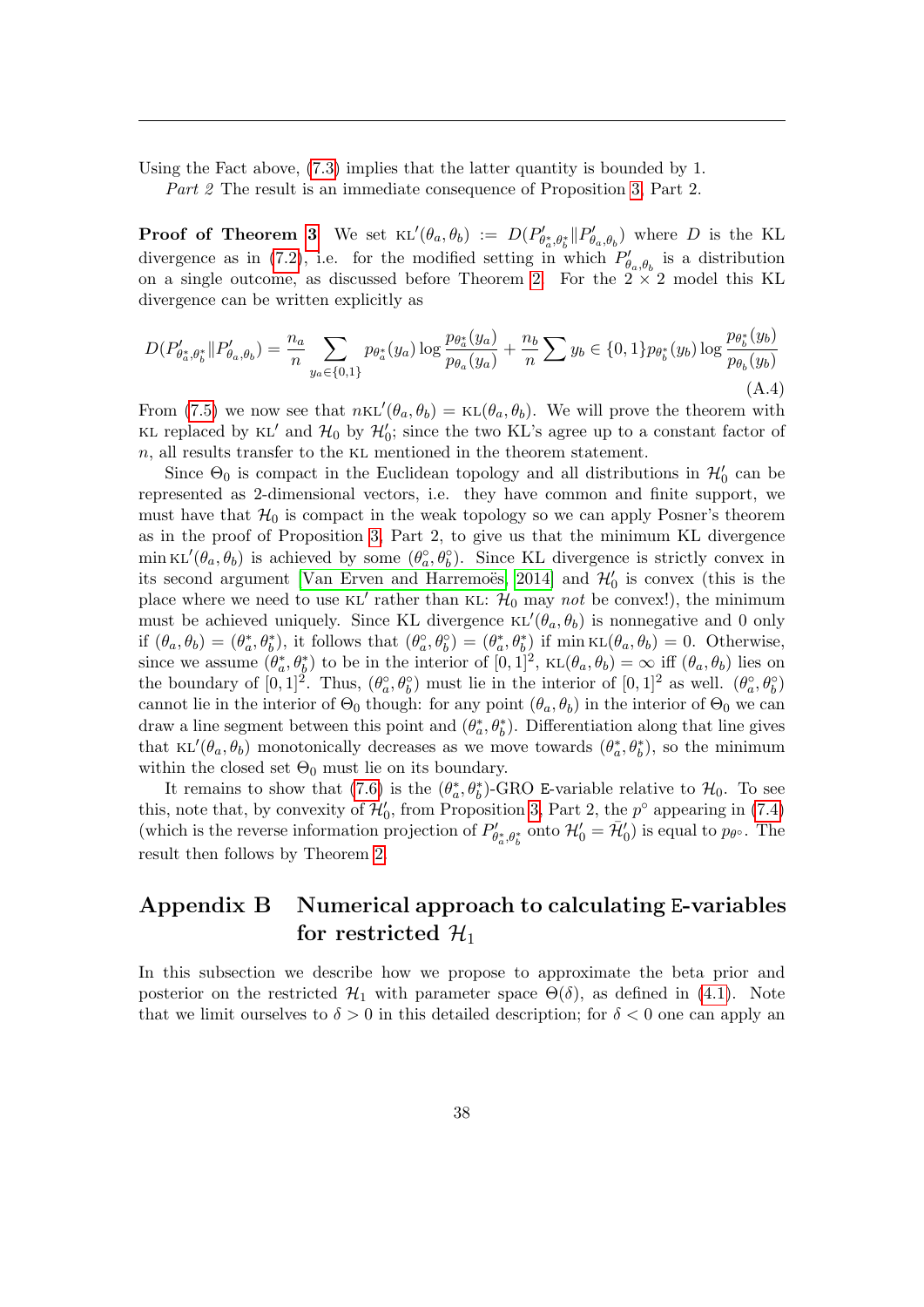entirely equivalent approach, with an extra term in the reparameterization. We define

$$
\zeta = \begin{cases} \delta \text{ if } d((\theta_a, \theta_b)) = \theta_b - \theta_a, \\ 0 \text{ if } d((\theta_a, \theta_b)) = \text{IOR}((\theta_a, \theta_b)), \end{cases}
$$
 (B.1)

such that we have have  $\theta_a \in (0, 1-\zeta)$  and in both cases,  $\theta_b$  is completely determined by  $\theta_a$ :  $\theta_b = d^{-1}(\delta; \theta_a)$ . Hence, our density estimation problem now becomes one-dimensional, which enables us to put a discretized prior on the restricted parameter space.

First, we discretize the parameter space  $\Theta_a$  to a grid (a vector) with precision  $K, K \in$  $(0, 1 - \zeta)$  and  $\frac{1}{K} \in \mathbb{N}^+$ :  $\bar{\theta}_a = (K, 2K, 3K, \ldots, 1 - \zeta)$ . Then, we reparameterize  $\theta_a =$  $(1-\zeta)\rho$ , with  $\rho \in (0,1)$ . Then, we have  $\bar{\rho} = \left(\frac{K}{1-\zeta}, \frac{2K}{1-\zeta}, \ldots, 1\right)$ . For the discretized grid  $\bar{\rho}$ , we compute the prior  $W = \text{Beta}(\alpha, \beta)$  densities and normalize them, which also gives us the discretized densities for each  $\theta_a^i \in \bar{\theta}_a$  (with  $i \in (1, 2, \ldots, \frac{1}{K})$  $(\frac{1}{K})$ :

$$
\pi_{\alpha,\beta,\zeta}(\theta_a^i) = \frac{\mathrm{Beta}(\frac{\theta_a^i}{1-\zeta}; \alpha, \beta)}{\sum_{k=1}^{\frac{1}{K}} \mathrm{Beta}(\frac{\theta_a^k}{1-\zeta}; \alpha, \beta)}.
$$

For all elements of  $\bar{\theta}_a$ , the corresponding  $\theta_b$  is retrieved and the likelihood of incoming data points  $p_{\theta_a,\theta_b}(Y^{(j-1)})$  is calculated. We can then estimate the posterior density of  $\theta^i_a \in \bar{\boldsymbol\theta}_{\boldsymbol{a}}$ :

$$
p(\theta_a^i | Y^{(j-1)}) = \frac{\pi_{\alpha,\beta,\zeta}(\theta_a^i) p_{\theta_a^i,\theta_b^i}(Y^{(j-1)})}{\sum_{k=1}^{\frac{1}{K}} \pi_{\alpha,\beta,\zeta}(\theta_a^k) p_{\theta_a^k,\theta_b^k}(Y^{(j-1)})}.
$$

We can then estimate  $\check{\theta}_a|Y^{(j-1)} = \mathbf{E}_{\theta_a \sim W|Y^{(j-1)}}[\theta_a]$  as  $\sum_{i=1}^{\overline{k}} p(\theta_a^i|Y^{(j-1)})\theta_a^i$ , and  $\check{\theta}_b|Y^{(j-1)} =$  $d^{-1}(\delta; \theta_a|Y^{(j-1)})$ .

## <span id="page-38-0"></span>Appendix C The Gunel-Dickey Bayes Factors do not give rise to E–variables

| Sampling scheme         | Fixed parameters      | Bayes factor $(10)$ for 2x2 table                                                                                                  |
|-------------------------|-----------------------|------------------------------------------------------------------------------------------------------------------------------------|
| Poisson                 | none                  | $8(n+1)(n_1+1)$<br>$n_{a1}!n_{b1}!n_{a0}!n_{b0}!n!$<br>$\frac{(n_1+1)!n_0!n_a!n_b!}{\cdots}$<br>$(n+4)(n+2)$                       |
| Joint multinomial       | n                     | $6(n+1)(n_1+1)$<br>$n_{a1}!n_{b1}!n_{a0}!n_{b0}!n!$<br>$(n_1+1)!n_0!n_a!n_b!$<br>$(n+3)(n+2)$                                      |
| Independent multinomial | $n_a$ , $n_b$         | $\boldsymbol{n}$<br>$(n+1)$<br>$\binom{n}{1}$<br>$\binom{n_a}{n_{a1}}\binom{n_b}{n_{b1}}$ $(n_a+1)\overline{\binom{n_b+1}{n_b+1}}$ |
| Hypergeometric          | $n_a$ , $n_b$ , $n_1$ | $n_{a1}!n_{b1}!n_{a0}!n_{b0}!n!$<br>$\prod_{i \in \{a,b,0,1\}} (n_i + \mathbb{I}n_i = min(n_a, n_b, n_0, n_1))!$                   |

Table 1: Overview of (objective) Bayes factors for contingency table testing provided by [Gunel and Dickey \[1974\]](#page-32-7) and [Jamil et al. \[2017\]](#page-32-6).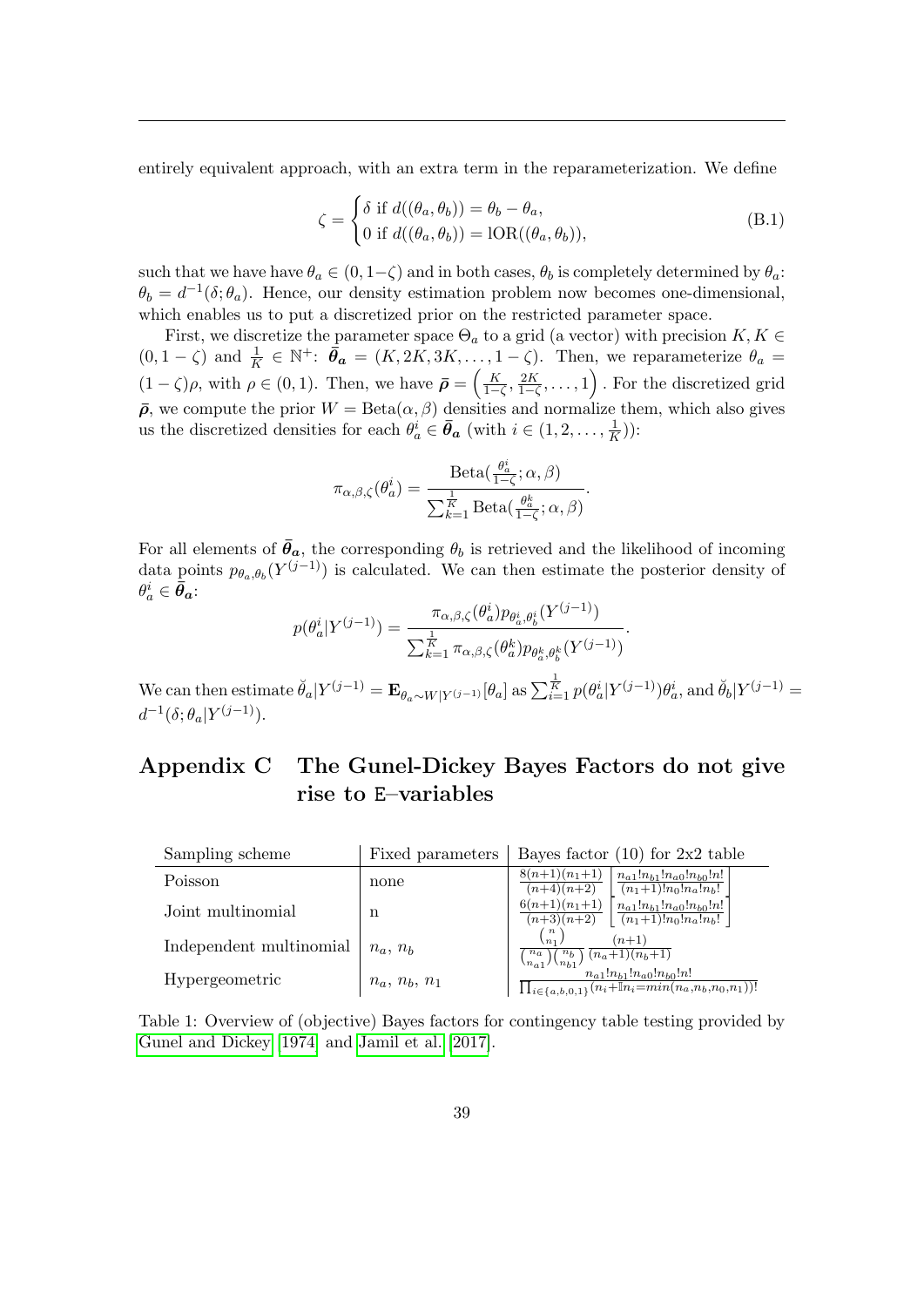We will not consider the hypergeometric and joint multinomial scenarios for this paper, where the number of successes  $n_1$  is fixed, as they do not match the block-wise data design in this paper. The Bayes factor for the Poisson sampling scheme is not an E-variable, as the expectation under the null hypothesis with Poisson distributions on individual cell counts exceeds 1 for rates  $\lambda \geq 1$ :

$$
\mathbb{E}_{n_{rc}\sim \text{Poisson}(\lambda_{rc})} [BF_{10}(N_{a1}, N_{b1}, N_{a0}, N_{b0})] =
$$
\n
$$
\sum_{n_{a1}=0}^{\infty} \cdots \sum_{n_{b0}=0}^{\infty} \pi_{\lambda_{a1}}(n_{a1}) \cdots \pi_{\lambda_{b0}}(n_{b0}) BF_{10}(n_{a1}, n_{b1}, n_{a0}, n_{b0}) =
$$
\n
$$
\frac{8}{e^{\lambda_{a1}+\cdots+\lambda_{b0}}} \sum_{n_{a1}=0}^{\infty} \cdots \sum_{n_{b0}=0}^{\infty} \lambda_{a1}^{n_{a1}} \cdots \lambda_{b0}^{n_{b0}} \frac{(n+1)(n_{1}+1)}{(n+4)(n+2)} \frac{n!}{(n_{1}+1)!n_{0}!n_{a}!n_{b}!},
$$

<span id="page-39-0"></span>as illustrated numerically in Figure [7](#page-39-0) for increasing limits for the sums  $\sum_{n_{rc}=1}^{\max n_{rc}}$ .



Figure 7: The Gunel-Dickey Bayes factor for the Poisson sampling scheme is not an E-variable:  $\max_{n_{a1}=0}^{max\,n_{rc}} \ldots \sum_{n_{b0}=0}^{max\,n_{rc}} \pi_{\lambda_{a1}}(n_{a1}) \ldots \pi_{\lambda_{b0}}(n_{b0}) BF_{10}(n_{a1}, n_{b1}, n_{a0}, n_{b0})$  for various max  $n_{rc}$  and  $\bar{\lambda}_{rc}$ .

For the independent multinomial sampling scheme, let, without loss of generality,  $n_a < n_b$ . We get, with  $n_0 = n - n_1$ ,

$$
\mathbb{E}_{N_{a1},N_{b1} \sim \text{Binomial}(\theta)} \left[ BF_{10}(N_{a1}, N_{b1}|n_a, n_b) \right] =
$$
\n
$$
\sum_{n_{a1}=0}^{n_a} \sum_{n_{b1}=0}^{n_b} {n_a \choose n_{a1}} {n_b \choose n_{b1}} \theta^{n_1} (1-\theta)^{n_0} \frac{{n \choose n_1}}{{n_a \choose n_{a1}} {n_b \choose n_{b1}}} \frac{(n+1)}{(n_a+1)(n_b+1)} =
$$
\n
$$
\frac{(n+1)}{(n_a+1)(n_b+1)} \sum_{n_{a1}=0}^{n_a} \sum_{n_{b1}=0}^{n_b} {n \choose n_1} \theta^{n_1} (1-\theta)^{n_0}
$$